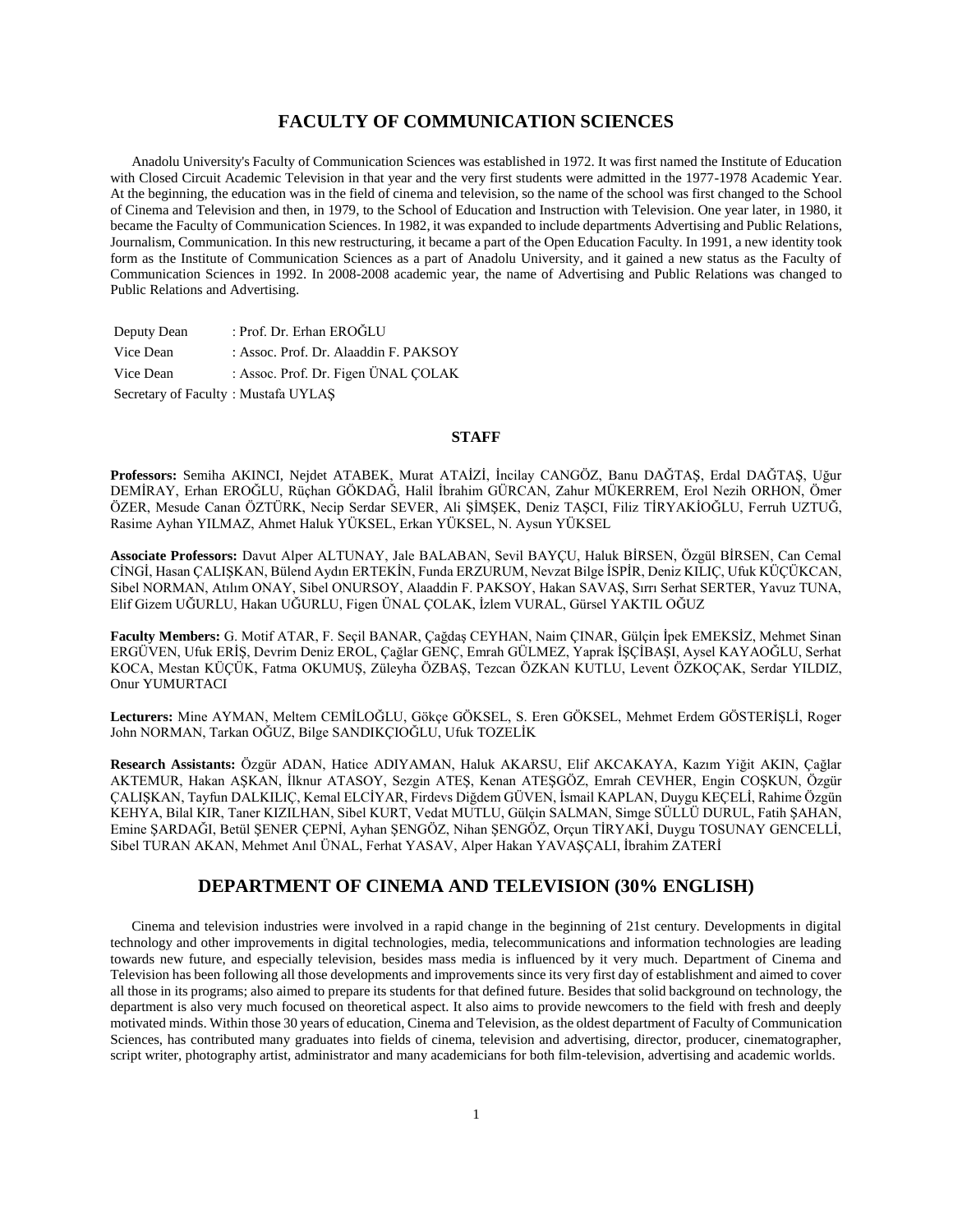### **Information about the Department**

 Producing-directing, script writing and theoretical studies are the essential fields within the Department and in the first two years all students of school of communication sciences take those common courses which are Sociology, Psychology, History of Art, Aesthetics, Introduction to Communication Science, Communication Theories, Scientific Research and Reporting Techniques. They are the core courses which are considered as base and necessary besides those introductory courses of cinema and television which are technical foundations of cinema and television, script writing, foundations of photography and other related theoretical courses.After completing this process, students follow one of those three defined areas in correspondence with academic advisors. While adapting to that state of art technology which is allocated for their use, they are obligated to take advanced level courses such as visual aesthetics, film theories, history of film, film review and analysis, and documentary cinema as part of their theoretical courses. In last two years of studies, they produce and direct four graduation projects as part of their selected areas. Then, they complete their education. The education is consisted of one year English prep and fours years of undergraduate. Faculty members are consisted of 11 full time professors, 3 full time associate professors, 16 full time assistant professors and courses are thought by them besides some other professionals, speicalists and experts providing seminar courses and workshops. Students can benefit from their experience.

 Practical courses are made in with fully equipped television studio, 16 professional field cameras, 1 35 mm BL film camera, 2 16 mm BL film cameras, 7 nonlinear editing suites, 1 film editing table, one professional photography studio, 2 black and white and one color photo labratory; at the same time, cinema and television students are the body of regional television station- TVA (Anadolu University's) which they experience the real professional life in it and prepare themselves for the future.

Head : Prof. Dr. Erol Nezih ORHON Deputy Head : Dr. Lecturer Onur YUMURTACI

# **PROGRAM**

#### **I. SEMESTER** İLT 107 Introduction to Communication 3+0 3,5 SOS 153 Sociology 3+0 3,5 STV 103 Introduction to Film and Television 2+2 6,0 TÜR 121 Writing 2+0 2,0 TÜR 125 Turkish Language I 2+0 2,0 ARY 111 (Eng) Research Methods in Social Sciences  $3+0$  4,5 FOT 201 (Eng) Basic Photography 2+2 5,0 PSİ 102 (Eng) Psychology 3+0 3,5 l 30,0 **II. SEMESTER** BİL 150 Fundamentals of Information Technology 4+0 5,0 FOT 116 Basic Photography Applications 2+2 4,0 İLT 108 Theories of Communication 3+0 4,5 STV 102 Basic Video Production 1+2 2,5 STV 106 Basic Techniques of Film 2+1 2,5 STV 108 Basic Techniques of Television 2+1 2,0 TÜR 122 Speaking Skills 2+0 2,0 TÜR 126 Turkish Language II 2+0 2,0 PSİ 104 (Eng) Social Psychology 3+0 3,0 *Elective Courses* - 2,5 l

## 30,0

#### **IV. SEMESTER**

| <b>BYN 202</b> | Introduction to Printing and             |           |     |
|----------------|------------------------------------------|-----------|-----|
|                | Journalism                               | $2+0$     | 2.5 |
| <b>EST 303</b> | Aesthetics                               | $3+0$     | 4.5 |
| <b>STV 208</b> | <b>TV Production Design</b>              | $3+0$ 5.5 |     |
| <b>TAR 166</b> | Atatürk's Principles and History of      |           |     |
|                | Turkish Revolution II                    | $2+0$     | 2,0 |
|                | FEL 102 (Eng) Introduction to Philosophy | $2+0$     | 2.5 |
|                | STV 206 (Eng) Visual Composition         | $2+2$ 5.5 |     |
|                | Departmental Elective Courses            |           | 4.5 |
|                | Foreign Language Courses                 |           | 3,0 |
|                |                                          |           |     |

30,0

# **III. SEMESTER**

| <b>KÜL 201</b> | <b>History of Culture</b>                    | $3+0$     | 4.0 |
|----------------|----------------------------------------------|-----------|-----|
| RHI 209        | Introduction to Advertising and Public       |           |     |
|                | Relations                                    | $2+0$ 3.0 |     |
| <b>SNT 253</b> | History of Art                               | $3+0$ 3.5 |     |
| <b>STV 207</b> | Screenwriting                                | $2+2$ 5.0 |     |
| <b>STV 213</b> | Sound Techniques for Cinema and TV $2+0$ 2,0 |           |     |
| <b>STV 215</b> | Video Techniques for Cinema and TV $2+0$ 2,0 |           |     |
| <b>STV 217</b> | Camera and Lighting Techniques for           |           |     |
|                | Cinema and TV                                | $2+0$     | 2,0 |
| <b>TAR 165</b> | Atatürk's Principles and History of          |           |     |
|                | Turkish Revolution I                         | $2+0$     | 2,0 |
|                | Departmental Elective Courses                |           | 3.5 |
|                | Foreign Language Courses                     |           | 3,0 |
|                |                                              |           |     |

30,0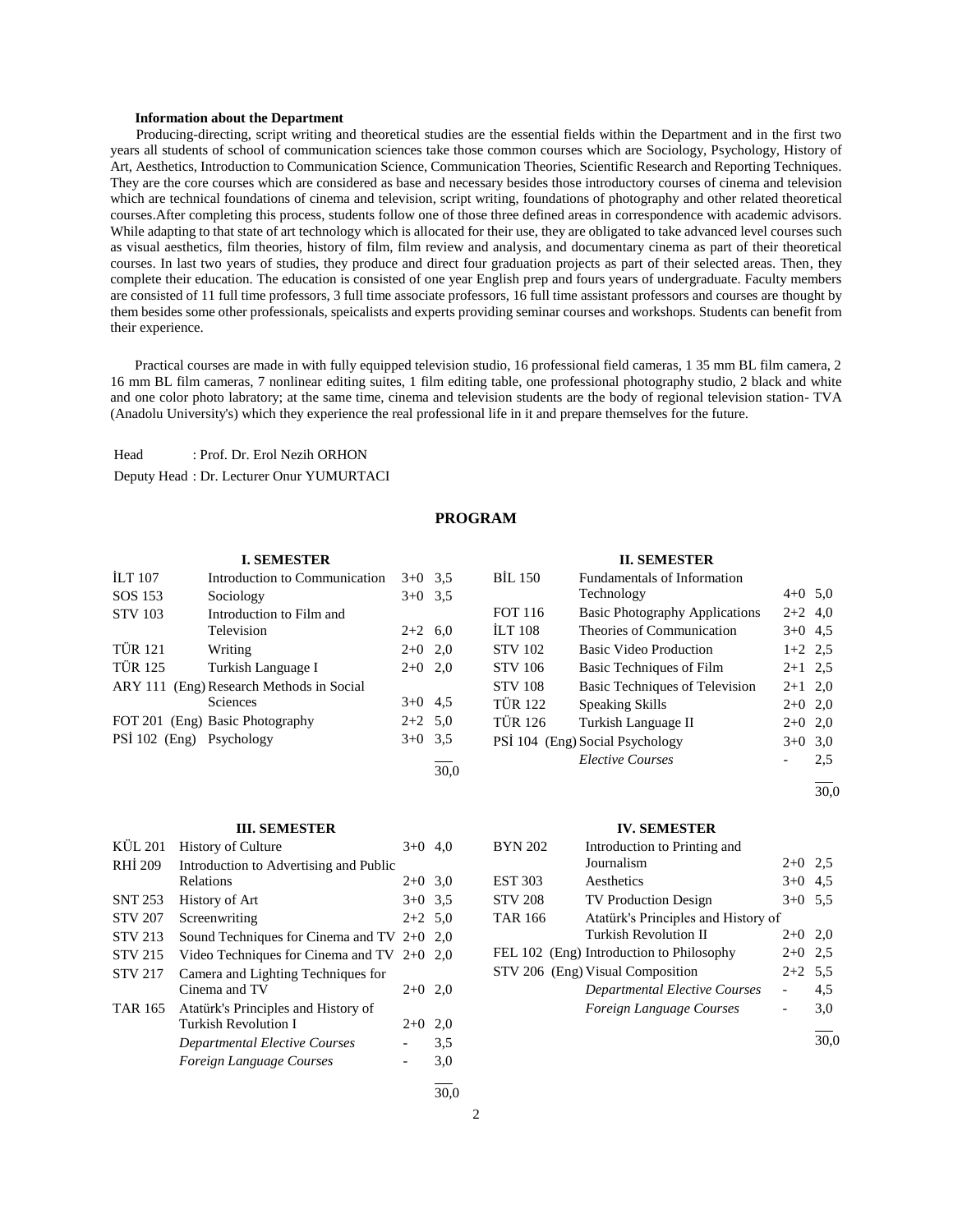| <b>V. SEMESTER</b>         |                                               |                          |      |
|----------------------------|-----------------------------------------------|--------------------------|------|
| STV 301                    | History of Film I                             | $3+0$                    | 5,0  |
| <b>STV 303</b>             | Film Theory I                                 | $3+0$                    | 5,0  |
|                            | SİY 102 (Eng) Political Science               | $3+0$                    | 3,0  |
|                            | STV 305 (Eng) Television Production           | $0 + 6$                  | 9,0  |
|                            | <b>Departmental Elective Courses</b>          | $\overline{\phantom{0}}$ | 8,0  |
|                            |                                               |                          |      |
|                            |                                               |                          | 30,0 |
|                            |                                               |                          |      |
|                            | VII. SEMESTER                                 |                          |      |
|                            | STV 401 (Eng) Production and Directing I      | $4 + 6$                  | 12,0 |
|                            | <b>Departmental Elective Courses</b>          |                          | 18,0 |
|                            |                                               |                          | 30,0 |
|                            |                                               |                          |      |
|                            | <b>DEPARTMENTAL ELECTIVE COURSES</b>          |                          |      |
| <b>ANİ</b> 201             | Animation                                     | $3+0$                    | 4,0  |
|                            | ERA 199 (Eng) Cultural Diversity and          |                          |      |
|                            | Communication                                 | $2 + 0$                  | 3,0  |
| <b>FEL 303</b>             | Philosophical Criticism and Art               | $3+0$                    | 4,0  |
| <b>FOT 303</b>             | Photography Project                           | $1 + 3$                  | 4,5  |
| <b>GRA 201</b>             | Media Graphic                                 | $3+0$ 4,0                |      |
|                            | İNG 225 (Eng) Academic English I              | $3+0$ 3,0                |      |
|                            | İNG 226 (Eng) Academic English II             | $3+0$ 3,0                |      |
|                            | İNG 425 (Eng) Academic English V              | $3+0$ 3,0                |      |
|                            | İNG 426 (Eng) Academic English VI             | $3+0$                    | 3,0  |
| KÜL 151                    | <b>Cultural Anthropology</b>                  | $3+0$                    | 2,5  |
|                            | KÜL 301 (Eng) Cultural Analysis in Television |                          |      |
|                            | Programs                                      | $3+0$ 4,0                |      |
| <b>MET 303</b>             | <b>Text Analysis</b>                          | $3+0$ 4,5                |      |
| <b>MET 304</b>             | <b>Text Writing</b>                           | $2+2$ 4,5                |      |
| <b>MİT 201</b>             | Mythology I                                   | $3+0$ 3,5                |      |
| <b>MİT 202</b>             | Mythology II                                  | $3+0$ 3,5                |      |
|                            | MÜZ 206 (Eng) Music for Film and TV           | $3+0$ 3,5                |      |
| <b>RSM 339</b>             | History of Painting I                         | $3+0$ 3,5                |      |
| <b>RSM 340</b>             | History of Painting II                        | $3+0$ 3,5                |      |
|                            | STV 201 (Eng) Film Production Theory          | $3+0$ 3,5                |      |
| <b>STV 204</b>             | Photographic View                             | $3+0$ 5,0                |      |
| <b>STV 211</b>             | Videography                                   | $2+2$ 4,5                |      |
| <b>STV 212</b>             | Sound Recording in Cinema and                 |                          |      |
|                            | TV                                            | $2+2$ 4,0                |      |
|                            | STV 245 (Eng) Theories and Principles of      |                          |      |
|                            | Editing                                       | $3+0$ 4,0                |      |
| STV 246                    | <b>Screenwriting Practice I</b>               | $2+2$ 4,5                |      |
| <b>STV 247</b>             | Applications in Editing                       | $3+0$ 4,0                |      |
|                            | STV 306 (Eng) Introduction to Film            | $3+0$ 3,5                |      |
| <b>STV 307</b>             | Style in Cinema                               | $3+0$ 4,5                |      |
| <b>STV 309</b>             | Seminar I                                     | $3+0$ 3,5                |      |
| <b>STV 310</b>             | Seminar II                                    | $3+0$ 3,5                |      |
| STV 311 (Eng) Film Project |                                               | $0+6$ 6,0                |      |
| <b>STV 313</b>             | Interactive Media and Society                 | $3+0$ 4,5                |      |
| <b>STV 343</b>             | Directing Mise-en-scene                       | $3+0$ 5,0                |      |
| <b>STV 344</b>             | History of Turkish Film                       | $3+0$ 3,5                |      |
| <b>STV 345</b>             | Video Camera Lighting                         | 2+2                      | 4,5  |

# **VI. SEMESTER**

| <b>STV 302</b>          | <b>Visual Aesthetics</b>             | $3+0$ 5.0 |      |
|-------------------------|--------------------------------------|-----------|------|
| <b>STV 304</b>          | Film Criticism and Analyses I        | $3+0$ 4.5 |      |
| <b>STV 350</b>          | Documentary                          | $3+0$ 6.0 |      |
| IKT 215 (Eng) Economics |                                      | $2+0$ 2.5 |      |
|                         | <b>Departmental Elective Courses</b> |           | 12.0 |

l 30,0

# **VIII. SEMESTER**

| STV 402 (Eng) Production and Directing II | $4+6$ 12.0     |      |
|-------------------------------------------|----------------|------|
| Departmental Elective Courses             | $\overline{a}$ | 18.0 |

l 30,0

| <b>STV 346</b> | Film Camera and Lighting                  | $2 + 2$ | 4,5 |
|----------------|-------------------------------------------|---------|-----|
| <b>STV 347</b> | Types of Television Programs              | $3+0$   | 4,5 |
| <b>STV 348</b> | <b>Film Genres</b>                        | $3+0$   | 4,5 |
| <b>STV 353</b> | (Eng) Television Project                  | $0+6$   | 6,0 |
| <b>STV 355</b> | Film Criticism and Analysis II            | $3+0$   | 4,5 |
| <b>STV 356</b> | History of Film II                        | $3+0$   | 4,5 |
| <b>STV 357</b> | Subliminal Communication                  | $3+0$   | 3,5 |
|                | STV 359 (Eng) New Communication           |         |     |
|                | Technologies                              | $3+0$   | 3,5 |
| <b>STV 360</b> | Film Theories II                          | $3+0$   | 4,5 |
| <b>STV 362</b> | Audio Dimension in Film and               |         |     |
|                | Television                                | $3+0$   | 3,5 |
| <b>STV 363</b> | Visual Structure of Film                  | $3+0$   | 4,0 |
| <b>STV 364</b> | Sociology of Film                         | $3+0$   | 5,0 |
| <b>STV 365</b> | Video Art                                 | $3+0$   | 5,0 |
|                | STV 365 (Eng) Video Art                   | $3+0$   | 5,0 |
| <b>STV 366</b> | Inspection Methods in                     |         |     |
|                | <b>Television Broadcasting</b>            | $3+0$   | 4,0 |
| <b>STV 367</b> | Aesthetics of Documentary                 |         |     |
|                | Filmmaking                                | $3+0$   | 4,0 |
| <b>STV 368</b> | <b>Interactive Program Design</b>         | $3+0$   | 3,5 |
|                | STV 404 (Eng) Intercultural Communication | $3+0$   | 4,0 |
| <b>STV 411</b> | (Eng) Seminar III                         | $3+0$   | 3,5 |
| <b>STV 412</b> | Seminar IV                                | $3+0$   | 3,5 |
| <b>STV 452</b> | Contemporary Literature and               |         |     |
|                | Cinema                                    | $3+0$   | 4,0 |
| <b>STV 453</b> | Contemporary Turkish Cinema               | $3+0$   | 4,0 |
| <b>STV 457</b> | <b>Film Adaptations</b>                   | $3+0$   | 4,0 |
| <b>THU 203</b> | <b>Community Services</b>                 | $0 + 2$ | 3,0 |
| <b>TİY 303</b> | Dramaturgy                                | $3+0$   | 3,5 |
|                | <b>ELECTIVE COURSES</b>                   |         |     |
|                |                                           |         |     |
| <b>BEÖ 155</b> | Physical Education                        | $2+0$   | 2,0 |

|                  | BEO 155 Physical Education  | 2+0 2,0   |  |
|------------------|-----------------------------|-----------|--|
| BRİ 101 Bridge   |                             | $2+0$ 3,0 |  |
| GRA 156 Graphics |                             | $2+0$ 3.5 |  |
|                  | KÜL 199 Cultural Activities | $0+2$ 2,0 |  |
| MÜZ 158 Music    |                             | $2+0$ 3.0 |  |
| RSM 152 Painting |                             | $2+0$ 4,0 |  |
|                  | RSM 154 Caricature          | $2+0$ 2.5 |  |
|                  | SAN 155 Hall Dances         | $0+2$ 2.0 |  |
|                  |                             |           |  |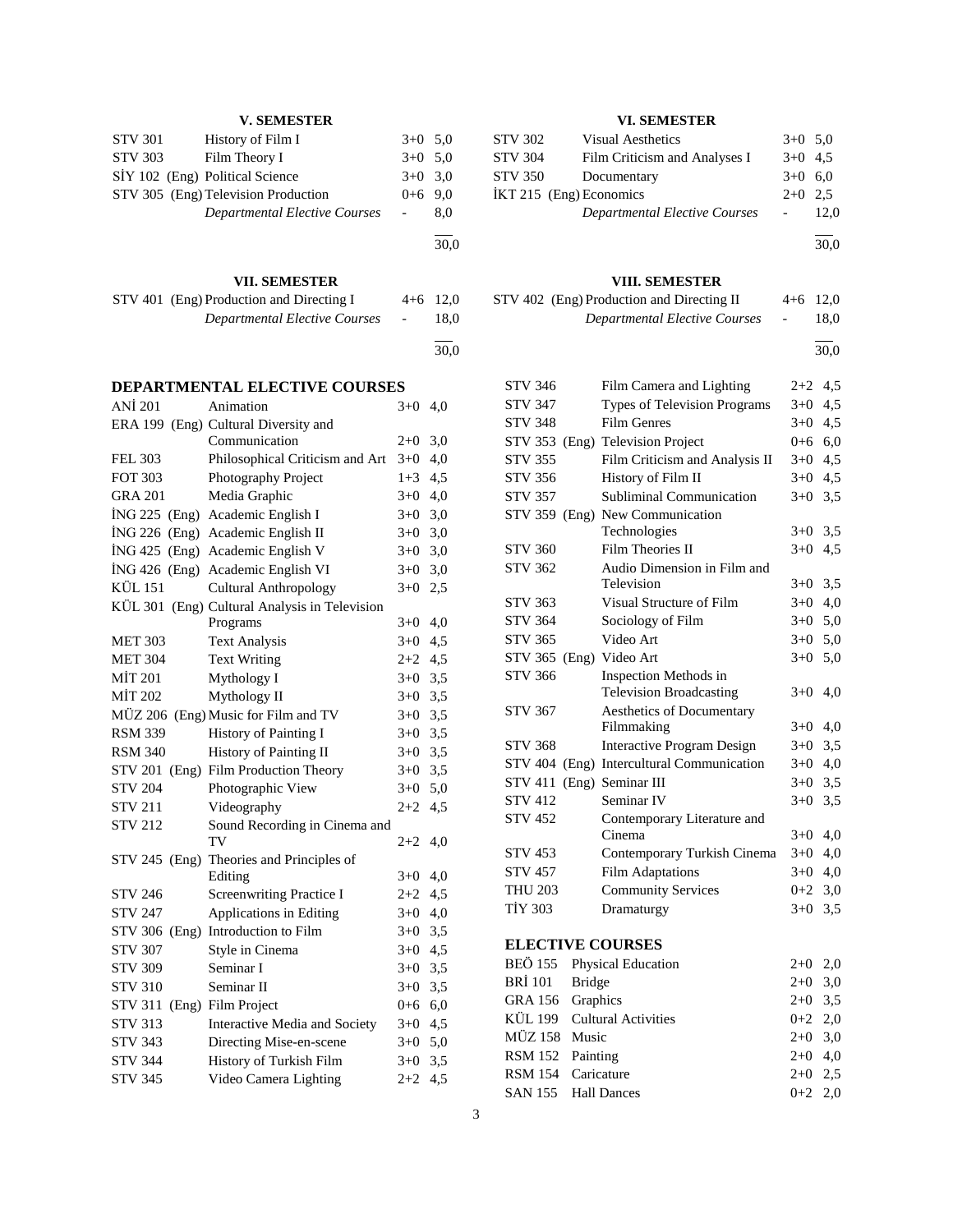| TİY 152 Theatre |                               | $2+0$ 2.5 |  |
|-----------------|-------------------------------|-----------|--|
|                 | TÜR 120 Turkish Sign Language | $3+0$ 3,0 |  |

**FOREIGN LANGUAGE COURSES**

| ING 325 (Eng) Academic English III | $3+0$ 3.0 |  |
|------------------------------------|-----------|--|
| İNG 326 (Eng) Academic English IV  | $3+0$ 3.0 |  |

# **DEPARTMENT OF COMMUNICATION DESIGN AND MANAGEMENT**

 In today's world, communication is considered a basic human need. It is as important as breathing because there is no single moment that we do not try to communicate. Individuals, groups, organizations, masses, and societies must communicate effectively with each other in order to continue their existence. However, it is not easy to understand others and respond accordingly. This makes communication a complicated process or phenomenon. The Department of Communication recognizes such complexity and studies communication from an interdisciplinary perspective. With this understanding in mind, the curriculum of the department includes both theoretical and practical courses.

 **Information about the Department** The department was established in 1982 as the Department of Educational Communications and Planning. The department served under this name for two decades within the Faculty of Communication Sciences. The name was changed to Department of Communication in 2001 by the Higher Education Council, with accompanying curriculum revisions. The department is located within the Faculty of Communication Sciences on the Yunus Emre Campus, which is the main campus of Anadolu University. Currently 5 professors, 1 associate professor, 7 assistant professors, 2 instructors, and 5 research assistants are working in the department. There are also external faculty members teaching some of the undergraduate courses.The decisions related with the department are made by the department board which is composed of all faculty members in the department. The department is governed by one chair and one deputy chair. In addition, several faculty members serve as coordinators for various programs and activities. The guiding educational philosophy of the department has been to train students as qualified professionals of the global knowledge society. Consistent with this philosophy, students are provided with strong theoretical and practical training. The faculty members serve as facilitators of the learning process, and students take major responsibility for their own learning. Professional guidance of faculty members and active involvement of students are two basic components of education in the department. A good combination of instructor-led and learner-centered approaches are employed to accomplish educational goals. Learning experiences are supported with state-of-the-art technological infrastructure. The department has close relationships with the business environment, and this collaboration is reflected on training of students.

Head : Prof. Dr. Deniz TAŞCI

Deputy Head : Dr. Lecturer Mestan KÜÇÜK

# **PROGRAM**

|                | <b>I. SEMESTER</b>                   |           |     |
|----------------|--------------------------------------|-----------|-----|
| <b>ARY 111</b> | Research Methods in Social Sciences  | $3+0$     | 4.5 |
| BIL 150        | <b>Fundamentals of Information</b>   |           |     |
|                | Technology                           | $4+0$ 5.0 |     |
| <b>ILT 107</b> | Introduction to Communication        | $3+0$ 3.5 |     |
| <b>PSI 102</b> | Psychology                           | $3+0$ 3.5 |     |
| SOS 153        | Sociology                            | $3+0$ 3.5 |     |
| <b>TÜR 121</b> | Writing                              | $2+0$ 2,0 |     |
| <b>TÜR 125</b> | Turkish Language I                   | $2+0$     | 2,0 |
|                | <b>Departmental Elective Courses</b> |           | 3,0 |
|                | Foreign Language Courses             |           | 3,0 |
|                |                                      |           |     |

# **III. SEMESTER**

| $2+2$ 5.0 |  |
|-----------|--|
| $3+0$ 4.5 |  |
| $3+0$ 3.0 |  |
| $3+0$ 3.5 |  |
|           |  |

# **II. SEMESTER**

| <b>GRA 401</b> | <b>Electronic Graphics</b>           | $3+0$ 4.5 |     |
|----------------|--------------------------------------|-----------|-----|
| <b>ILT 108</b> | Theories of Communication            | $3+0$     | 4.5 |
| <b>PSI 104</b> | Social Psychology                    | $3+0$ 3.0 |     |
| TÜR 122        | Speaking Skills                      | $2+0$     | 2,0 |
| <b>TÜR 126</b> | Turkish Language II                  | $2+0$     | 2,0 |
|                | <b>Departmental Elective Courses</b> |           | 9.0 |
|                | <b>Elective Courses</b>              |           | 2,0 |
|                | Foreign Language Courses             |           | 3,0 |
|                |                                      |           |     |

30,0

#### **IV. SEMESTER**

|         | FEL 102 Introduction to Philosophy   | $2+0$ 2.5 |  |
|---------|--------------------------------------|-----------|--|
| İLT 204 | <b>History of Communication</b>      | $3+0$ 5.0 |  |
|         | İLT 205 Mass Communication           | $3+0$ 5.0 |  |
|         | İLT 314 Communication Design         | $2+2$ 4.5 |  |
|         | ISN 201 Organizational Communication | $3+0$ 4,0 |  |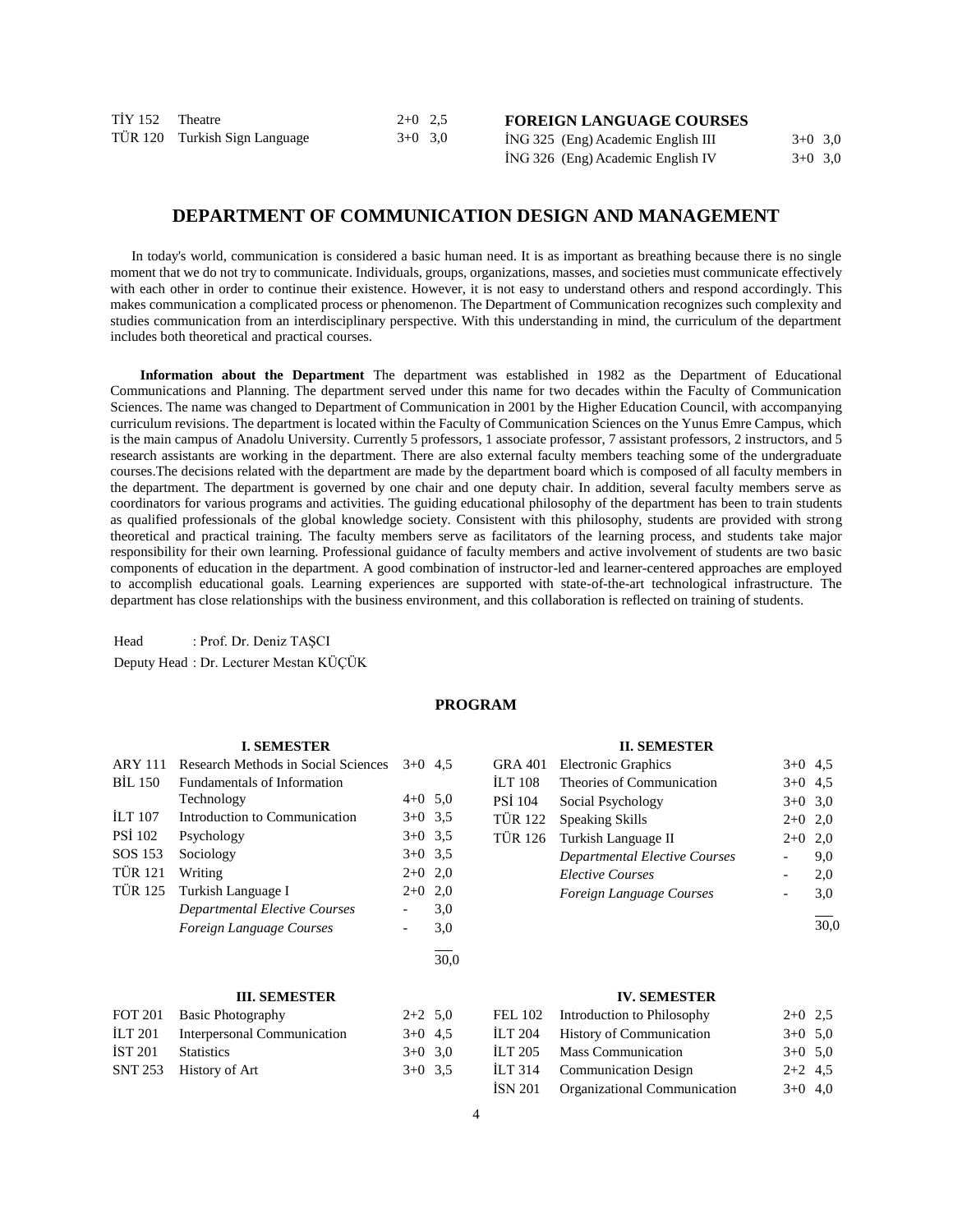| TAR 165 Atatürk's Principles and History of |           |      |
|---------------------------------------------|-----------|------|
| Turkish Revolution I                        | $2+0$ 2.0 |      |
| Departmental Elective Courses               |           | 12.0 |
|                                             |           | 30.0 |

# **V. SEMESTER**

| IKT 215        | Economics                            | $2+0$ 2.5 |      |
|----------------|--------------------------------------|-----------|------|
| $ILT$ 301      | <b>Management Science</b>            | $3+0$ 6.0 |      |
| <b>ILT 305</b> | <b>Communication Ethics</b>          | $3+0$ 5.0 |      |
| <b>İLT 310</b> | Visual Literacy                      | $2+2$ 4,0 |      |
| <b>SİY 102</b> | <b>Political Science</b>             | $3+0$ 3.0 |      |
|                | <b>Departmental Elective Courses</b> |           | 9.5  |
|                |                                      |           |      |
|                |                                      |           | 30,0 |

# **VII. SEMESTER**

| ILT 403 | <b>Project Development</b>           | $3+2$ 8.0 |      |
|---------|--------------------------------------|-----------|------|
| RHI 302 | <b>Communication Management</b>      | $3+0$ 4.5 |      |
|         | <b>Departmental Elective Courses</b> |           | 17.5 |
|         |                                      |           |      |

# **DEPARTMENTAL ELECTIVE COURSES**

| <b>BIL 387</b>        | <b>Computer Applications</b>           | $1+2$     | 3,0 |
|-----------------------|----------------------------------------|-----------|-----|
| <b>BYN 348</b>        | <b>Publication Design</b>              | $2 + 2$   | 4,5 |
| <b>EDB</b> 353        | Cyber Literature                       | $3+0$     | 4,5 |
| <b>EST 303</b>        | Aesthetics                             | $3+0$     | 4,5 |
| <b>GRA 237</b>        | Creative Graphic Design                |           |     |
|                       | Applications                           | $3+0$     | 4,5 |
| <b>GRA 255</b>        | Graphics Design                        | $2+2$ 4.5 |     |
| <b>HUK 252</b>        | Labor Law                              | $2+0$     | 2,5 |
| <b>ILT 217</b>        | <b>Instructional Content Design</b>    | $3+0$ 4.5 |     |
| $\overline{11}$ T 221 | Mobile Communication                   |           |     |
|                       | Technologies                           | $2+2$ 4.5 |     |
| <b>ILT 223</b>        | Web Design                             | $2+2$     | 4,5 |
| <b>ILT 251</b>        | <b>Quality Techniques</b>              | $2+2$ 4,5 |     |
| <b>ILT 252</b>        | Visual Character Design                | $2+2$ 4.5 |     |
| <b>ILT 254</b>        | Web Programming                        | $2+2$ 4,5 |     |
| ILT 256               | Media Management                       | $3+0$     | 4,5 |
| <b>ILT 303</b>        | Communication and Persuasion           | $3+0$     | 4.5 |
| <b>ILT 312</b>        | Management of Communication            |           |     |
|                       | Applications                           | $1+4$ 4.5 |     |
| ILT <sub>318</sub>    | Professional Coaching                  | $3+0$     | 4.5 |
| <b>ILT 322</b>        | Communication in Strategical           |           |     |
|                       | Management                             | $3+0$     | 4,5 |
| İLT 324               | Motivation in Workplace and Life $3+0$ |           | 4,5 |
| <b>ILT 353</b>        | <b>Cultural Communication</b>          | $3+0$     | 4,5 |
| <b>ILT 354</b>        | Children and Communication             | $3+0$     | 4,5 |
| <b>ILT 355</b>        | Semantics and Visual Analysis          | $3+0$ 4.5 |     |
| <b>ILT 358</b>        | Theories of Personality                | $3+0$ 5.0 |     |
| <b>ILT 360</b>        | Creative Drama                         | $1+4$     | 4,5 |
|                       |                                        |           |     |

| TAR 166 Atatürk's Principles and History of |           |      |
|---------------------------------------------|-----------|------|
| Turkish Revolution II                       | $2+0$ 2.0 |      |
| Departmental Elective Courses               |           | 7.0  |
|                                             |           | 30.0 |

# **VI. SEMESTER**

| FEL 251 Communication Philosophy       | $3+0$ 4.5                  |           |
|----------------------------------------|----------------------------|-----------|
| ILT 304 General Communication Research | $3+0$ 4.5                  |           |
| ILT 356 Non-Verbal Communication       | $3+0$ 3.5                  |           |
| ILT 415 Public Speaking                |                            | $3+0$ 4.5 |
| <b>Departmental Elective Courses</b>   | $\mathcal{L}^{\text{max}}$ | 13.0      |
|                                        |                            |           |

30,0

# **VIII. SEMESTER**

| İLT 404 | <b>Project Management</b>            | $3+2$ 8.0 |     |
|---------|--------------------------------------|-----------|-----|
| İLT 418 | New Media                            | $3+0$ 4.5 |     |
| İLT 467 | Creativity and Problem Solving       | $3+0$ 4.5 |     |
| ILT 469 | International Communication          | $3+0$ 4.5 |     |
|         | <b>Departmental Elective Courses</b> |           | 8.5 |

l 30,0

| <b>ILT 362</b>        | Social Gender Differences in       |           |     |
|-----------------------|------------------------------------|-----------|-----|
|                       | Communication                      | $3+0$ 4.5 |     |
| <b>ILT 364</b>        | Communication Technologies and     |           |     |
|                       | Social Change                      | $3+0$     | 4,5 |
| <b>ILT 368</b>        | Institutional Communication        | $3+0$     | 4,5 |
| <b>ILT 369</b>        | Popular Culture and                |           |     |
|                       | Communication                      | $3+0$ 4.5 |     |
| <b>ILT 370</b>        | New Approaches in Management       | $3+0$     | 6,5 |
| İLT 371               | <b>Educational Communication</b>   | $3+0$     | 4,5 |
| <b>ILT 373</b>        | <b>Instructional Design</b>        | $2+2$ 4.5 |     |
| <b>ILT 374</b>        | <b>Family Communication</b>        | $3+0$     | 4,5 |
| ILT $375$             | Techniques for Scriptwriting       | $2+2$ 4,5 |     |
| <b>ILT 379</b>        | Social Media Applications          | $2+2$ 4,5 |     |
| <b>ILT 380</b>        | <b>Perception Management</b>       | $3+0$     | 4,5 |
| <b>ILT 381</b>        | Web-Based Storytelling             | $2+2$ 4.5 |     |
| <b>ILT 382</b>        | Emotional Intelligence and         |           |     |
|                       | Communication                      | $3+0$ 4.5 |     |
| <b>ILT 383</b>        | Computer Animation                 | $2+2$     | 4,5 |
| <b>ILT 384</b>        | <b>Creative Web Applications</b>   | $2+2$ 4.5 |     |
| <b>İLT 386</b>        | <b>Health Communication</b>        | $3+0$     | 4,5 |
| <b>İLT 396</b>        | Professional Communication         |           |     |
|                       | Skills                             | $3+0$ 4.5 |     |
| $\overline{11}$ T 417 | Web Mediated Communication         | $3+0$     | 4,5 |
| <b>ILT</b> 459        | Media and Culture                  | $3+0$     | 4,5 |
| <b>ILT</b> 461        | <b>Team Communication</b>          | $2+2$ 4.5 |     |
| <b>ILT</b> 462        | <b>Multicultural Communication</b> | $3+0$     | 4,5 |
| <b>ILT</b> 463        | Communication and Alienation       | $3+0$     | 4,5 |
| <b>ILT 471</b>        | Management of Information          |           |     |
|                       | Systems                            | $2+2$ 4.5 |     |
|                       | İNG 225 (Eng) Academic English I   | $3+0$     | 3,0 |
|                       |                                    |           |     |

30,0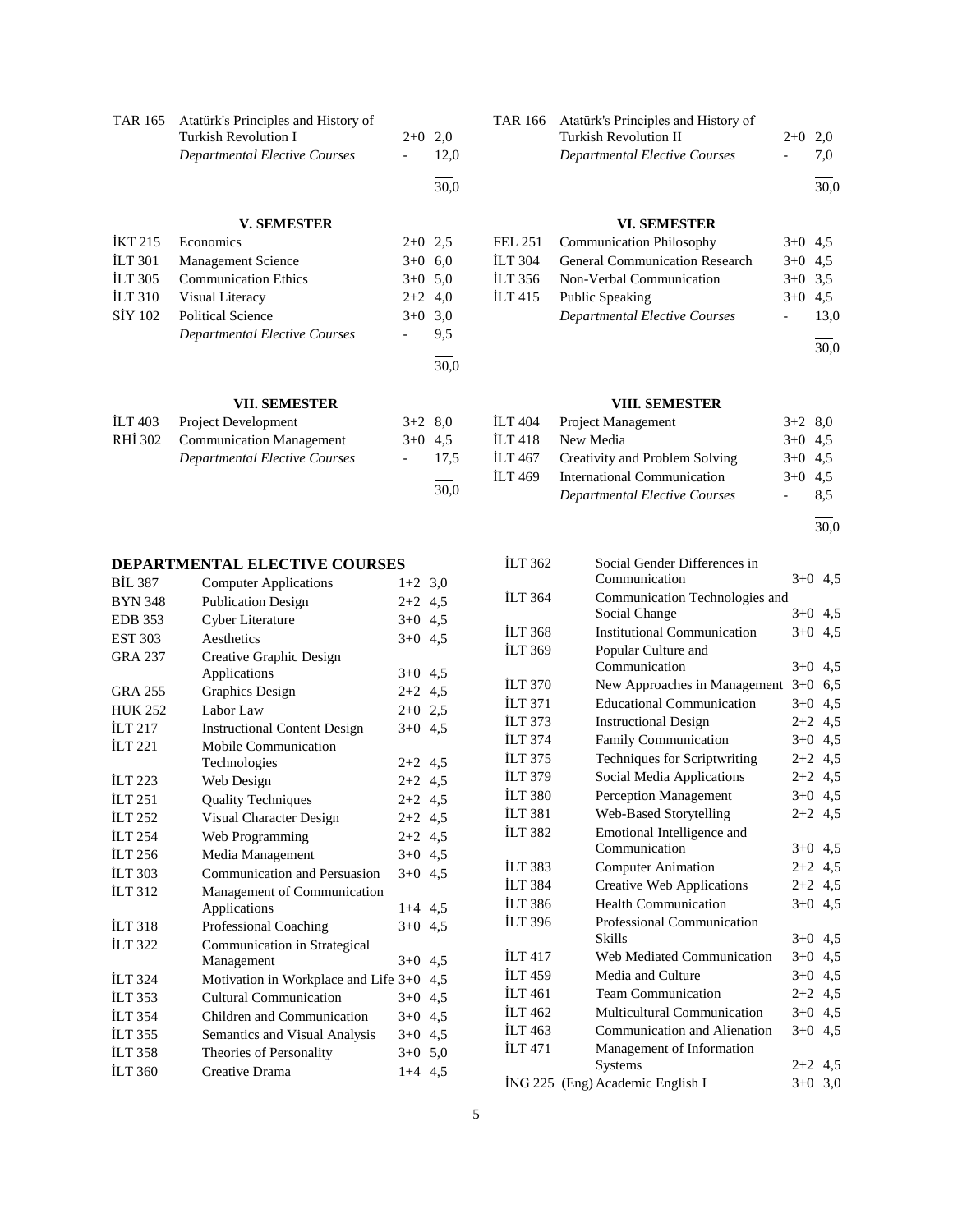|                | ING 226 (Eng) Academic English II  | $3+0$ 3.0 |     |
|----------------|------------------------------------|-----------|-----|
|                | ING 325 (Eng) Academic English III | $3+0$ 3,0 |     |
|                | ING 326 (Eng) Academic English IV  | $3+0$     | 3,0 |
|                | ING 425 (Eng) Academic English V   | $3+0$ 3.0 |     |
|                | ING 426 (Eng) Academic English VI  | $3+0$ 3.0 |     |
| <b>ISL 301</b> | Human Resources Management         | $3+0$     | 4,0 |
| ISL 343        | <b>Entrepreneurship Management</b> | $3+1$ 5.0 |     |
| ISL 356        | <b>Innovation Management</b>       | $2+0$ 3,0 |     |
| <b>İSL 412</b> | Strategic Management               | $2+0$ 3.0 |     |
| <b>KÜL 151</b> | <b>Cultural Anthropology</b>       | $3+0$ 2.5 |     |
| <b>MET 451</b> | <b>Textual Design</b>              | $2+2$ 4.5 |     |
| <b>PSI 212</b> | Psychology of Communication        | $3+0$ 4.5 |     |
| <b>PSI 402</b> | <b>Adult Psychology</b>            | $3+0$ 4.5 |     |
| <b>RHI 351</b> | Social Campaigns                   | $3+0$ 4.5 |     |
| <b>THU 203</b> | <b>Community Services</b>          | $0+2$ 3.0 |     |
|                |                                    |           |     |

| ELECTIVE COUNSES |                            |  |
|------------------|----------------------------|--|
|                  | BEÖ 155 Physical Education |  |
| BRİ 101 Bridge   |                            |  |
| GRA 156 Graphics |                            |  |

**ELECTIVE COURSES**

| GRA 156 Graphics |                               | $2+0$ 3.5 |  |
|------------------|-------------------------------|-----------|--|
|                  | KÜL 199 Cultural Activities   | $0+2$ 2,0 |  |
| MÜZ 158 Music    |                               | $2+0$ 3,0 |  |
| RSM 152 Painting |                               | $2+0$ 4,0 |  |
|                  | RSM 154 Caricature            | $2+0$ 2.5 |  |
|                  | SAN 155 Hall Dances           | $0+2$ 2,0 |  |
| TIY 152 Theatre  |                               | $2+0$ 2.5 |  |
|                  | TÜR 120 Turkish Sign Language | $3+0$ 3.0 |  |
|                  |                               |           |  |

 $2+0$  2,0  $2+0$  3,0

# **FOREIGN LANGUAGE COURSES**

| $ING 187$ (Eng) English I  | $3+0$ 3.0 |  |
|----------------------------|-----------|--|
| $ING 188$ (Eng) English II | $3+0$ 3.0 |  |

# **DEPARTMENT OF JOURNALISM (30% ENGLISH)**

 Anadolu University Faculty of Communication Sciences was established in 1972. It was first named the Institute of Education with Closed Circuit Academic Television in that year and the very first students were admitted in the 1977-1978 Academic Year. At the beginning, the education was in the field of cinema and television, so the name of the school was first changed to the School of Cinema and Television and then, in 1979, to the School of Education and Instruction with Television. One year later, in 1980, it became the Faculty of Communication Sciences. In 1982, it was expanded to include departments Advertising and Public Relations, Journalism, Communication. In this new restructuring, it became a part of the Open Education Faculty. In 1991, a new identity took form as the Institute of Communication Sciences as a part of Anadolu University, and it gained a new status as the Faculty of Communication Sciences in 1992.

#### **Information About the Department**

 Department of Journalism was founded in 1983. Among its major areas of focus, other than communication and culture, are photography, CAD (Computer Assisted Design), journalism, radio and television reporting. The department offers both theoretical and applied courses on how to collect, write, design, and print news items and how to encode and interpret the news content. In their senior year, students take radio programming and broadcasting courses, which subsequently leads to a project of an applied study so they can have the opportunity to exploit their theoretical knowledge. In addition, it also focuses on the economic, political and social aspects of the media as a social institution. The guiding educational philosophy of the department has been to train students as qualified professionals of the global knowledge society.The faculty members serve as facilitators of the learning process, and students take major responsibility for their own learning. The department has close relationships with the business environment, and this collaboration is reflected on training of students. When they graduate, the students of the department become eligible to be reporters, page designers or news programmers in different areas of the mass media such as local/national newspapers, newsagents, public/private radio stations and Internet applications.

 The department is located within the Faculty of Communication Sciences on the Yunus Emre Campus, which is the main campus of Anadolu University.

 Currently 2 professors, 4 associate professor, 11 assistant professors, 2 instructors, and 7 research assistants are working in the department. There are also external faculty members teaching some of the undergraduate courses.

 The decisions related with the department are made by the department board which is composed of all faculty members in the department. The department is governed by one chair and one deputy chair. In addition, several faculty members serve as coordinators for various programs and activities.

Head : Prof. Dr. Erkan YÜKSEL Deputy Head : Dr. Lecturer Çağdaş CEYHAN Deputy Head : Dr. Lecturer Tezcan ÖZKAN KUTLU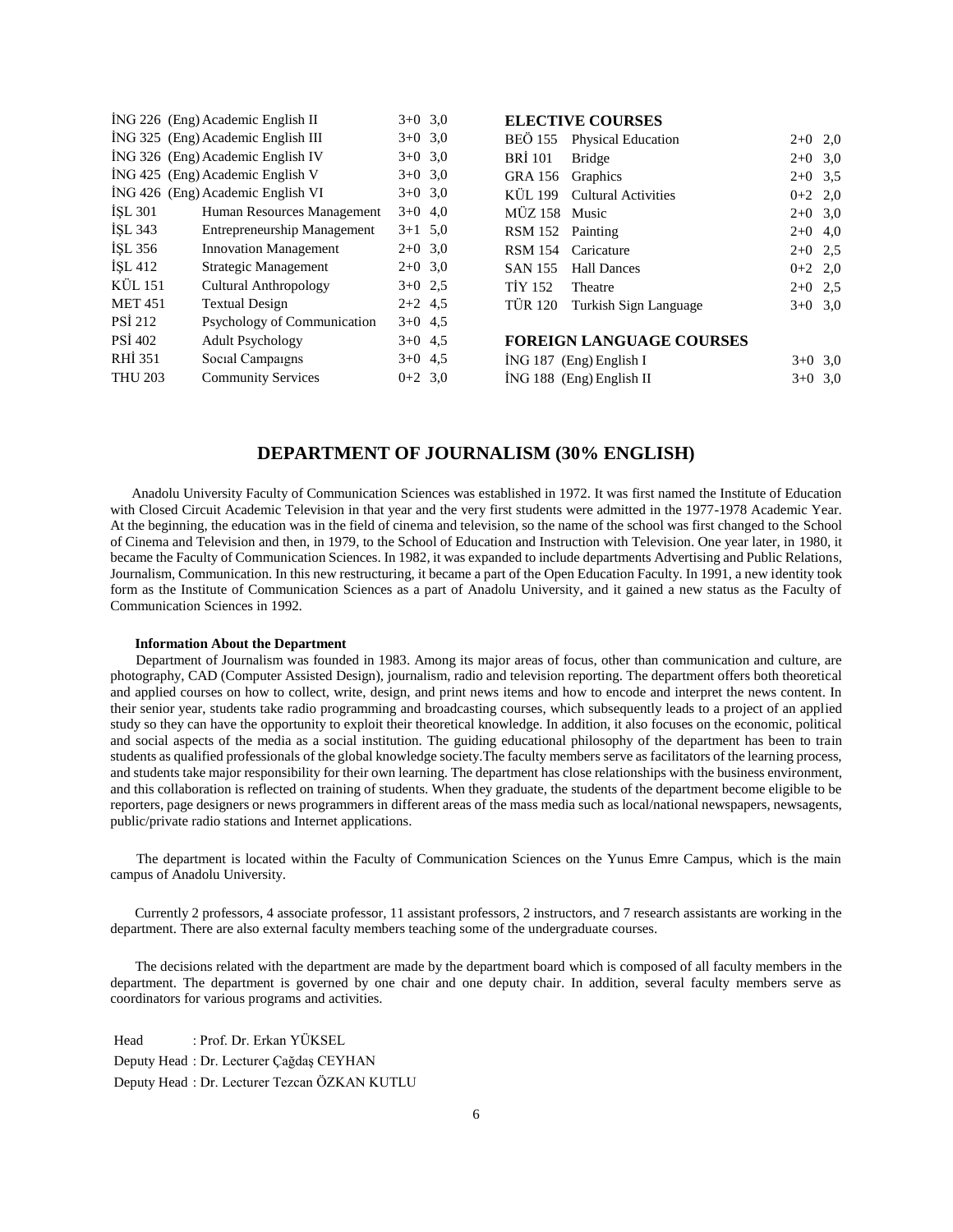# **PROGRAM**

# **I. SEMESTER**

| <b>BIL 150</b> | Fundamentals of Information             |           |     |
|----------------|-----------------------------------------|-----------|-----|
|                | Technology                              | $4+0$ 5.0 |     |
| <b>BYN</b> 101 | <b>Basic Journalism</b>                 | $3+0$ 4.5 |     |
|                | FOT 201 (Eng) Basic Photography         | $2+2$ 5,0 |     |
| <b>ILT 107</b> | Introduction to Communication           | $3+0$ 3.5 |     |
|                | SİY 101 (Eng) History of World Politics | $2+0$ 2.5 |     |
| SOS 153        | Sociology                               | $3+0$ 3.5 |     |
| <b>TÜR 121</b> | Writing                                 | $2+0$ 2,0 |     |
| TÜR 125        | Turkish Language I                      | $2+0$     | 2,0 |
|                | Elective Course                         |           | 2,0 |
|                |                                         |           |     |

30,0

30,0

30,0

#### **III. SEMESTER**

| <b>BYN 204</b> | News Types                                | $3+0$ 4.5 |     |
|----------------|-------------------------------------------|-----------|-----|
| <b>BYN 209</b> | Page Design Programs                      | $2+2$ 4.5 |     |
| <b>EDB</b> 221 | Turkish and World Literature              | $2+0$ 3,0 |     |
| ILT 213        | <b>Effective Communication Techniques</b> | $2+0$ 3.0 |     |
| SİY 205        | <b>Turkish Political History</b>          | $2+0$     | 3,0 |
| <b>TAR 165</b> | Atatürk's Principles and History of       |           |     |
|                | Turkish Revolution I                      | $2+0$     | 2.0 |
|                | Departmental Elective Courses             |           | 7,0 |
|                | Foreign Language Courses                  |           | 3,0 |
|                |                                           |           |     |

# **V. SEMESTER**

| <b>BYN 207</b>                  | Speech and Interview Techniques      |           |      |
|---------------------------------|--------------------------------------|-----------|------|
|                                 | in Radio and TV News                 | $2+2$ 4,0 |      |
| <b>BYN 309</b>                  | Media Law                            | $2+0$ 3.0 |      |
| <b>BYN 319</b>                  | Journalism Applications I            | $2+4$ 6.0 |      |
| <b>ISL 359</b>                  | <b>Public Administration</b>         | $2+0$ 2.5 |      |
| SİY 102 (Eng) Political Science |                                      | $3+0$ 3.0 |      |
|                                 | <b>Departmental Elective Courses</b> |           | 11.5 |
|                                 |                                      |           |      |

# **VII. SEMESTER**

| <b>BYN 409</b> | Contemporary Media Criticisms I 3+0 4,5   |           |      |
|----------------|-------------------------------------------|-----------|------|
| <b>BYN 413</b> | Culturel Identity                         | $2+0$     | 3,0  |
| <b>BYN 415</b> | Career in Media                           | $2+0$ 3.0 |      |
| <b>BYN 460</b> | <b>Television News Programming</b>        | $3+0$ 4.5 |      |
|                | BYN 460 (Eng) Television News Programming | $3+0$ 4.5 |      |
|                | GRA 308 (Eng) Web Design                  | $2+2$ 5.5 |      |
|                | <b>Departmental Elective Courses</b>      |           | 11.0 |
|                |                                           |           | 31,5 |

# **DEPARTMENTAL ELECTIVE COURSES**

| <b>BYN 215</b><br>Online Journalism | $2+0$ 3,0 |  |
|-------------------------------------|-----------|--|
|-------------------------------------|-----------|--|

## **II. SEMESTER**

| <b>Applied Photoshop</b>             |       |                                                               |
|--------------------------------------|-------|---------------------------------------------------------------|
| Techniques of News Gathering         |       |                                                               |
| and Writing                          |       |                                                               |
| BYN 106 (Eng) History of World Media |       |                                                               |
| FOT 118 (Eng) Applied Photography    | $2+0$ | 3,0                                                           |
| Theories of Communication            |       |                                                               |
| PSİ 102 (Eng) Psychology             |       |                                                               |
| <b>Speaking Skills</b>               | $2+0$ | 2,0                                                           |
| Turkish Language II                  | $2+0$ | 2.0                                                           |
| <b>Departmental Elective Courses</b> |       | 3,0                                                           |
|                                      |       | $2+2$ 4.5<br>$3+0$ 4.5<br>$2+0$ 3.0<br>$3+0$ 4.5<br>$3+0$ 3.5 |

l 30,0

# **IV. SEMESTER**

| BYN 203        | Page Design                              | $2+2$ 4.5 |     |
|----------------|------------------------------------------|-----------|-----|
| <b>BYN 208</b> | Critical Media Theories                  | $2+0$     | 3,0 |
| BYN 214        | <b>History of Turkish Press</b>          | $2+0$     | 3,0 |
|                | FOT 204 (Eng) Applied of Photojournalism | $2+0$     | 3,0 |
| İLT 210        | <b>Communication Technologies</b>        | $2+0$     | 3.0 |
| TAR 166        | Atatürk's Principles and History of      |           |     |
|                | Turkish Revolution II                    | $2+0$     | 2,0 |
|                | <b>Departmental Elective Courses</b>     |           | 8,5 |
|                | Foreign Language Courses                 |           | 3,0 |
|                |                                          |           |     |

30,0

# **VI. SEMESTER**

| BYN 206        | TV Journalism                 | $2+2$ 4,0 |      |
|----------------|-------------------------------|-----------|------|
|                | BYN 206 (Eng) TV Journalism   | $2+2$ 4,0 |      |
| <b>BYN 320</b> | Journalism Applications II    | $2+4$ 6,0 |      |
| <b>BYN 322</b> | Media Ethics                  | $2+0$ 3.0 |      |
| <b>BYN 324</b> | Theories of Political         |           |      |
|                | Communication                 | $2+0$ 3.0 |      |
| <b>HUK 370</b> | Human Rights and the          |           |      |
|                | Constitution                  | $2+0$     | 3,0  |
|                | Departmental Elective Courses |           | 11.0 |
|                |                               |           |      |

30,0

# **VIII. SEMESTER**

| 4,5  | <b>BYN 404</b> | <b>Applied Magazine Publication</b>         | $2 + 4$ | - 6.0     |
|------|----------------|---------------------------------------------|---------|-----------|
| 3,0  |                | BYN 406 (Eng) Introduction to International |         |           |
| 3,0  |                | Relations                                   | $2+0$   | 3,0       |
| 4,5  | <b>BYN 408</b> | Web Publishing                              | $2 + 4$ | 6,0       |
| 4,5  | <b>BYN 410</b> | Contemporary Media Criticisms               |         |           |
| 5,5  |                | Н                                           | $3+0$   | 4,5       |
| 11,0 |                | Departmental Elective Courses               |         | 12,0      |
|      |                |                                             |         |           |
| 31,5 |                |                                             |         | 31,5      |
|      |                |                                             |         |           |
|      | <b>BYN 216</b> | Local Journalism                            |         | $2+0$ 3.0 |
| 3.0  | <b>BYN 217</b> | Child Rights on Media                       | $2+0$   | 3.0       |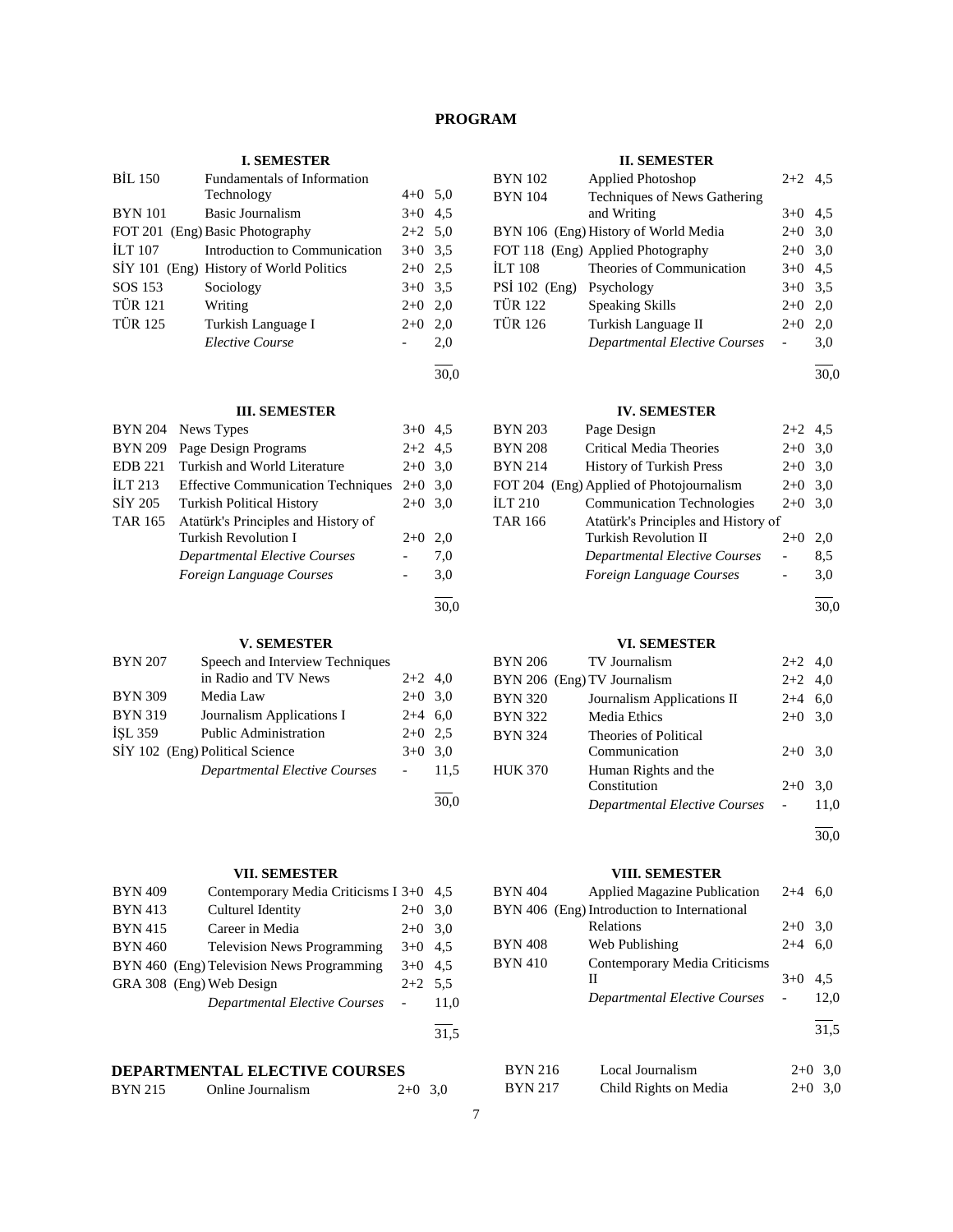| <b>BYN 218</b> | Investigative Journalism                    | $2+0$     | 3,0 |
|----------------|---------------------------------------------|-----------|-----|
| <b>BYN 219</b> | Public Opinion and Propaganda               | $2+0$     | 3,0 |
| <b>BYN 220</b> | Tabloid Journalism                          | $2+0$     | 3,0 |
| <b>BYN 221</b> | Critical Media Literacy                     | $2+0$     | 3,0 |
| <b>BYN 222</b> | Sports Journalism                           | $2 + 0$   | 3,0 |
|                | BYN 223 (Eng) Travel Writing                | $2 + 0$   | 3,0 |
| <b>BYN 224</b> | Political Journalism                        | $2+0$     | 3,0 |
| <b>BYN 225</b> | Healt, Science and Technology               |           |     |
|                | Journalism                                  | $2 + 0$   | 3,0 |
| <b>BYN 238</b> | European Union Journalism                   | $2+0$     | 3,0 |
| <b>BYN 239</b> | Shorthand Writing (Stenography) 2+0         |           | 3,0 |
| <b>BYN 252</b> | Radio Programming                           | $3+0$     | 4,5 |
| <b>BYN 271</b> | <b>Television News Cameraman</b>            | $3+0$     | 4,5 |
| <b>BYN 313</b> | Literary Journalism Forms                   | $2 + 0$   | 3,0 |
| <b>BYN 321</b> | Visual Media Literacy                       | $2 + 0$   | 3,0 |
| <b>BYN 323</b> | (Eng) News Writing in English               | $2+0$     | 3,0 |
| <b>BYN 325</b> | (Eng) Crisis and Conflict Reporting         | $2 + 0$   | 3,0 |
| BYN 327        | (Eng) Peace Journalism                      | $2+0$     | 3,0 |
| <b>BYN 328</b> | Social Media Theory and                     |           |     |
|                | Applications                                | 2+0       | 3,0 |
| <b>BYN 329</b> | Journalism in the Movies                    | $2+0$     | 3,0 |
| <b>BYN 330</b> | Management and Organization                 |           |     |
|                | <b>Structure in Media Institutions</b>      | 2+0       | 3,0 |
| BYN 332        | Rhetoric                                    | $2 + 0$   | 3,0 |
| <b>BYN 346</b> | TV News-Project and<br>Application          | $1+4$     | 4,5 |
|                |                                             | $2+2$     |     |
| <b>BYN 355</b> | News Editing                                |           | 4,5 |
|                | BYN 364 (Eng) Advanced Web Design           | $2 + 2$   | 4,5 |
| <b>BYN 365</b> | Radio News Projects                         | $2 + 2$   | 4,5 |
| <b>BYN 372</b> | Practical Announcing and<br>Diction         | $2 + 1$   | 4,5 |
|                | BYN 374 (Eng) Data-Driven Journalism        | $2 + 1$   | 4,5 |
|                | BYN 419 (Eng) Photo Reportage               | $1 + 1$   | 3,0 |
| <b>BYN 421</b> | Social Media Journalism                     | $2+0$     | 3,0 |
| <b>BYN 422</b> | Campus Journalism                           | $2 + 0$   | 3,0 |
| <b>BYN 423</b> | Media Economics and                         |           |     |
|                | Management                                  | $2 + 0$   | 3,0 |
|                | BYN 424 (Eng) International Journalism      | $2 + 0$   | 3,0 |
| BYN 425        | Seminar I                                   | $2 + 0$   | 3,0 |
| <b>BYN 426</b> | Seminar II                                  | $2+0$     | 3,0 |
| <b>BYN 427</b> | <b>Agency Journalism</b>                    | $2 + 0$   | 3,0 |
| <b>BYN 429</b> | Economy and Financial                       |           |     |
|                | Journalism                                  | $2+0$     | 3,0 |
| <b>BYN 431</b> | <b>Publication Design Project</b>           | $2+0$     | 3,0 |
|                | BYN 443 (Eng) Project in Photography        | 2+2       | 4,5 |
| BYN 449        | (Eng) Artificial Lighting in Visual         |           |     |
|                | Journalism                                  | $2+2$ 4,5 |     |
| <b>BYN 462</b> | <b>Applied Rhetoric</b>                     | $2+2$     | 4,5 |
| <b>BYN 465</b> | Reading Newspapers in Ottoman<br>Turkish I  | $2+0$     | 3,0 |
| <b>BYN 466</b> | Reading Newspapers in Ottoman<br>Turkish II | $2+0$     | 3,0 |

|                 | ERA 301 (Fra) L'Analyse Politique et Les    |           |     |
|-----------------|---------------------------------------------|-----------|-----|
|                 | Pensées Politiques                          | $2+0$     | 3,0 |
| ERA $302$ (Fra) | <b>International System</b>                 | $2+0$     | 3,0 |
|                 | ERA 304 (Fra) Comparative Political Systems |           |     |
|                 | and Regimes                                 | $2+0$     | 3,0 |
| FEL $102$ (Eng) | Introduction to Philosophy                  | $2+0$     | 2.5 |
| FEL 426         | Philosophical Approaches in                 |           |     |
|                 | Communication                               | $2+0$     | 3,0 |
|                 | FOT 104 (Eng) Documentary Photography       | $2+2$     | 4,5 |
| <b>FOT 108</b>  | Reading Photography                         | $3+0$ 3,0 |     |
| <b>FOT 307</b>  | Theories of Photography                     | $2+0$     | 3,0 |
| <b>FOT 308</b>  | Drone Photography                           | $2+1$     | 4,5 |
| <b>HUK 124</b>  | <b>Basic Concepts of Law</b>                | $2+0$ 2,5 |     |
| <b>HUK 478</b>  | <b>Intellectual Property Rights</b>         | $2+0$ 3,0 |     |
| $IKT 215$ (Eng) | Economics                                   | $2+0$ 2,5 |     |
| İLT 215         | Models in Communication                     | $2+0$     | 3,0 |
| $[LT 473$ (Eng) | Professional Communication                  |           |     |
|                 | <b>Skills</b>                               | $2+0$     | 3,0 |
|                 | ING 225 (Eng) Academic English I            | $3+0$     | 3,0 |
|                 | ING 226 (Eng) Academic English II           | $3+0$     | 3,0 |
|                 | ING 425 (Eng) Academic English V            | $3+0$ 3,0 |     |
|                 | İNG 426 (Eng) Academic English VI           | $3+0$     | 3,0 |
| <b>ISL 412</b>  | <b>Strategic Management</b>                 | $2+0$     | 3,0 |
| KÜL 151         | <b>Cultural Anthropology</b>                | $3+0$     | 2,5 |
| PSİ 104 (Eng)   | Social Psychology                           | $3+0$     | 3,0 |
| PZL 408         | Marketing Technics in Press                 | $2+0$     | 3,0 |
| <b>RHI 209</b>  | Introduction to Advertising and             |           |     |
|                 | <b>Public Relations</b>                     | $2+0$     | 3,0 |
| <b>SEK 121</b>  | Keyboard Techniques                         | $1+2$     | 3,0 |
| <b>SNT 253</b>  | History of Art                              | $3+0$     | 3,5 |
| <b>TAR 316</b>  | (Eng) Contemporary World History            | $2+0$     | 3,0 |
| <b>THU 203</b>  | <b>Community Services</b>                   | $0 + 2$   | 3,0 |
|                 |                                             |           |     |

# **ELECTIVE COURSES**

|                  | BEÖ 155 Physical Education    | $2+0$ 2,0 |  |
|------------------|-------------------------------|-----------|--|
| BRİ 101 Bridge   |                               | $2+0$ 3,0 |  |
| GRA 156 Graphics |                               | $2+0$ 3.5 |  |
|                  | KÜL 199 Cultural Activities   | $0+2$ 2,0 |  |
| MÜZ 158 Music    |                               | $2+0$ 3,0 |  |
| RSM 152 Painting |                               | $2+0$ 4,0 |  |
|                  | RSM 154 Caricature            | $2+0$ 2.5 |  |
|                  | SAN 155 Hall Dances           | $0+2$ 2,0 |  |
| TIY 152 Theatre  |                               | $2+0$ 2.5 |  |
|                  | TÜR 120 Turkish Sign Language | $3+0$ 3.0 |  |

# **FOREIGN LANGUAGE COURSES**

| ING 325 (Eng) Academic English III | $3+0$ 3.0 |  |
|------------------------------------|-----------|--|
| ING 326 (Eng) Academic English IV  | $3+0$ 3.0 |  |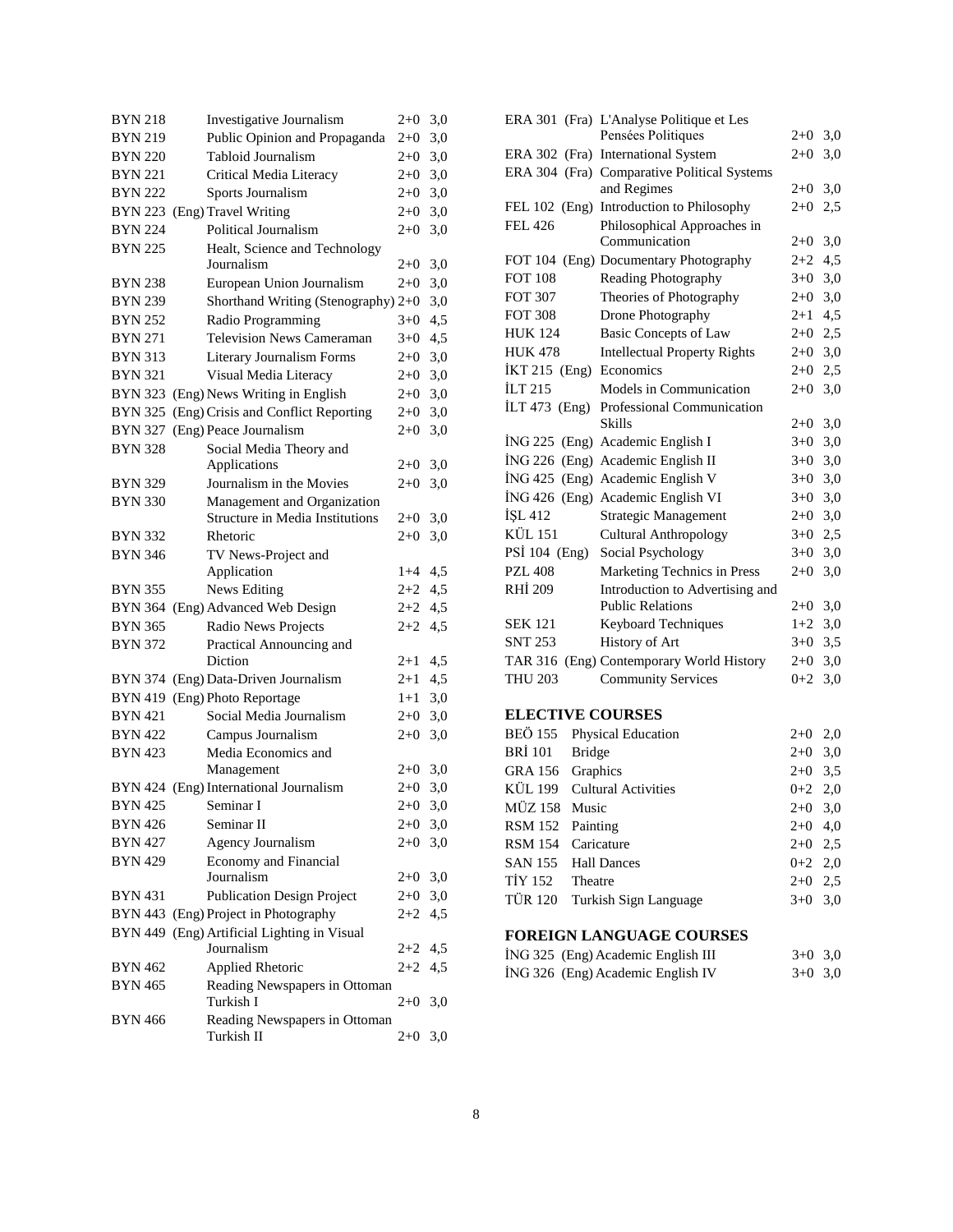# **DEPARTMENT OF PUBLIC RELATIONS AND ADVERTISING (30% ENGLISH)**

 Public Relations and Advertising is a communication discipline. This discipline contains communications about products, services and brands. While in advertising, mass communication vehicles are used with a clear source and paid price, the public relations are also using additional tools such as face to face communication, publicity and events to create a change in the perception. In this field, the players are the producer companies which need advertising and public relations, the agencies which produce the messages and activities towards advertising and public relations, media where those messages and activities are placed and consumer who are the receivers of those messages and activities. In the Department, theoretical and practical courses aimed at research, planning, practice and evaluation to reveal the message or event for any product, service or brand.

 The Department of Public Relations and Advertising, established in 1982 as Communication Arts, is one of the most respected Public Relations and Advertising departments in Turkey. In 2001, the name of Communication Arts was changed to Advertising and Public Relations, and then, in 2008, to Public Relations and Advertising. The Department of Public Relations and Advertising is accredited and certified by the International Advertising Association (IAA). The department is located at Yunusemre Campus and 4 associate professors, 5 assistant professors, 5 research assistants and 6 lecturer are currently working in the department. In the department there are also some guest lecturers giving specific courses from advertising and PR sector. The Department is governed by one chairman, According to the academic studies of faculty members, they are divided into two groups as advertising and public relations.

Head : Prof. Dr. Rasime Ayhan YILMAZ Deputy Head : Assoc. Prof. Dr. Atılım ONAY Deputy Head : Dr. Lecturer Mehmet Sinan ERGÜVEN

# **PROGRAM**

30,0

 $\frac{1}{30.0}$ 

| <b>I. SEMESTER</b>       |                                          |           |     |
|--------------------------|------------------------------------------|-----------|-----|
| <b>ILT</b> 107           | Introduction to Communication            | $3+0$ 3.5 |     |
| RHI 207                  | Visual Communication                     | $2+2$ 5.0 |     |
| SOS 153                  | Sociology                                | $3+0$ 3.5 |     |
| <b>TÜR 121</b>           | Writing                                  | $2+0$ 2,0 |     |
| <b>TÜR 125</b>           | Turkish Language I                       | $2+0$ 2,0 |     |
|                          | ARY 111 (Eng) Research Methods in Social |           |     |
|                          | <b>Sciences</b>                          | $3+0$ 4.5 |     |
|                          | ISL 153 (Eng) Business Management        | $3+0$     | 6.0 |
| PSİ 102 (Eng) Psychology |                                          | $3+0$ 3.5 |     |
|                          |                                          |           |     |

#### **III. SEMESTER**

| RHI 206                   | <b>Introduction to Public Relations</b>   | $3+0$     | 6,5 |
|---------------------------|-------------------------------------------|-----------|-----|
| RHI 306                   | <b>Communication Research</b>             | $3+0$     | 6.5 |
| <b>TAR 165</b>            | Atatürk's Principles and History of       |           |     |
|                           | <b>Turkish Revolution I</b>               | $2+0$ 2,0 |     |
| $IKT 215$ (Eng) Economics |                                           | $2+0$ 2.5 |     |
|                           | PSI 104 (Eng) Social Psychology           | $3+0$ 3,0 |     |
|                           | RHİ 203 (Eng) Introduction to Advertising | $3+0$     | 6,5 |
|                           | Foreign Language Courses                  |           | 3.0 |
|                           |                                           |           |     |

|                | <b>II. SEMESTER</b>                  |           |     |
|----------------|--------------------------------------|-----------|-----|
| <b>BIL 150</b> | <b>Fundamentals of Information</b>   |           |     |
|                | Technology                           | $4 + 0$   | 5.0 |
| <b>ILT 108</b> | Theories of Communication            | $3+0$     | 4,5 |
| PZL 104        | Introduction to Marketing            |           |     |
|                | Management                           | $3+0$     | 6,5 |
| <b>TÜR 122</b> | Speaking Skills                      | $2+0$ 2.0 |     |
| <b>TÜR 126</b> | Turkish Language II                  | $2+0$     | 2,0 |
|                | FOT 201 (Eng) Basic Photography      | $2+2$ 5,0 |     |
|                | <b>Departmental Elective Courses</b> |           | 3,0 |
|                | <b>Elective Courses</b>              |           | 2,0 |
|                |                                      |           |     |

30,0

#### **IV. SEMESTER**

| <b>BYN 202</b> | Introduction to Printing and             |           |     |
|----------------|------------------------------------------|-----------|-----|
|                | Journalism                               | $2+0$ 2.5 |     |
| RHÍ 202        | Theory and Practice in Public            |           |     |
|                | Relations                                | $2+2$ 6,0 |     |
| <b>SNT 253</b> | History of Art                           | $3+0$ 3.5 |     |
| <b>STV 210</b> | Film and TV Information                  | $2+0$     | 4,5 |
| TAR 166        | Atatürk's Principles and History of      |           |     |
|                | <b>Turkish Revolution II</b>             | $2+0$ 2,0 |     |
|                | FEL 102 (Eng) Introduction to Philosophy | $2+0$     | 2.5 |
|                | RHİ 204 (Eng) Consumer Behavior          | $3+0$     | 6,0 |
|                | Foreign Language Courses                 |           | 3,0 |
|                |                                          |           |     |

30,0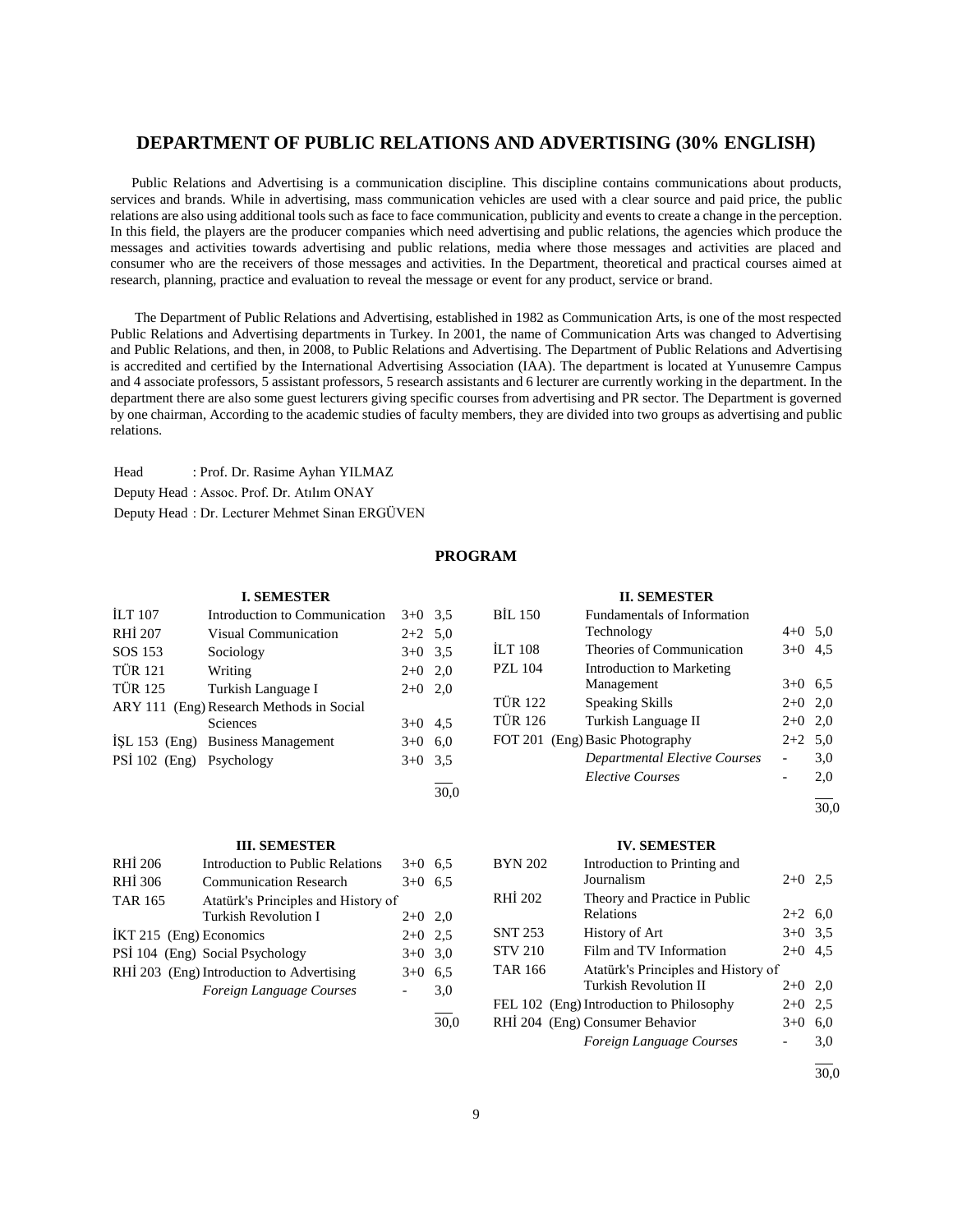# **V. SEMESTER**

| RHI 303 | Creativity in Advertising I            | $2+2$ 6,0 |      |
|---------|----------------------------------------|-----------|------|
|         | RHI 301 (Eng) Persuasive Communication | $3+0$ 4.0 |      |
|         | RHİ 305 (Eng) Media Planning           | $3+0$ 3.5 |      |
|         | SİY 102 (Eng) Political Science        | $3+0$     | 3.0  |
|         | Departmental Elective Courses          |           | 13.5 |
|         |                                        |           | 30,0 |

# **VII. SEMESTER**

| RHI 401 | Designing Advertising Campaigns      | $1+6$ 8.0 |      |
|---------|--------------------------------------|-----------|------|
| RHI 440 | Analysis of Public Relations         |           |      |
|         | Campaigns                            | $3+0$ 4.5 |      |
|         | <b>Departmental Elective Courses</b> |           | 17.5 |
|         |                                      |           |      |
|         |                                      |           | 30,0 |

# **DEPARTMENTAL ELECTIVE COURSES**

| <b>ARY 301</b>           | <b>Oualitative Methods in</b>          |           |     |
|--------------------------|----------------------------------------|-----------|-----|
|                          | <b>Communication Research</b>          | $3+0$ 4.5 |     |
| <b>BIL 361</b>           | <b>Computer Based Creative Studies</b> |           |     |
|                          | I                                      | $3+0$     | 6,0 |
| <b>BIL 464</b>           | <b>Computer Based Creative Studies</b> |           |     |
|                          | П                                      | $3+0$     | 6,0 |
| <b>EST 303</b>           | Aesthetics                             | $3+0$     | 4,5 |
| <b>FOT 203</b>           | <b>Advertising Photography</b>         | $3+0$     | 6,0 |
| <b>GRA 206</b>           | Introduction to Computer Aided         |           |     |
|                          | Graphic Design                         | $3+0$     | 6,5 |
| <b>ILT 221</b>           | Mobile Communication                   |           |     |
|                          | Technologies                           | $2+2$     | 4,5 |
| <b>ILT 355</b>           | Semantics and Visual Analysis          | $3+0$     | 4,5 |
| <b>İLT 379</b>           | Social Media Applications              | $2 + 2$   | 4,5 |
| <b>İLT 407</b>           | Applications of Communication          |           |     |
|                          | Research                               | $3+0$     | 4,5 |
|                          | İNG 225 (Eng) Academic English I       | $3+0$     | 3,0 |
|                          | İNG 226 (Eng) Academic English II      | $3+0$     | 3,0 |
|                          | İNG 425 (Eng) Academic English V       | $3+0$     | 3,0 |
|                          | İNG 426 (Eng) Academic English VI      | $3+0$     | 3,0 |
| İSP 151 (Spa) Spanish I  |                                        | $4 + 0$   | 4,0 |
| İSP 152 (Spa) Spanish II |                                        | $4 + 0$   | 4,0 |
| <b>IST 201</b>           | (Eng) Statistics                       | $3+0$     | 3,0 |
| İŞL 412                  | Strategic Management                   | $2+0$     | 3,0 |
| <b>KÜL 151</b>           | <b>Cultural Anthropology</b>           | $3+0$     | 2,5 |
| <b>RHİ 205</b>           | Marketing Communication                | $3 + 0$   | 4,5 |
| RHI 241                  | <b>History of Advertising</b>          | $3+0$     | 4,5 |
|                          | RHİ 302 (Eng) Communication Management | $3+0$     | 4,5 |
| <b>RHI 307</b>           | <b>Advertising Analysis</b>            | $3 + 0$   | 4,5 |
| <b>RHİ 308</b>           | Social and Political                   |           |     |
|                          | <b>Communication Campaigns</b>         | $3+0$     | 4,0 |
| <b>RHI 310</b>           | <b>Brand Communication</b>             |           |     |
|                          | Management                             | $3+0$     | 4,5 |
| <b>RHI 345</b>           | TV Advertising                         | $3+0$     | 5,0 |
| RHI 346                  | <b>Public Relations Copy Writing</b>   | $2+2$     | 6,0 |
| <b>RHI 351</b>           | Social Campaigns                       | $3 + 0$   | 4,5 |
| <b>RHİ 352</b>           | <b>Advertising Design II</b>           | $2 + 2$   | 4,5 |
|                          |                                        |           |     |

# **VI. SEMESTER**

| RHI 304 | Creativity in Advertising II         | $3+0$ 6.0 |      |
|---------|--------------------------------------|-----------|------|
| RHI 311 | Advertisement Writing I              | $2+2$ 6,0 |      |
| RHİ 334 | <b>Advertising Campaign Analyses</b> | $3+0$ 4.5 |      |
|         | Departmental Elective Courses        |           | 13.5 |
|         |                                      |           | 30,0 |

# **VIII. SEMESTER**

| RHI 402 | Designing Public Relations Campaigns $1+6$ 8,0 |        |      |
|---------|------------------------------------------------|--------|------|
|         | Departmental Elective Courses                  | $\sim$ | 22.0 |
|         |                                                |        |      |

30,0

| RHI 353                           | Public Relations and the Internet $3+0$ 4,5  |           |     |
|-----------------------------------|----------------------------------------------|-----------|-----|
| <b>RHI 354</b>                    | Corporate Communication                      |           |     |
|                                   | Management                                   | $3+0$ 4.5 |     |
| RHI 355                           | Presentation Techniques in                   |           |     |
|                                   | Campaigns                                    | $3+0$ 4.5 |     |
|                                   | RHİ 356 (Eng) Seminar (Applications of Media |           |     |
|                                   | Planning)                                    | $2+2$ 5,0 |     |
| RHI 361                           | <b>Public Relations Management</b>           | $3+0$ 4,5 |     |
| RHI 365                           | (Eng) Media and Politics                     | $3+0$ 4.5 |     |
| RHI 404                           | Web Design in Advertising                    | $2+2$ 6,0 |     |
| RHI 411                           | <b>Advertisement Writing II</b>              | $2+2$ 6,0 |     |
| <b>RHİ 447</b>                    | Analysis of Political                        |           |     |
|                                   | <b>Communication Campaigns</b>               | $3+0$ 4.5 |     |
| RHI 451                           | (Eng) Strategic Planning                     | $3+0$ 4,0 |     |
| RHI 452                           | <b>Sport Marketing Communication</b>         | $3+0$ 4.5 |     |
| RHI 453                           | <b>Communication Ethics</b>                  | $3+0$ 4.5 |     |
|                                   | RHI 454 (Eng) Business Communication         | $3+0$ 4.5 |     |
| <b>RHI 455</b>                    | System Approach in                           |           |     |
|                                   | Communication                                | $3+0$ 4.5 |     |
| RHI 456                           | International Advertising and                |           |     |
|                                   | <b>Public Relations</b>                      | $3+0$ 4.5 |     |
|                                   | RHI 458 (Eng) International Projects         | $2+4$ 6,0 |     |
| RHI 460 (Eng) Advertising Project |                                              | $2+2$ 6,0 |     |
| <b>THU 203</b>                    | <b>Community Services</b>                    | $0+2$ 3,0 |     |
|                                   |                                              |           |     |
| <b>ELECTIVE COURSES</b>           |                                              |           |     |
| BEÖ 155                           | Physical Education                           | $2+0$     | 2,0 |
| <b>BRI</b> 101<br><b>Bridge</b>   |                                              | $2+0$     | 3,0 |
| Graphics<br>GRA 156               |                                              | $2+0$     | 3.5 |
| KÜL 199 Cultural Activities       |                                              | $0+2$ 2,0 |     |
| <b>MÜZ 158</b><br>Music           |                                              | $2+0$     | 3,0 |
| <b>RSM 152</b><br>Painting        |                                              | $2+0$     | 4,0 |

RSM 154 Caricature 2+0 2,5 SAN 155 Hall Dances  $0+2$  2,0 TİY 152 Theatre  $2+0$  2,5 TÜR 120 Turkish Sign Language 3+0 3,0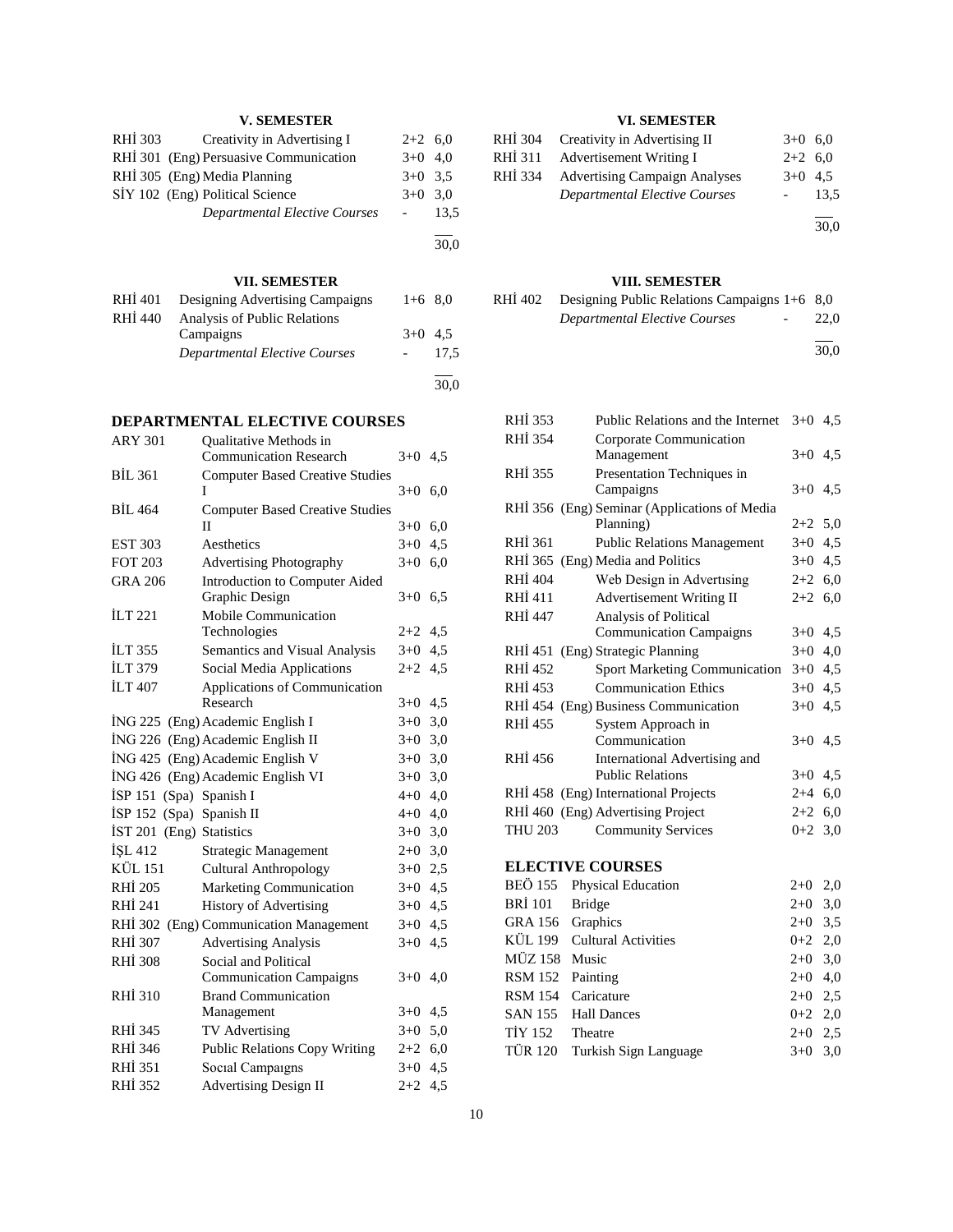# **FOREIGN LANGUAGE COURSES**

İNG 325 (Eng) Academic English III 3+0 3,0

# **COURSE CONTENTS**

**ANİ 201 Animation 3+0 4,0**

Basics of 3D Animation: 2 dimensional drawing techniques, From 2nd dimension to 3rd dimension; 3D Modeling: Modeling techniques (Extrude-Loft), Advanced modeling methods (Nurbs); Color and Texture in 3D Animation: Color, Texture in 2D and 3D, Reflection and refraction; Light in 3D Animation: Light and shadow in 3D animation, Photo reality; Camera in 3D Animation: Camera types, Camera movements; Painting (Render) and Image Storing: Painting methods, Image storing methods.

**ARY 111 Research Methods in Social Sciences 3+0 4,5** Social Science and Research: Social sciences, Scientific Research; Planning of Social Research; Subject and goal, Research questions, Research methods, Population and sample; Research Models in Social Sciences: Historical model, Descriptive model, Casual-Comparative model, Experimental model; Measurement: Levels of measurement, Characteristics of measurement implements, Types of measurement implements; Techniques of Data Analysis; Preparing Research Reports in Social Sciences.

**ARY 111 Research Methods in Social Sciences 3+0 4,5** Social Science and Research: Social sciences, Scientific Research; Planning of Social Research; Subject and goal, Research questions, Research methods, Population and sample; Research Models in Social Sciences: Historical model, Descriptive model, Casual-Comparative model, Experimental model; Measurement: Levels of measurement, Characteristics of measurement implements, Types of measurement implements; Techniques of Data Analysis; Preparing Research Reports in Social Sciences.

#### **ARY 301 Qualitative Methods in Communication Research 3+0 4,5**

Comparison of Qualitative and Quantitative Research Methods; General Characteristics of Qualitative Research; Data Collections Methods; Ethics in Qualitative Research; Focus Group; Depth Interview; Observation: Samples in Communication Research; Action Research: Samples in Communication Research; Data Analysis in Qualitative Research; Concepts of Reliability and Validity in Qualitative Research; Preparing Report in Qualitative Research.

# **BEÖ 155 Physical Education 2+0 2,0**

Definition of Physical Education and Sports; Aims, Disadvantages of Inactive Life; Various Activities for Physical Education; Recreation; Human Physiology; First Aid; Sports Branches: Definition, Rules and Application; Keep Fit Programs.

## **BİL 150 Fundamentals of Information Technology 4+0 5,0**

Introduction to Computer: History of Computer; Operating Systems: Introduction to operating systems; Office Software-Word Processors and Document Systems: General Characteristics of the Office Software; Office-Software-Spreadsheets Programs: Spreadsheets Programs; Office Software-Presentation Programs: Presentation Programs; E Mail-Personal Communication Management: General Characteristics of the E Mailing System; Effective use of the Internet and Internet Security; Network Technologies. Computer Hardware and Error Detection: Types of Computers; Social Networks and Social Media: Social Media and Introduction to Social Media; Special Application Software: Multimedia; Law and Ethics of Informatics: Intellectual Property and Informatics Law; E-Learning: Developments in E-Learning; E-Government Applications; Computer and Network Security; Latest Strategic Technologies of Informatics: Factors Affecting Technological Developments.

**BİL 361 Computer Based Creative Studies I 3+0 6,0** Introduction to Adobe PhotoShop: Tools, cursors, palettes, shortcuts; Bitmap principles: Size and resolution, Creating new pictures, color models, file formats; Editing pictures: Painting tools, editing tools, basic techniques, Brush shapes; selecting and masking: Principles and tools of selection, drawing "paths" and file exchange with other softwares, Masking; special effects: Type tools, type effects, filtering techniques, picture effects; defining colors: Color models, color palette, coloring selections; scanning and printing: using scanners, selecting printers and printing process.

**BİL 387 Computer Applications 1+2 3,0**

Definitions: Hardware, software; Historical overview of computer applications; Word processing programs: Microsoft Word; Spreadsheets and database: Microsoft Excel; Presentation Software: PowerPoint; Web pages: Dream weaver; Desktop publishing: Microsoft Publisher; Electronic mail and communication through computer networks: Netscape and Internet Explorer; Chat programs:<br>
MSN Messenger and ICO; Computer-mediated MSN Messenger and ICQ; Computer-mediated communication in the future and possibilities for new applications.

**BİL 464 Computer Based Creative Studies II 3+0 6,0** Introduction to Macromedia Freehand: Panels and tools, menus, working with pages, Fonts, layers, shortcuts, drawing "paths", objects, Masking; Importing PhotoShop files; Drawing: Principles of drawing; Drawing tools: Color, line and fill; creating colors; color lists and palette; color models; type basics, type tools, type effects, special effects, vectored effects; Printing: Preparing for printing and printing process.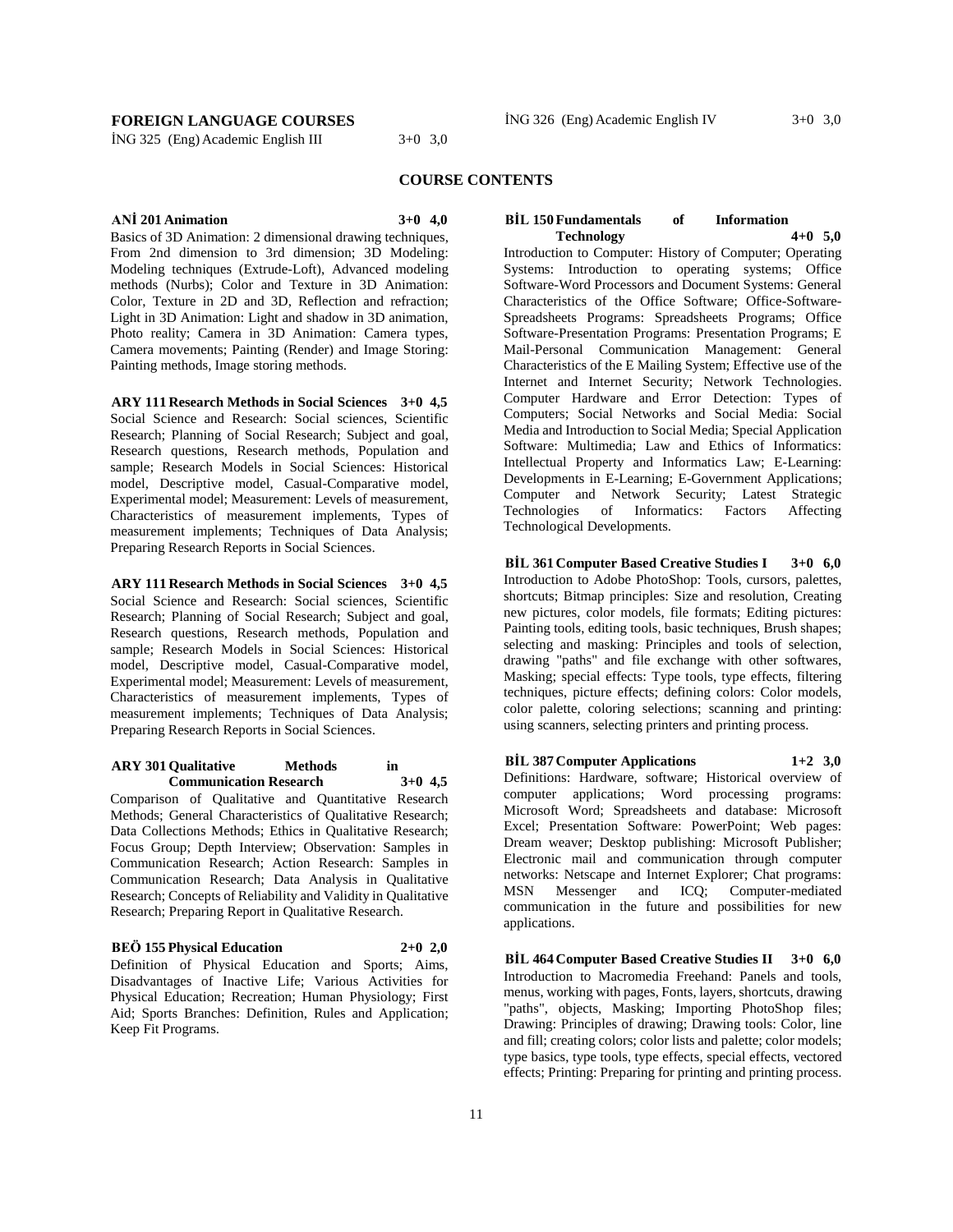# **BRİ 101 Bridge 2+0 3,0**

Introduction to Bridge; History; Basic Concepts; Bidding; Play; Hand Evaluation; Point Count; Opening Bids; Bidding Goals; Responses to one No-trump; More on Point Count; Responses to one of a Suit; Rebids by Opener; Declarer Play; Overcalls; Takeout Doubles; Two Club Opening; Weak Bids; No-Trump Structure; The Stayman Convention; Minor Suit Responses; Bidding after a Raise; Slam Bidding; Defensive Play.

# **BYN 101 Basic Journalism 3+0 4,5**

Basic concepts of journalism: Journal and journalism, News and news types, Reporting and features of reporting; Types of Journalism: International journalism, Magazine journalism, Sports journalism and Financial journalism; Professional Identity of Journalism: Ethics of journalism; Steps in Preparing a Newspaper: Methods and techniques; Modern Journalism and Journalistic Approaches; Systematic Approaches to Journalism: Reporters, Experts, Researchers; Samples of Good Journalism.

#### **BYN 102 Applied Photoshop 2+2 4,5**

The Basic Elements and Features of Photoshop Graphics Editing Program; Creating Printed Documents: Information of resolution, Color properties, Creating photo-graphic meta, Contrast, Light features; Tools and Tools Features: Program menus, Filters, Layers. Retouching of Photographs: Repair tools, Applications, Logo, Banners, Button, Animations.

# **BYN 104 Techniques of News Gathering and Writing 3+0 4,5**

Journalism and News; Process of News Gathering, Information studies, Relations with the news sources; News Writing Rules and Features, Improvement of practices; Functions of News and Social Responsibility; Technical Evaluation of Published News; Practices of News Gathering and Writing; Practices of Press Conferences: Asking the right question, Perception and writing; Relation of News and Journalist; News Types, Sorces, Importance order; Approach Methods at News Gathering; Basic Components and Questions of News; Narration Techniques; Finishing Words for News Sentences; News Language: Narration, Header, Spot, Caption narration.

# **BYN 106 History of World Media 2+0 3,0**

Communication in the Ancient World; Pre-Columbian Global Contacts and Exchanges; A Brief History of Communication Technology; The European Press in the Mid 19th Century; The Communications Revolution in the Late 19th and Early 20th Centuries; The Coming of Cinema; The Emergence of Mass Journalism; The Golden Age of Radio; The Impact of Television; The Influence of Film on Politics and Society in the 20th Century; The Digital Age and Alternative Futures.

# **BYN 202 Introduction to Printing and Journalism 2+0 2,5**

Introduction to Journalism; Basic Concepts of Journalism, Importance: Duty, Function and Social Rules;General Journalism Culture; Institutional Formation of Profession: Historical, Social and Ethic Dimensions; Different Journalism Applications; Mass Media : Different applications and functions of Newspaper, Radio and Television; News Types and Sources: Economy, Culture, Politics, Sports, Health, Science; Principles of Print Profession and Etics: Research Journalism, News Agencies, Editorship, Photography in Journalism, Graphics, Usage and Functions of Caricature; Preperation Stages of Newspaper and Printing Techniques.

# **BYN 203 Page Design 2+2 4,5**

Basic Principles of Page Design: Balance, Contrast, Integrity, Simplicity, Structure, Focus; Typography: Letters, Fonts, Legibility; Photography: Using photographs in page design, How to take good photographs?, Captions; Headlines: Types of news headlines, Headlines for the top stories, Titles and subtitles, Secondary titles, Embedded titles, Choosing a title; Color: Psychological effects of color, Using color in page design, Using color in printed materials; Samples of Printed Materials: Booklets, Newspapers, Magazines, Brochures.

# **BYN 204 News Types 3+0 4,5**

News and News Writing Techniques; Techniques of Introduction to News; News Types;Reporter and the Qualifications of the Reporter;Charecteristics of Abundant News; News Applications: Newspaper News, Magazine News, Radio and Television News, Internet News, Local News, Police- Court News, Society- Life News, Magazine, Culture-Art, Politics and Parliament, Economy, Foreign News, Sports, Health, Science, Religion, Environment News and Applications.

#### **BYN 206 TV Journalism 2+2 4,0**

What's 'TV news??; Developments in TV Journalism: What's a news item?, What's TV news?; How to Write News Items for TV?; Importance of Using Image and Sound in TV News; A Comparison of Selected Samples of TV News and TV news programs; Project: collecting news and producing news bulletins for TV.

# **BYN 206 TV Journalism 2+2 4,0**

What's 'TV news??; Developments in TV Journalism: What's a news item?, What's TV news?; How to Write News Items for TV?; Importance of Using Image and Sound in TV News; A Comparison of Selected Samples of TV News and TV news programs; Project: collecting news and producing news bulletins for TV.

# **BYN 207 Speech and Interview Techniques in**

**Radio and TV News 2+2 4,0** Announcer, Showgirl, Showman, Anchorman Concepts And Definitions; Voice And Breath Control; Phonetics And Diction Studies; Text Evaluation (Stress, Tone, Break, Melody, Audio Voice, Etc.); Event, Fact, Situation, Process, News Interaction; News Writing Studies; Practicing Reading of the News; Feature Concept And Basic Properties; Simulated Interview Practices with Different Personalities.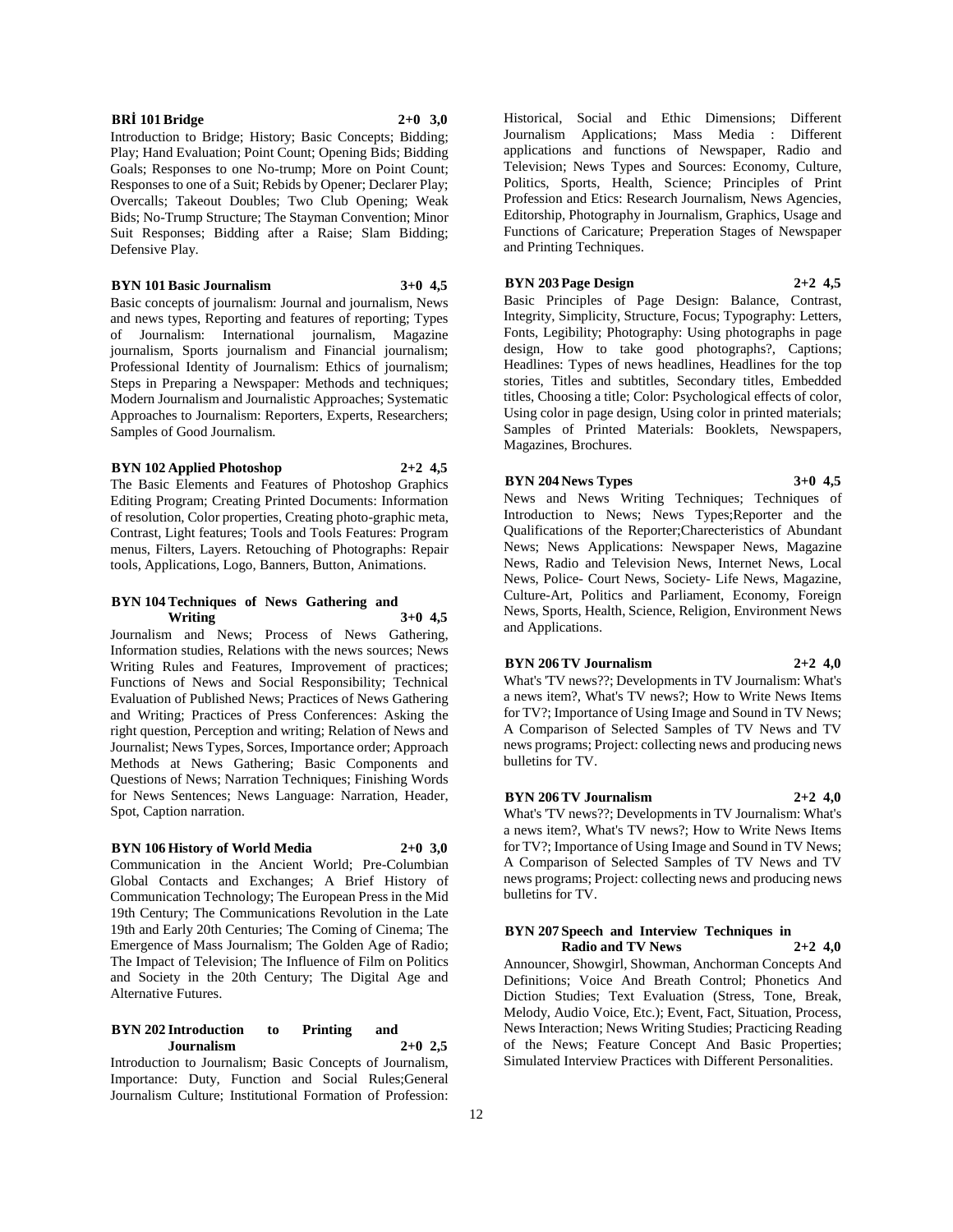# **BYN 208 Critical Media Theories 2+0 3,0**

Definition and Classification of Critical Theories Related to Media; Frankfurt School: Historical background, Fields of criticism and conceptualization of culture industry; Political Economy Approach: American political economy approach, European political economy approach; Constructivist Approach; Cultural Studies; Post-Constructivist Approach; Post-Modern Approach; Media Environment in Turkey and the Evaluation of the Contents Within the Framework of Critical Approaches; Practical In-class Applications.

# **BYN 209 Page Design Programs 2+2 4,5**

Key Features of QuarkXPress and Adobe InDesign Graphic Design Softwaress; QuarkXPress Graphic Design Software: Creating a new document, Tools, Applications: Page Design: Business cards, Brochures, Magazine pages and newspaper pages Indesign graphic design software: Creating a new document, Tools; Applications: Page design: Business cards, Brochures, Magazine pages and newspaper pages.

# **BYN 214 History of Turkish Press 2+0 3,0**

The Emergence of Press in the World; The European Press;

The Emergence of Press in the Ottoman Empire and the Press in the Democratic Struggle; War of Turkish Independence and the Press; Press in the Republican Era; The Role of Media in the Construction of the Nation State and the Realization of the Reforms; Properties of the Single Party Era and the Political Power and Media Relations; Press and Political Parties in Multi-party Relationship; Press and Political Polarization Within the Military Coup of May 27; The Attacks on the Press; Relationship Between Political Power and the Press After 1960; Relationship with the Media Capital Groups; Censorship and Closed Newspapers.

### **BYN 215 Online Journalism 2+0 3,0**

Internet and Journalism: Use of internet as the news media, Internet and acces channels to information: Search engines, Forums, Blogs, News sites; Online Journalism: First online journalism samples, First news sites, Today's online journalism applications; Differences between Traditional and Online Newspapers: News writing, Display, Values; Reading habits of online news and audience behaviour: Content clicking, Headline reading, Clicking the other pages; The Changing Role and Improving Importance of News Readers.

# **BYN 216 Local Journalism 2+0 3,0**

Definition of Local Press; Distinctive Features of the National and Local Press; What is Covered by the Local Press?; The Function of the Local Press; The Importance of the Local Press; The Aim of the Local Press; The Historical Development of the Local Press: The development of the local press in the world, The development of the local press in Turkey; Local Newspapers: Problems of local newspapers; Responsibilities of Local Newspapers; The Circles Influenced by Local Newspapers; Differences Between the Local Press and Other Press Companies; The Importance of the Local Press in the World; News Gathering and Writing From Local Areas.

# **BYN 217 Child Rights on Media 2+0 3,0**

Human Rights and Natural Rights; Convention on the Rights of the Child; Protecting Human Rights; Child Rights of Criminal Codes of Turkey; Media Representation of Children; Codes of Conduct and Editorial Guidelines; Barriers of Child Rights; Child Protection Policies; Children in Conflict With the Law; Children in Armed Conflict; Interviewing Children; Giving Children a Voice; Making Stories With/about Child.

**BYN 218 Investigative Journalism 2+0 3,0** Defining the News Concept; Investigative Journalism and It?s History as a Special Area of Journalism; Research Methods and Technics of Investigative Journalism; Investigative Journalism in Terms of Social Responsibility

and Journalism Missions; Investigative Journalism Cases

From World Press; Investigative Journalism Cases From Turkish Press; Students Works and Applications. **BYN 219 Public Opinion and Propaganda 2+0 3,0** Public Opinion: Public, Opinion, Public Opinion; Public Opinion in History: The period of ancient Greek and Rome, The Period of enlightenment, The 19th Century; Political Systems and Public Opinion: Different political systems and public opinion, Civil society, Organizations of civil society; Public Opinion Research and Media: Historical development of public opinion research, Measuring public opinion, Reliability of the public opinion research, Media and the public opinion research; Mass Communication and Public

## **BYN 220 Tabloid Journalism 2+0 3,0**

Opinion; Propaganda Techniques, Social control.

Historical Background of Tabloid Journalism; Production Process in Tabloid Journalism: Professional fieldwork practices, News resources, Target audience; Monopolization Tendencies in Tabloid News: Circulation rates, Advertisements and advertorial news; Contents of Tabloid News; Tabloidization Tendencies; Basic Criteria to Follow While Writing Tabloid News and Ethical Rules; Evaluations From the World and Turkey Based on the Samples From Today's Tabloid Journalism; Practical Applications by Students Related to Tabloid Journalism.

# **BYN 221 Critical Media Literacy 2+0 3,0**

Historical Developments of Mass Communication and Mass Media; Mass Media and It's Functions; Social Effects of Mass Media; Definition of Media and Mass Communication; The Evolution of Mass Communication Process; Defining of Media Literacy Concept and It's Development; Why Should Media Literacy?; Media Literacy in Critical Approach; Media Literacy in Liberal Approach; Reception of Media Messages; Manipulations in Media Messages; Elements of Media Literacy; Discussions and Researches About Media Literacy.

#### **BYN 222 Sports Journalism 2+0 3,0**

Basic Concepts in Sports Journalism; News Writing in Sports Journalism; Commentating and Interviewing in Sports Journalism; Editing in Sport Journalism; Ethics in Sport Journalism; Issues in Sport Journalism in Turkey;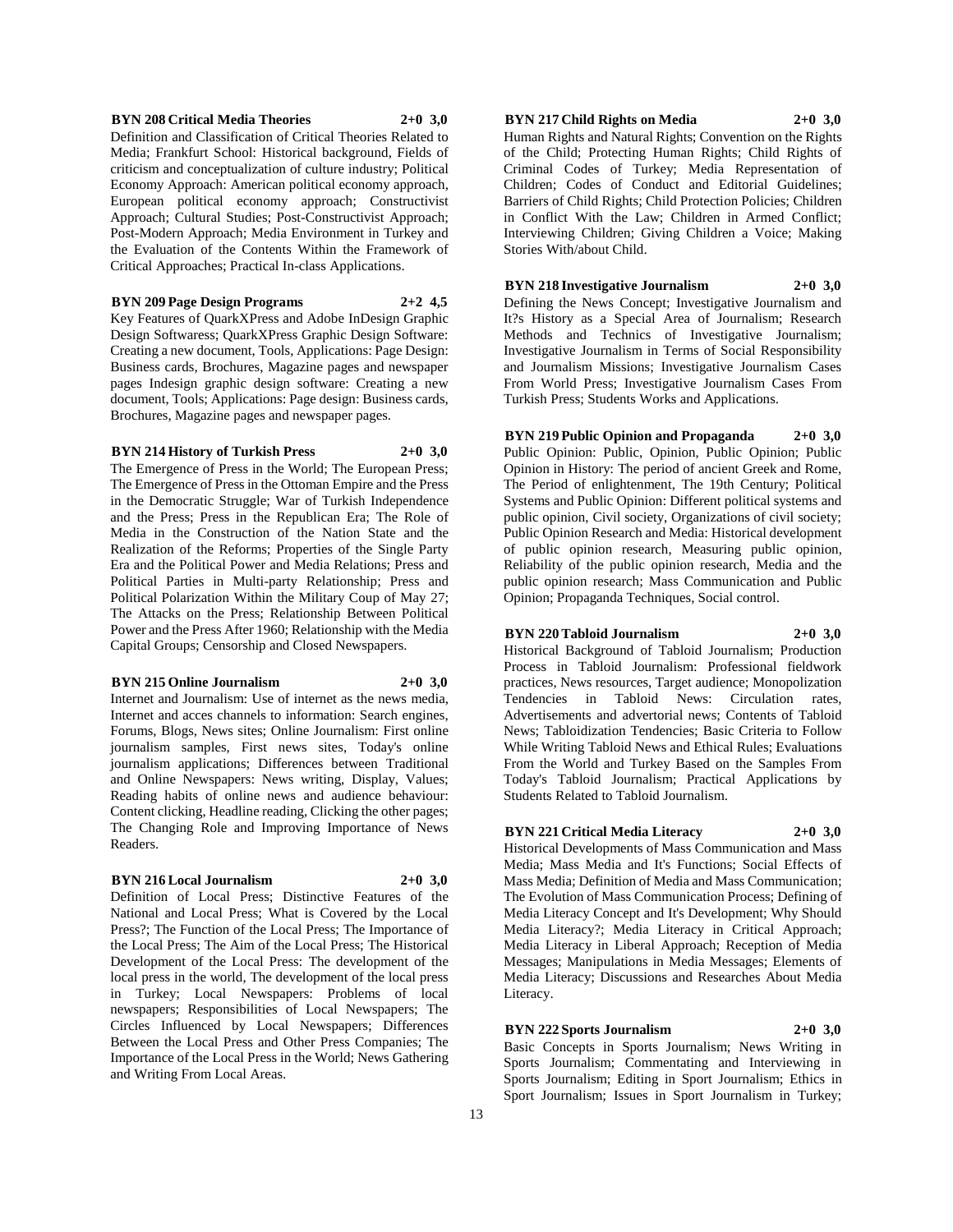Sports Media and Society in Turkey; Supporter Culture in Turkish Sports Media; Social Media and Sports Journalism; Sport Journalism Pratical Project.

# **BYN 223 Travel Writing 2+0 3,0**

Basic Concepts: Reading travel articles, Read writing about travel and place from Columbus's "Diario" through the present, Reading maps, Objects, Archives, And facts of various kinds; Writing a Non-fiction Essay; Travel: Types of travel, Cultural travel, Community based travel, Travel for pleasure; Travel Writing: Why do we travel?, Why do we write about travel?; What are the core genres and styles of travel writing?; The components of a skillfully crafted travel article; The Habits of Successful Travel Writers.

#### **BYN 224 Political Journalism 2+0 3,0**

Political Journalist: Job description, Working area, Professional competences; Political Regimes and Polical Journalism: The importance of political journalism in democratic regimes, Mediatization of politics; The Dimentions Of Political Journalism: Political journalism on international, national and local leves; Application Areas Of Political Journalism: Parliament journalism, Political party journalism, Journalism during the election campaing; Releations Between The Political Journalist And The Goverment: Ethic codes, Principal of journalism; Political News Gatherin And Writing Practices.

## **BYN 225 Healt, Science and Technology Journalism 2+0 3,0**

Fundamentals of Health, Science and technology journalism; Development, Subject and scope of health, Science and technology journalism in the world and in Turkey; News Gathering and Writing Techniques in Health, Science and technology journalism; Health, Science and technology news on newspapers, Journals, Radio and television; Control, Validation and ethics in health, Science and technology journalism; News writing Applications in Health, Science and technology journalism; Health, Science and Technology Page and Corner Applications for Newspapers and Journals.

**BYN 238 European Union Journalism 2+0 3,0** Europe as an Idea: Borders of Europe, Birth of the European identity, Delanty's Europe; European Union History: Europe after WWII, EEC, EC, EU, Enlargement process; European Public Sphere: Habermas; EU Institutions as News Sources: European Council, European Parliament, European Commission; Media Systems in EU Member States; Turkey-

EU Relations: Historical, geographical, economic, political and cultural dimensions; Turkey's EU Bid in the European Media: Discussions in the British, German and French media; The EU in the Turkish media; Future of EU: The concept of Multi-Speed Europe, United States of Europe.

**BYN 239 Shorthand Writing (Stenography) 2+0 3,0** What is Stenography; History of Stenography: History of stenography in Turkey; Pitman Stenography and Alphabets; Teeline Stenography and Alphabets; Stenography in Alphabets: Rules, Abbreviations; Shorthand Characters; Words' Plural Forms; Forms of Past Tense; Suffixes and Prefixes of Verbs; Negative Forms; Transitions; Adding Emphasis; Forms of Abbreviations; Sample Word Forms; Forms of Shorthand Sentences; Stenography Exercises: 3 minute, 5-minute and 10-minute exercises.

# **BYN 252 Radio Programming 3+0 4,5**

Preparing Radio Programs: Characteristics of radio programs, Staff of radio programs; Radio Programs: News, Current events, Magazine programs, Short itroduction programs, Documentaries, Dramas, Panel discussions, Music programs; How to Use the Studio in Radio Programs?; Components of a Radio Program: Effects, Choosing the music, Writing the text, Choosing the guests, the Relationship between time, topic and text, Making programs, Directing programs.

**BYN 271 Television News Cameraman 3+0 4,5** The Evolution of Communication Tools; Television News: Characteristics of television news, Types of television news, Crews working for television news programs, Cameramen, Job profile; Types of Cameras; Working Principles of a Camera, Posing, White Balance, Choosing the right filter, Objectives, Focus length, Depth of field, Visual organization; Camcorder Unit; Videotape Recorder, Sound, Time code; Light; Light Resources, Color, Color heat, Natural light, Artificial light, Additional Enlightening Tools, Enlightening in the field, Enlightening in the studio.

#### **BYN 309 Media Law 2+0 3,0**

Basic Concepts of Media Law; Historical Development of Written and Audio-visual Media Law; Related to Media Law and Especially with Freedom of Expression; Protection of Personality and Personality Rights; Privacy Protection of News Source; Protecting the Confidentiality of Private Life and Limits of Criticism; Press and Publication Activities; Typography; Legal and Criminal Liability; Regulations on Radio and Television Broadcasting; Legal Regulations and Limitations About Radio and Tv Broadcasting; Legal Regulations and Limitations About Advetisements; Brand; Right to Information; Copyrights; Protection of Personal Data and Official Secret; Censorship and Self-regulatory; Competition Law in the Media; Radio and Television Supreme Council; Code of Ethics in Media.

# **BYN 313 Literary Journalism Forms 2+0 3,0**

The Emergence of Newspaper: The story of a period; Penny Press and Literary Forms in USA; Yellow Journalism and Literary Forms in USA; New Journalism; Literary Journalism in Turkey; Reportage as a Literary Form of Writing; Interview-Reportage Distinction; News-Reportage Distinction, Characteristics of reportage; Yaşar Kemal and Reportage; Fikret Otyam and Reportage; Literary Forms in Popular Newspapers; Reportage in Novel: "Abdülhamit Düşerken", "Kurt Kanunu"; Fakir Bayburt and Reportage.

**BYN 319 Journalism Applications I 2+4 6,0**

News Gathering: Agenda meeting, Evaluating subjects of news, Techniques of gathering information and accesing to news sources, Making news; News Writing Applications: Knowledge of languages and following the spelling rules,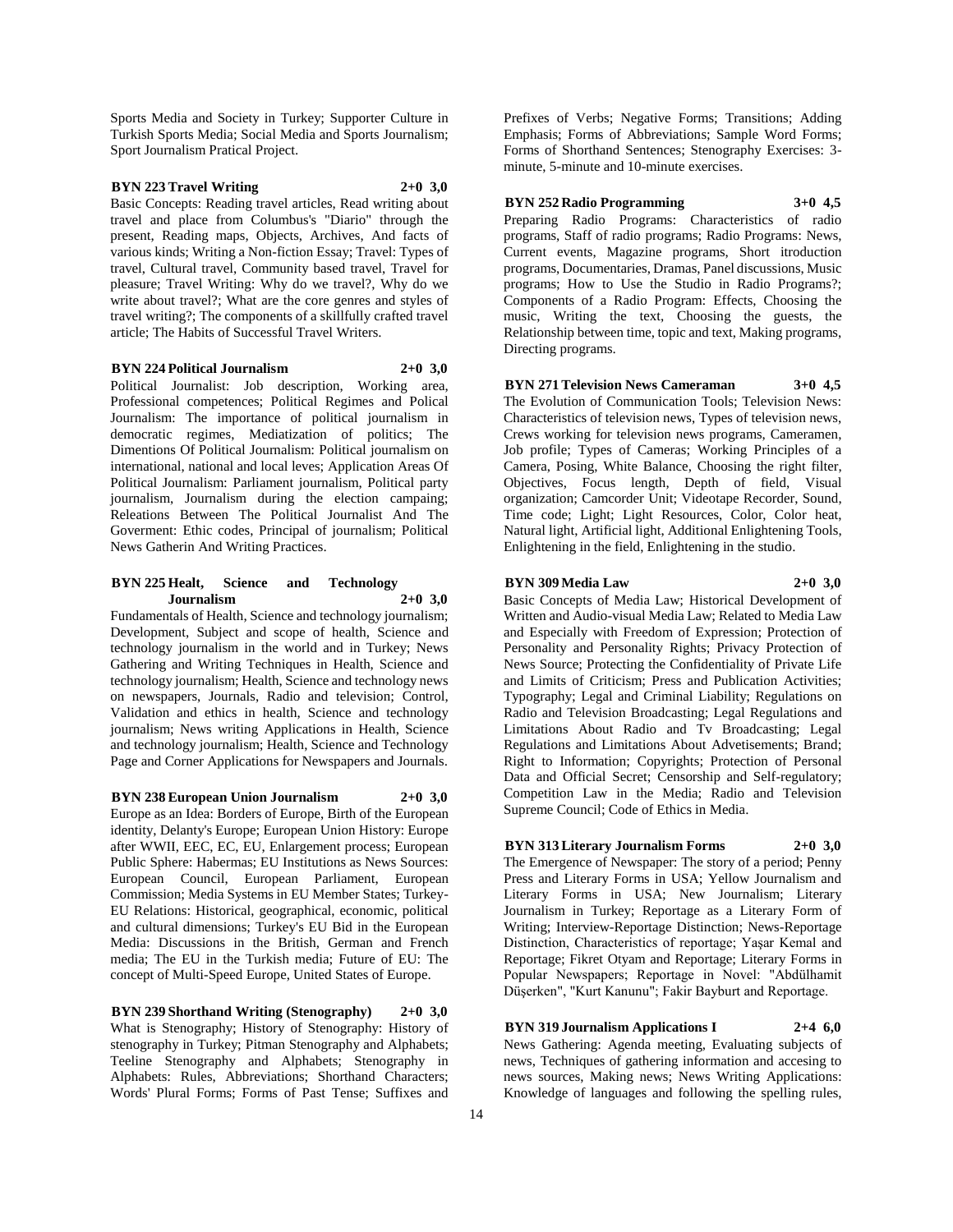News body, Headline, Leads, Photos, Interview and reporting, Investigative journalism; Taking Photos: Correct framing; News Editing: News election, Deciding and making page design; Printing Process, Publishing the newspaper.

**BYN 320 Journalism Applications II 2+4 6,0**

News Collecting and News Writing: Gathering and writing magazine news, Making portraits and feature reports, Doing research, Gathering and writing culture and art news; Taking Photographs: Taking photographs appropriate for the news item, Printing; Gathering and Editing the News; Page Design: Placing written and visual materials, Preparing newspaper for print, Stages of printing, The makings and presentation of the newspaper.

#### **BYN 321 Visual Media Literacy 2+0 3,0**

The Concept of Visual Literacy; Relationship between Visual Literacy and Visual Communication; Basic Visual Elements: Point, Line, Color, Texture, Direction, Shape, Motion, Saturation, Shade, Hue; Theories of Perception: Balance, Contrast and axis, Priority of left, Positivity, Negativity; Anatomy of a Visual Message: Symbolization, Representation and abstraction; Message and Function: The unconscious communication; Visual Techniques.

# **BYN 322 Media Ethics 2+0 3,0**

Definition of Concept of Ethics and Its Historical Development Process; A Comparative Moraity Systems; The General Frame of the Media Ethics; Economic, Political and Socio-cultural Conditions Which Determine the Ethical Functioning of the Press; New Understandings of the Freedom of the Media and Their Contributions to the Media Ethics; The Role of Civil Initiative in Enpowering the press Ethics; Self-control Mechanism in the Press: Codes of ethics, Press councils and the ombudsman system; Self-control Mechanisms of the Press in Turkey; Practice of Self-control in the World.

**BYN 323 News Writing in English 2+0 3,0**

Characteristics of English Newspaper; English-language Newspapers in the U.S. and the U.K.; Headlines, Spots and subtitles; The Photographic Caption; Grammatical and Ungrammatical Language Use in Journalism; Opportunities and Limitations in Journalistic Research; Sequence and Balance in Composing a Newspaper Article; Tabloids and Pursuit of the Sensational; Comment and Opinion; Newswriting in the Internet Age; The Issue of Celebrity; Blogs and Blogging.

**BYN 324 Theories of Political Communication 2+0 3,0** The Concept of Political Communication; Theories of Democracy; Political Participation in Democratic System; Political Actors in Democratic System; Civil Society and Media; Political Communication Campaigns; The Concept of Leadership in Political Communication; Consultancy in Political Communicatio; Globalisation and Political Communication; History of Political Communication in Turkey; The Important Political Campaigns of Turkey.

**BYN 325 Crisis and Conflict Reporting 2+0 3,0** Concepts of Crisis and Conflict Reporting; Writing Crisis and Conflict; Preparing for Crisis, Conflict and War and Writing Them; Identity and Viewpoint of Journalists; Logistics of Crisis, Conflict and War; Human Rights and International Conflict Law; Conditions of Reporting: Interviews and portraying characters; Storytelling; Human Side of Characters in Crisis, Conflict and War; Objectivity; Concept of ?enemy?; Concept of ?peace?; Conflict and sides; Reporting Crisis, Conflict and War in the Internet Age.

**BYN 327 Peace Journalism 2+0 3,0** Concepts of War and Peace; Portraying War and Peace; War and Peace in Mass Media; Texts and Visuals of War and Peace; Cultural Conflict and Peace; Building Discourse for Peace Culture; Emotions in Times of War and Peace; Conflict and Peace Content with New Media; Ethical Considerations.

**BYN 328 Social Media Theory and Applications 2+0 3,0** Basic Concepts: New media, New communication environment, Social networks; New Communication Technologies; Difference of New Technologies from Traditional Media: Digitalization, Interactivity, Multimedia, Hypertext, Social networks and internet; New Media Theories: Network society, Global village, Supervision society, Electronic democracy, Virtual agora, Virtual communities, Desktop colonialism; ICT and Technology Reform Paradigm; Social Media and Journalism Applications: Blog, Vlog, Podcast, Wiki, Sosyal networks.

**BYN 329 Journalism in the Movies 2+0 3,0**

Journalism ; Who is journalist?, What are principles and codes of professional ethics in journalism?, Mission of a journalist, News production process, Burden to public, News gathering practices, Preparing the news, News sources, Journalism myths, Stereotypes; Film Analyzing: Visual expression of film, Power of film, Writing a real case for the screen, journalistslife in movies, Comparing the film with the actual event.

# **BYN 330 Management and Organization Structure in Media Institutions 2+0 3,0**

Characteristics of Media Institutions: Organization of media institutions, Effects of the environment on organizations in media institutions, Main activities in the organizational structure of media institutions, Segmentation of activities in media institutions, Division of labor in media institutions, Major tasks, authorities and responsibilities in the organizational structure of media institutions, Duties, Authority and responsibilities related to other activities, Organizational structures ine major media institutions, Evaluation of various forms of governance in media institutions.

# **BYN 332 Rhetoric 2+0 3,0**

Why Persuasion is Needed?; Argumentation: Mediated argumentation, Non-mediated argumentation; Rhetorical Constructivism; Rhetoric Deconstructivism; Indirect Criticism; Direct Response; Developing Strategy Based on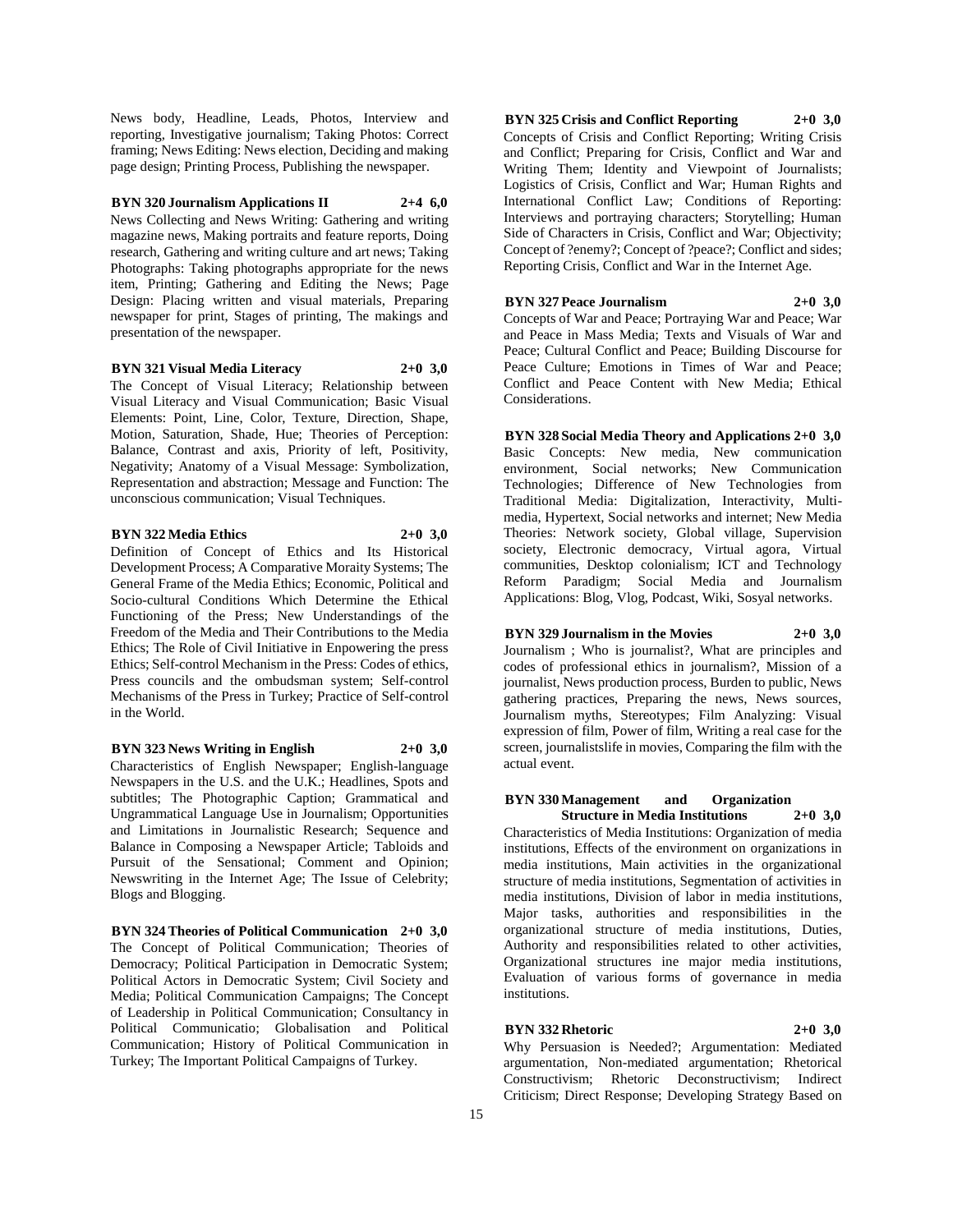Media Utilized: Rhetoric in traditional media, Rhetorical argumentation in press, Social media rhetoric; What an Individual Wants?: Distinction between Lie and Truth; Visual Rhetoric; Art of Speech; Public Speaking; Speaking on Television or on Radio; Speech Types: Persuasive speaking, Speaking for choice, Speaking for psychological pressure, Affirmative and thanking speeches.

**BYN 346 TV News-Project and Application 1+4 4,5** News Making in Television; Television News and its Distinctive Features; Image and Text in TV News; TV News Broadcasting; TV News Crew; Cameramen and Journalists; News Making Based on Types of TV News; Preparing a

Project Requiring a Production of TV News Items.

#### **BYN 348 Publication Design 2+2 4,5**

Publication Design and Its Principles; Types of Publication Design: Newspaper, Magazine, Book, Annual reports, Product catalogs, Newsletters; Types of digital publishing designs: Electronic publications, Mobile electronic publishing, New media applications; Design Strategies of Publication Design: Publishing technology, Techniques and types of printing, Modular layout; Elements of Publication Design: Formats, Page layout, Typography, Images, Color; Page Layout: Page size, Column grid, Headline placement, Special effects, Positive/Negative space; Typography: Hierarchy, Text properties, Font, Size, Line Space, Text Editing, Readability; Images: Illustrations, Graphics, Photographs, Drawings; Color: Color Relations, Contrast, Emphasis, Hue/value/saturation, Harmony; Publication Design and Ethics; Publication Design Examples: Magazines, Newspapers, Brochures, Book, E-book.

#### **BYN 355 News Editing 2+2 4,5**

Types of News Programs: News bulletins, News programs; Designing Television News Programs: Studio programs, Out-of-studio programs, Mixed programs; News documentaries: Documentary programs, News programs; Choosing issues and guests for news programs; Broadcasting periods of programs; Timing of programs; Broadcasting types of television news programs: Live, VTR; Preparations before the shot and broadcasting: Research and Organization; Preparations in the studio: Decor, Lighting, Number of Cameras and Camera Angles; Editing; Applied News Program Design and Editing.

# **BYN 364 Advanced Web Design 2+2 4,5**

Basics of Web Design; Elements of Web Design; Knowledge And Data Concept; Classification and Storing Information; Construction of the Database; Database Programs; Designing Database, Defining Types of Web Sites; Using Database With ASP; Using Database With PHP; Flash Applications In News Sites; XML Applications In News Sites; Constructions of News Sites; News Site Preparation Project.

## **BYN 365 Radio News Projects 2+2 4,5**

Definitions of Radio News; Differences Between Radio And Television And Newspaper News; Evaluation of Radio News Bulletins And News Programs; Developing News Bulletin

And News Programs; Practicing Preparation and Presentation of Radio News.

**BYN 372 Practical Announcing and Diction 2+1 4,5** The Vocal Characteristics of Turkısh Language: Using Voice, Voice organs, Diaphragm, Breathing techniques; The utterance features of Turkish; Pronunciation, articulation and articulation defects, Phonetic; Tone of Voice, Words and Body language; The Importance of voice in speech; The characteristics of Voice, Voice İmperfections, Tongue Twisters and Voice training; Announcing Roles: Announcer, Presenter, Anchor and Reporter; Practice: Announce writing, Editing news text to presenting, vocalization, news presenting in front of the camera, news presenting with prompter.

### **BYN 374 Data-Driven Journalism 2+1 4,5**

Network society concept: Major theories on network society in communication studies; "Data" in critical communication theories; "Big data" and "small data" concepts; Principal methods of data-driven journalism; Data-driven journalism in international news media; Data collection methods; Data visualisation methods; Data-driven news production.

**BYN 404 Applied Magazine Publication 2+4 6,0** Magazine as a Medium: Magazine news, Preparing magazine agenda, News writing and gathering in magazine, News editing in magazine; Magazine Reporting; Shooting Photography for Magazines; Various Phases of Magazine Production: Page planning; Visual and Creative Design for Magazine: Visual components, Writing components; Rules of Magazine Publication; General Publishing Policy; Editorial Staff for the Magazine: Responsibilities of reporter, Copy editor, Chief editor, Photographer and designer; Ads and News Stories.

# **BYN 406 Introduction to International Relations 2+0 3,0**

The Development of International Relations; The Basic Concepts of International Relations; The Main Actors of International Relations; International Organizations; The Objective and Means of Foreign Policy; Diplomacy; Propaganda; National Force; The Problem of Analysis in International Relations, Theories of international relations; System Approaches in International Relations and the Structure of Modern International System; International Conflicts and the Cold War; Democracy and Human Rights After the Cold War.

# **BYN 408 Web Publishing 2+4 6,0**

Internet: World wide web, Hyper text transfer protocol, File transfer Protocol; Interactivity: Internet and interactivity, Interactive applications; Types of Internet Publications: Video based sites, Voice based sites, Web sites; News Sites: Traditional publication sites, Independent sites; Journalism on the Social Media: Blog journalism, Facebook applications, Twitter applications; Applied Internet Publishing: News gathering to internet, News editing for internet; Publishing News on Internet: Using videoanimation, Using picture.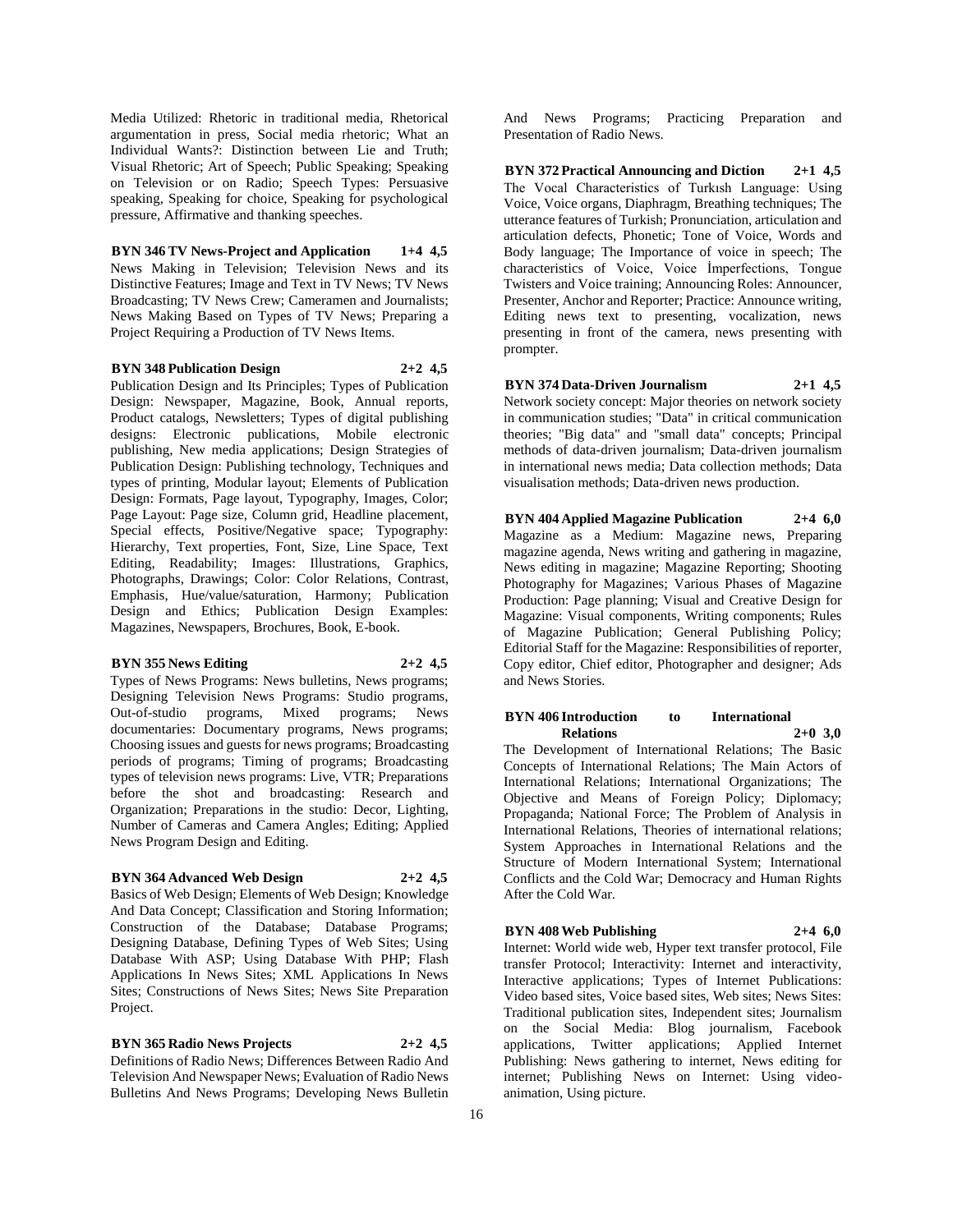**BYN 409 Contemporary Media Criticisms I 3+0 4,5** Development of Media in Turkey; Objectivity in Journalism; Background, Components, Criticism; Media Ethics: Pragmatic approach; Functional Approach; Machiavellian Approach; News Framing; Presentation of Political News; Alternative Journalism: Civic journalism, Peace journalism, Rights journalism, Civil society media; Critical News Studies; Construction of Ideology in News; Manipulation in News; The Use of Metaphor in News; Representation in News: Women, Children, The poor, Minorities; News and Reception: How news are read by the readers.

**BYN 410 Contemporary Media Criticisms II 3+0 4,5** Globalization and Neo-liberalism Policies: Political, economic and cultural dimensions of media; Consumption Culture and Life Styles: Middle class and media in fordism and post-fordism; Tabloidization of Turkish Media and Television Serials: Representation of poverty and richness; Football Industry and Television Football in Turkey; Public Sphere, Representation and Media: Case study analyses from Turkish media; Nationalism and Media; Civil Disobedience Movements and Media; New Media, Social Movements and Youth; Student Studies on Contemporary Media Texts.

#### **BYN 413 Culturel Identity 2+0 3,0**

What is Identity?; Types of Identity: Indivudualistic identity, Social identity, Cultural identity; Modernity and Identity; Dimensions of Cultural Identity; New Cultural Identities; Cultural Identities in Turkey; Cultural Identities and Urban Life; Diasporas and the Problem of Cultural Identity; Cultural Identities and the Middle East; ?Who Am I? Studies in the Classroom; The Student Representations on Cultural Identity in the Classroom.

### **BYN 415 Career in Media 2+0 3,0**

General Concepts on Working Life in Media; Developments in Media Sector and Its Effects on Working Life; Historical Background of Legal Regulations on Working Life in Media; Exceptions and Scope of Application of Press-labour Act No.5953; Conclusion of Labour Relation; Arrangement of Labor Relation in Terms of Wage; Arrangement of Labor Relation in Terms of Time; Terminate of Labor Relation; Legal Results of Terminate of Labor Relation; Professional Organization and Unionism in Media; Collective Bargaining Agreement, Strike-lockout practices in media; Social Security of Media Employees.

## **BYN 419 Photo Reportage 1+1 3,0**

Definition of Photo Reportage: Photojournalism, History of photo reportage, Illustrated news magazines in Germany in 1920s; Photo Reportage as a Means of Photojournalism: Relationship between news photo and text; Qualities of Photo Reportage and Its Production Process: Idea, Theme, Time management, Cooperation, Importance of details, Ethics of photo reportage; Great Photo Reportages: Andre Kertesz, Martin Munkacsi, Brassai, Tim Gidal, Eugene Smith; Contemporary Samples: VU Photo Agency, Noor Photo Agency, VII Photo Agency, Nar Photos; Practice; Evaluating the Produced Works.

# **BYN 421 Social Media Journalism 2+0 3,0**

New Media; Social Media; Social Change and Development of Social Media and Communication in Social Media as a Mass Medium; Differences Between Social and Traditional Media; News and Newsworthiness in Social Media; Criteria for Newsworthiness in Social Media Journalism; Social Media Tools; Comparing News Values in Social Media and Traditional Media Journalism; Students Practices.

## **BYN 422 Campus Journalism 2+0 3,0**

Journalism Applications in Anadolu Haber, Campus Newspaper of Anadolu University: News reporting practice for agenda topics; Reporting a Meeting: Reporting about conferences, seminars, panel discussions, symposiums, congresses; Event Reporting: Exhibitions, shows, movies, openings; Reporting Statements; Interviews: Prepared and unprepared interviews; Routine Stuff: Science and technology page, Students? opinions page; Campus Newspaper Management: Agenda meeting, News selection, Draft pages, Newswriting, Editing, Organization of agency news, Page design, Preparations for printing, Printing process.

**BYN 423 Media Economics and Management 2+0 3,0** Basic Concepts of Economics; Basic Economic Problems; Sections of Economics; Developments in Media Sector; Importance of the Media Industry; Media and Market; Monopolization in Media; Importance of Media Companies; Features of Media Companies; Types of Media Companies; Organizational Structure of Media Companies; Organizational Structure of Print Media; Organizational Structure of Radio and Television Organizations; Main Activities in Organizational Structure of Media Companies.

# **BYN 424 International Journalism 2+0 3,0**

Definition; Historical Development; The Cold War: Propaganda; Comparative Public Broadcasting; New Communication and Information Order: Geopolitics of news media; Globalization and Neo-liberal Re-organization of International News Media; Global Information Economy; Democracy; Global Identity Policies and Changing Discourses of International Journalism; Integration of New Communication Technologies and New Position of International News Media; New Social Movements and Global News Networks; Effects of Transnational News Media; Post-cold War and New World Order: Global wars; Future of International Journalism.

### **BYN 425 Seminar I 2+0 3,0**

Media as a Social Mass Medium and Environment; Problems of the Turkish Media; News Media Today; Featured Workshops by News Professionals on News Media Approaches: Changing journalism in the world and Turkey; Online Journalism; Social Media and Journalism; Citizen Journalism; Effects of Monopolization Trends on News Journalism; Problems of Media Professionals.

# **BYN 426 Seminar II 2+0 3,0**

Media as a Social Mass Medium and Environment; Problems of the Turkish Media; News Media Today; Featured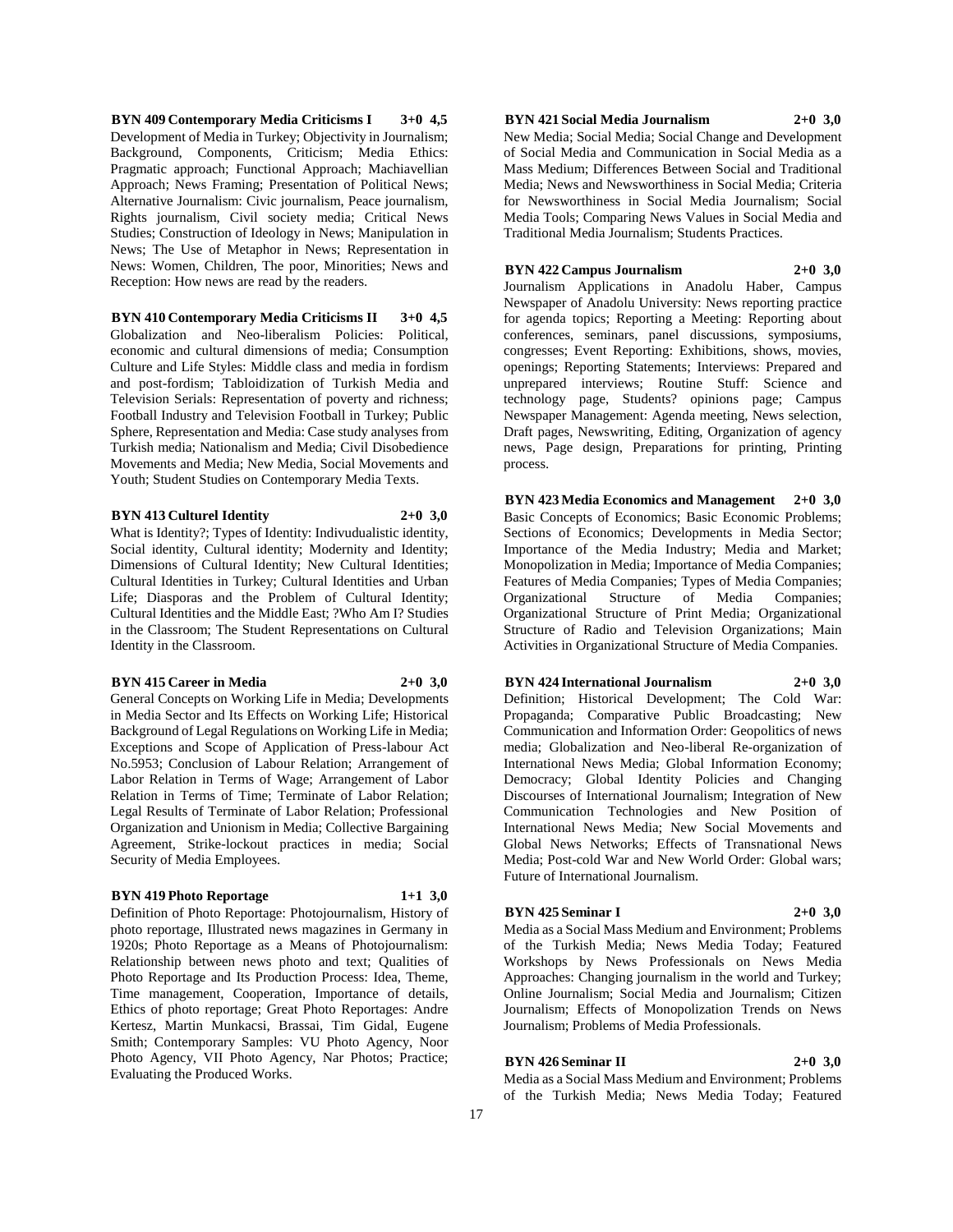Workshops by News Professionals on News Media Approaches: Changing journalism in the world and Turkey; Online Journalism; Social Media and Journalism; Citizen Journalism; Effects of Monopolization Trends on News Journalism; Problems of Media Professionals.

## **BYN 427 Agency Journalism 2+0 3,0**

News Agency: Functions and functioning of news agencies; News Agency in Turkey: History of news agencies in Turkey, Media ownership and news agencies; International News Agencies: Their effects of international news flow, One-way news flow and UNESCO; News Gathering in News Agencies; News Writing in News Agencies; Services of News Agencies: Video news services, Photo news services; Agency Journalism Practices: Video news practices, Photo news practices, News gathering practices, News writing practices.

# **BYN 429 Economy and Financial Journalism 2+0 3,0**

Fundamentals of Finance; Journalism of Finance and Press; Financial News: Topics, Sources, Indicators and their meanings; History of Financial Journalism in the World and Turkey; Types of Financial News: Finance, Business circles, Consumer news; Financial News in Print Media, Radio, Television, Internet, and Social Media; Legal and Ethical Dimensions in Financial Journalism.

# **BYN 431 Publication Design Project 2+0 3,0**

Design Principles: The concept of image, Communicating with design elements; Visual Communication: Image and text relationship, Ethics in visual communication; Typography: Typographic communication, Importance of typography, Classification of typographic characters; Structure and Anatomy of Letters: Font family, Font size, Space, Legibility, Readability, Special effects; Preparing Publication Design Samples: Flyer, Logo, Magazine cover, Newsletter, Brochure, Poster.

## **BYN 443 Project in Photography 2+2 4,5**

Basic Techniques of Photography; Dia shows; Samples of photography from the world and Turkey; Introducing the Equipment: Black and white film and photographic papers; the Multigrade Enlarger and Using the Multigrade Enlarger; Film Development; Printing: tonality and contrast control in printing; Photogram and Other Creative Darkroom Techniques; Project Applications; Image Arrangement; Photograph Criticism; Exhibition Prints; the Final Project. Prerequisite: FOT 201.

# **BYN 449 Artificial Lighting in Visual Journalism 2+2 4,5**

Artificial Light Source Equipment: On-camera flash, Offcamera flash, Studio flash, Tungsten, HMI; Visual Recording Technologies and Basic Features of Light: Intensity, Contrast, Color temperature, Duration, Angle of incidence, Dynamic range of light; Studio Shoot: Shooting with multiple light sources; Digital Retouching Software: Lightroom; Relevant Lighting Setup: Indoor and outdoor shooting applications; Analysing Professional Work Samples.

**BYN 460 Television News Programming 3+0 4,5** Applied Television News Programming: Writing techniques, Preparing a bulletin, Summaries; Broadcasting Techniques: Live Broadcast, Live Connection Techniques, Live Connection with Image, Live Telephone Connection, Television News in Turkey; Television News in the Institute of Turkish Radio and Television (TRT) and Private Television Channels, Techniques of Preparing Television News Programs.

**BYN 460 Television News Programming 3+0 4,5** Applied Television News Programming: Writing techniques, Preparing a bulletin, Summaries; Broadcasting Techniques: Live Broadcast, Live Connection Techniques, Live Connection with Image, Live Telephone Connection, Television News in Turkey; Television News in the Institute of Turkish Radio and Television (TRT) and Private Television Channels, Techniques of Preparing Television News Programs.

**BYN 462 Applied Rhetoric 2+2 4,5**

Relationship between Announcers and the Audience: Methods for dialog, Possible reactions of the Audience, Understanding the audience profile during the dialog; Asking Questions; Body Language, Use of Hands, Gestures and Mimics; About the Studio: Announcers, Cameramen and Directors and Their Relationship, Using a camera and a microphone; Command of Speech: How to command panels and discussions, Appearance of the announcer: Attire, Attitudes and behaviors.

# **BYN 465 Reading Newspapers in Ottoman Turkish I 2+0 3,0**

Ideologies; Religious and Secular Structures of Political Thoughts; The Function of Political Thought; Actors of Political Thought; Factors and Geographical Differences Contributing to the Evolution of Political Thought; Political Leaders and Political Discourse; Dominant Political Ideas; Conflict and Cooperation; The Relationship Between Individuals and Societies; Development of Political Analysis Skills; Inviting a Speaker to Lecture on a Current or Historical Subject.

# **BYN 466 Reading Newspapers in Ottoman Turkish II 2+0 3,0**

General Assessment Regarding Newspapers in Ottoman Turkish; Arabic Words: Nominatives; Reading Exercises (Newspaper Samples); Arabic Words: Plurals; Reading Exercises (Newspaper Samples); Persian Words: Plurals; Reading Exercises (Newspaper Samples); Dates: Months, Days of the Week in Arabic and Persian; Reading Exercises (Newspaper Samples); Derivational Affixes in Persian; Reading Exercises (Newspaper Samples); Reading Exercises (Newspaper Samples); Reading Exercises (Newspaper Samples).

**EDB 221 Turkish and World Literature 2+0 3,0** Novel in Western Literature: Analysis for classic novels; Gustave Flaubert/Madame Bovary, Dostoyevsky/Suç ve Ceza, Gabriel G. Marquez/Yüz Yıllık Yalnızlık, J.D.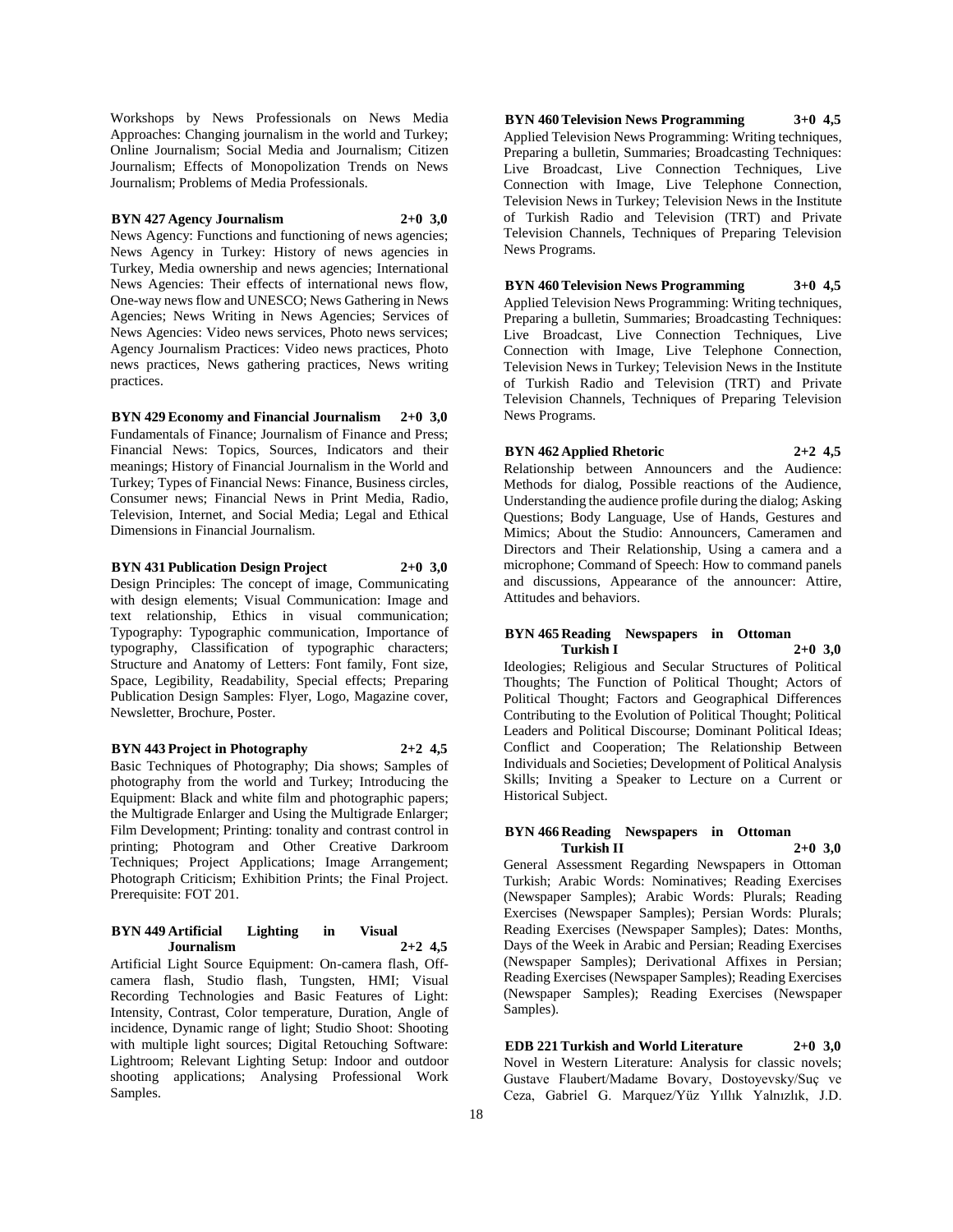Salinger/Gönülçelen (Çavdar Tarlası); Analysis for Modern Novels: Umberto Eco/Prag Mezarlığı; Novel in Turkish Literature: Analysis for classic novels; Mithat Cemal Kuntay/Üç İstanbul, Yakup Kadri Karaosmanoğlu/Kiralık Konak, Peyami Safa/Fatih Harbiye, Tarık Buğra/Küçük Ağa, Ahmet Hamdi Tanpınar/Huzur; Analysis for Modern Novels: Oğuz Atay/Tutunamayanlar; Analysis for Postmodern Novels: Orhan Pamuk/Kara Kitap, Elif Şafak/Mahrem.

**EDB 353 Cyber Literature 3+0 4,5** Brief History of Letters; Story of the Book; Evolution of Reading Types; Gutenberg era, Meaning of letter implant; Literary and Scientific Inspirations of Massive Reproduction; Computer Age and Speedy Adventure of the Computer; Media and Society; Electronic Media; From Printing to Desktop Publishing: Virtual Change of the Age, Transformation of Literature; Digital Publishing and Individual Creativity; Electronic Ink: Cyber author, Cyber reader; The World from Turkey versus Turkey from the World; Examples of Self-publishing; Today of Electronic Book and the Copyright Problem; Future and Cyber Literature.

#### **ERA 199 Cultural Diversity and Communication 2+0 3,0**

Introduction, Anthropological View; Definition of Culture, Diversity; Globalization, Identity & Affinity; Language and Culture; Religion and Culture; Class in countries; Gender and Society; Prejudices and Stereotypes; European Culture; Media and Culture; Media and Representations; Cultural stereotypes in Media

#### **ERA 301 L'Analyse Politique et Les Pensées Politiques 2+0 3,0**

Political Thoughts: Concepts, Content and its Characteristics; History of Political Thought; General Evaluation From the Past to Nowadays; Political Thought Theories; Comparison of Doctrines and Political Role of the Development Level of the Countries in a Given Society; Contemporary, Participatory Democracy and Undemocratic Regimes; Human Rights; Identification of the Welfare State; Inviting a Speaker to Lecture on a Current or Historical Subject.

# **ERA 302 International System 2+0 3,0**

The Formation of the International System: Concepts, Subject, Characteristics; The History of the International System; An Evaluation from the Past to Nowadays; The Influence of Civilizations and Migrations; Cultures and Religions; Social and Economic Enrichment; Imperialism and the Competition of Political Thoughts, Theories, Doctrines and belief systems; Actors in the International System; Institutions of the International System; The Causes of Conflicts and Issues in the International System; Questioning on the International System and Propositions of Solutions; Questioning the Production, Consumption, Energy and the Future of the International System; Inviting a Speaker to Lecture on a Current or Historical Subject.

#### **ERA 304 Comparative Political Systems and Regimes 2+0 3,0**

Karşılaştırmalı Siyasal Sistemler: Kavramlar, Konusu, Karakteristik özellikleri; Siyasal Sistemlerin Tarihçesi; Siyasal Sistemlerde Yönetim Sorunları; Siyasal Sistemlerin ve Rejimlerin Yapısı ve İşlevleri; Siyasal Sistemlerde Devlet ve Halk İlişkisi; Demokrasinin Gelişimi: Yöneten ve yönetilenler mücadelesi; Siyasi İktidar; Güçler Ayrılığı; Ülkelerin Kalkınmışlık Seviyelerinin Toplumdaki Rolü; Çağdaş, Katılımcı demokrasiler ve antidemokratik rejimler; İnsan Hakları; Sosyal Devletin Tanımlanması; Tarihsel Bir Konu Hakkında Misafir Konuşmacının Derse Daveti.

# **EST 303 Aesthetics 3+0 4,5**

Aesthetics as a concept. Beauty in nature and in Art. Daily use of Aesthetic concept beauty in Art, Concept of beauty in Art, change of beauty concept in time. The concept of ugliness in Art. Aesthetics as an element of Artwork. Aesthetic criteria, Ancient philosophy and Aesthetics, Renaissance and elements of Aesthetics, Contemporary times; Aesthetics and functions.

**FEL 102 Introduction to Philosophy 2+0 2,5** Fundamentals of Philosophy; Scope of Philosophy; History of Philosophy; Theory of Science; Theory of Knowledge;

Logic; Ontology; Philosophy of Nature; Philosophy of History; Philosophy of Art; Philosophy of Language; Philosophical Anthropology; Ethics; Philosophy of Religion; Metaphysics; Schools of Philosophy; Development of Philosophical Perspective.

**FEL 102 Introduction to Philosophy 2+0 2,5** Fundamentals of Philosophy; Scope of Philosophy; History of Philosophy; Theory of Science; Theory of Knowledge; Logic; Ontology; Philosophy of Nature; Philosophy of History; Philosophy of Art; Philosophy of Language; Philosophical Anthropology; Ethics; Philosophy of Religion; Metaphysics; Schools of Philosophy; Development of Philosophical Perspective.

**FEL 251 Communication Philosophy 3+0 4,5** Marx and Marxist Media Theory; Althusser and Ideological Apparatuses of the State; Critical Theory and Cultural Studies; Gramsci: Popular culture and hegemony; Frankfurt School: Its history, impact, and importance; Horkheimer and Adorno: Culture Industry and Negative Dialectics; Benjamin and the Concept of Fantasmagory; Marcuse: One dimensional man; Lukacs and Weber: Reification; Habermas: Public Sphere and Communicative Action Theory; Huizinga: Loss of humanity in Modern Times; Internet and the Concept of Virtual Reality; McLuhan: Globalization, media, and others.

**FEL 303 Philosophical Criticism and Art 3+0 4,0** Approching art from the point of view of philosophy; Relation between philosophy and art, common points and differences; Difference between the knowledge acquired from art and the knowledge acquired from philosophy; Work of art, artist and audience, functions of work of art and qualities of work of art; Criticism; Using the philosophy on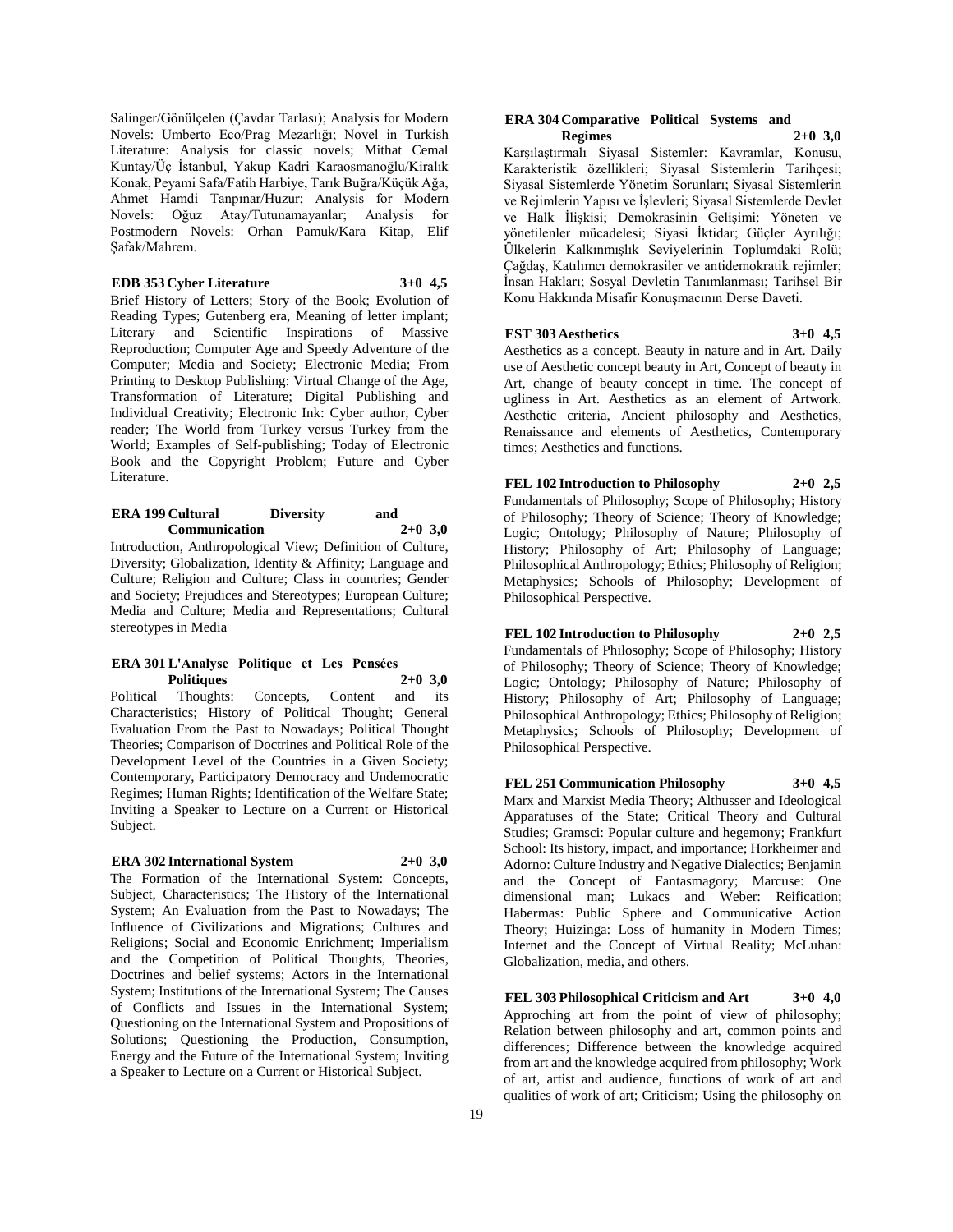the criticism of art works and method of philosophical criticism; Discussing the philosophical problems of the chosen works of literature and cinema and the philosophical basics of art works; Bilge Karasu, Oğuz Atay, Sait Faik, Ferit Edgü, Ömer Kavur, Hermann Hesse, Kazancakis, Dostoyevski, Bergman, Antonioni, Tarkovski, Pavese, Rilke, Kafka, Camus, Nietzsche, Sartre.

## **FEL 426 Philosophical Approaches in Communication 2+0 3,0**

Introduction to Philosophy: General concepts, Philosophy in the beginning; History of Philosophy: Transition from ancient philosophy to modern philosophy; Modern Philosophy: Descartes and Spinoza, Philosophy of enlightenment, Empiricism, German idealism, Materialism and Marxism; Philosophy in the 20th Century: Science and positivism, Modern philosophy and 20th century philosophy in comparison; Media and Communications: Philosophical meaning of communication, Media, Communication and modernity, Critical approaches to media and communication society , New communication technologies, Representation of virtual reality and the philosophical dimensions of communication.

**FOT 104 Documentary Photography 2+2 4,5**

Defining Documentary Photography; Documentary Photography and Other Types of Photography; Social Documentary Photography: Photography and reality, Manipulation; Samples of Documentary Photography in the World: Jabob Riis, Lewis Hine, Paul Strand, Eugene Smith, FSA, Photo league; Documentary Photography in Turkey: Fikret Otyam, Ara Güler; Documentary Photography Today: Studies of Foundations of Photography and Their Contributions to Documentary Photography; the Internet and Documentary Photography; Photo Reporting; Masters and Their studies; Project. Prerequisite: FOT 201.

**FOT 108 Reading Photography 3+0 3,0** What is Photography?; Some Thoughts and Discussions on Photography; Photography as a Tool of Expression; Denotations and Connotations: Unity of the Picture and the Text, Captions, Subtitles, Headlines; Creating Denotation: Technical manipulations, Retouch, Montage and other trick effects, Posing, Objects in a picture and their effects on its semantics; Photogene, Effects of Aesthetic Content of Photograpsh to Their Meaning; Other Methods of Reading Photography: Realistic, Sociological and Psychological methods; Analyzing Press and Advertising Photography.

**FOT 116 Basic Photography Applications 2+2 4,0** An overview of photography equipment; New technologies, Accessories: Using flash light, indoor lighting; Tripod, monopod; Filters; 18% Gray Card: Correct exposure, White balance; Lenses: focal length, focal length multiplier; Composition; Black & White and digital applications: abstract photography and photo-story applications; Depth of field applications.

# **FOT 118 Applied Photography 2+0 3,0**

Focusing: Experiencing focusing modes; Understanding Exposure: Correct exposure, Alternative correct exposures, Exposure compensation; Light Metering: Experiencing light metering modes; Practicing Shots on Depth of Field; Practicing Shots on Movement; Understanding the Color of the Light: Setting the white balance on the camera; Using Flash: Flash modes, Bounce flash, Fill flash; Basic Photoshop Applications; Practice; Evaluating the Produced Works.

# **FOT 201 Basic Photography 2+2 5,0**

The short history of photography: Cameras; 35 mm, Medium and large format cameras; Lenses; Normal focus, Wide angle, Narrow angle (Tele) and Zoom lenses; exposure control mechanisms; Diaphragm, Shutter; Stop motion; Depth of field; Film: Film types according to formats, Film types according to light-power sensitivity, Film types according to color sensitivity, Contrast, Clearness and grain structure; Light: light Measuring, the different ways of light measuring, Exposure modes, Filters and asset accessories; Image design; Developing and printing black and white films.

# **FOT 201 Basic Photography 2+2 5,0**

The short history of photography: Cameras; 35 mm, Medium and large format cameras; Lenses; Normal focus, Wide angle, Narrow angle (Tele) and Zoom lenses; exposure control mechanisms; Diaphragm, Shutter; Stop motion; Depth of field; Film: Film types according to formats, Film types according to light-power sensitivity, Film types according to color sensitivity, Contrast, Clearness and grain structure; Light: light Measuring, the different ways of light measuring, Exposure modes, Filters and asset accessories; Image design; Developing and printing black and white films.

**FOT 203 Advertising Photography 3+0 6,0** Introduction to Advertising Photography; Advertising and Photography; Cameras Used in Advertising Photography; Studio Equipment: Par flashes, Light meters, Accessories; Techniques of Photograph Taking in Studios; Outdoor Photography; Types and Features of Positive Films; Properties of a Good Advertising Photograph; Trends in Photography; Techniques of Effective Advertising Photography; Expertise in Advertising Photography: Fashion, Food, Architecture, Jewelry Photography; Processes in Advertising Photography; Discussions on Samples of Advertising Photography. Prerequisite: FOT 201.

**FOT 204 Applied of Photojournalism 2+0 3,0** Basic Concepts: Definition of photojournalism: Photojournalism History: Use of photographs in print media, The photojournalist; Contributions of Photographs to The News; Press Photography Features: Content, Technical, Aesthetic; Press Photography of Ethics; Editorial Process; Equipment Used by Photojounalist; Photojournalism: News photos, Portraits, Photo-reportage, Sports photos, Event photos, Photos of the conflict; Photo Capture Applications.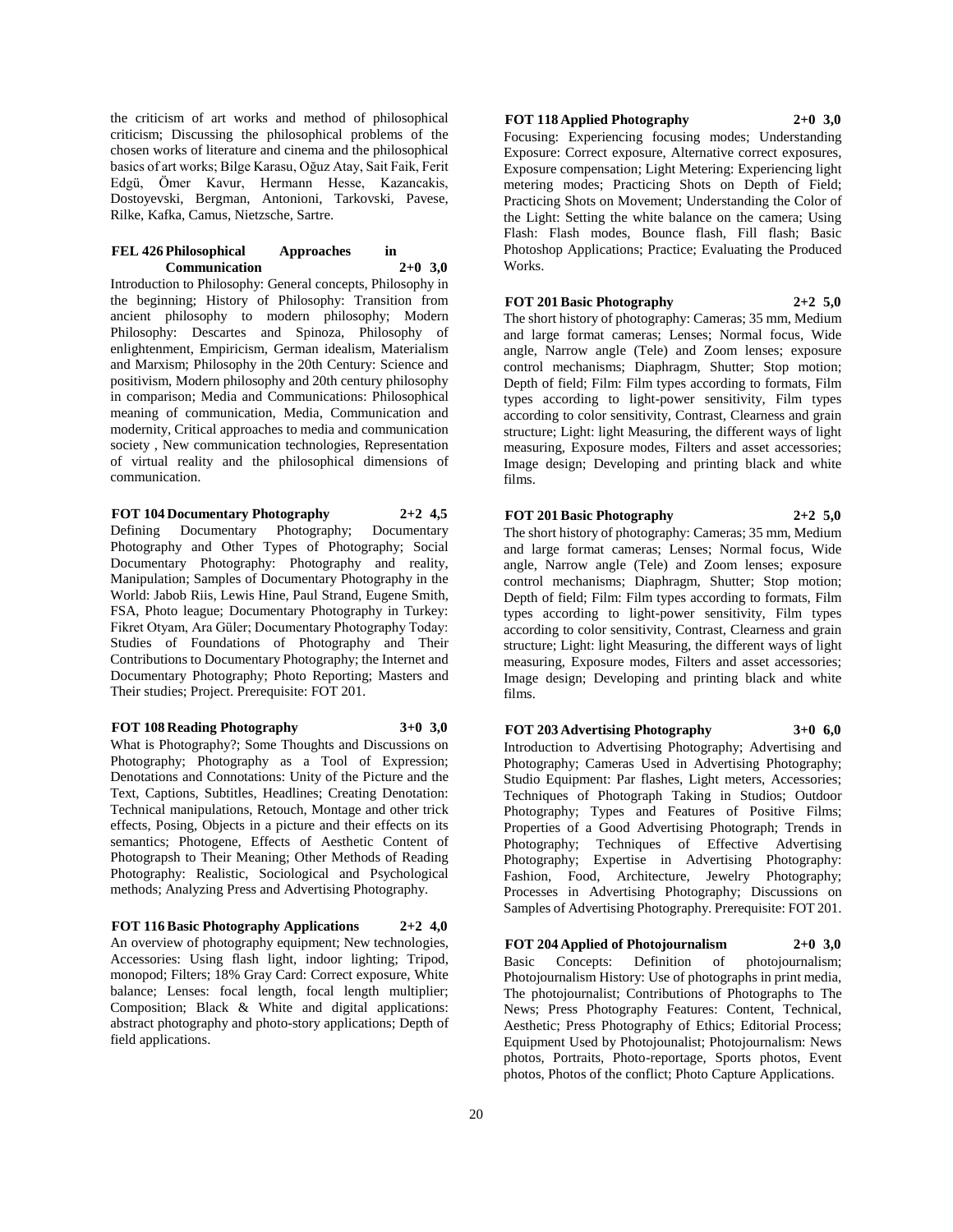## **FOT 303 Photography Project 1+3 4,5**

Reviewing Basics of Film and Digital Photography, Designing a Project Assignment for Photography, Determining Project Objectives and Topics, Step-by-step Pre-Production of a Photo-Project, Discussing Succesful Photography Projects from around the World, How to Transform a Project Idea to Script and Construct a Proposal, Determining the Appropriate Technology for a Project Topic, Preparations for Shooting, Shooting According to Project Objectives, Photographic Process for Film and Digital Photography, Preparing Project Assignment, Evaluation of Project Assignment.

## **FOT 307 Theories of Photography 2+0 3,0**

Basic Concepts: Historical development of the visual reality of meaning: Modernity, Postmodernity: The metaphor of the mirror, Constructive approach; Discussions for Photograph in Terms Of The Visual Culture and Visual Arts: Document, Evidence, Representation, Art; Theorists: Platon, Aristotales, Pierce, Benjamin, Adorno, Tagg, Burgin, Barthes, Sontag, Berger, Foucault, Lacan etc.; The Theories And Methods of Analysis: Semiotics, Discourse analysis, Psychoanalysis, Visual content analysis, Feminist perspective, Historical

perspective, The perspective of the composition, Mixed methods etc.; Discussion on Resolution Photo Samples.

## **FOT 308 Drone Photography 2+1 4,5**

Aerial Photography; Aerial Imaging Techniques: Weather conditions, Topographical factors, Climatological factors, Shooting with natural light, Angles of shooting view, Safety; Legal Regulations Regarding Unmanned Aerial Vehicles (UAV): Certification, Licensing, Registering; Getting to Know the Aerial Imaging Equipment: Drone types and technology, Supporting equipment, Remote controlling drones and multi-copters, Equipment Maintenance and Cleaning; Uses of Aerial Imaging; Visual Presentation of Aerial Records.

# **GRA 156 Graphics 2+0 3,5**

Colors: Shades; Shadow: Tones, Contrast, Darkness, Lightness; Illumination: Basic illumination, Cameo, Rembrandt; Line: Line on plane, Dimension, Contour, Foreground and background, Corner, Extent; Depth: Plan, Size, Placement, Space, Filling; Balance: Balance of image and text; Layout: Basic concepts of layout, Functions, Line, Shape, Value; Composition: Visual, Written; Digital Picture; Computer Based Graphic Design: How it differs from traditional graphic design, Digital illustration, Desktop publishing; Web Page: Concept, Comparison to traditional graphic designs: Massive graphics; banner design, billboard design.

# **GRA 201 Media Graphic 3+0 4,0**

What is Graphics?: Introduction, types of graphics, history: What is info graphics?: history, Types of info graphics: Maps, line charts, pie charts, tables, info graphics with pictures, places where we use G-graphics, How to use info graphics?, examples, explanations: Using info graphics in page-design: Examples, comparisons.

## **GRA 206 Introduction to Computer Aided Graphic Design 3+0 6,5**

Macintosh as a Design Tool; Introduction to Macintosh Environment; Vector Based Software, Introduction to Adobe Illustrator and Macromedia Freehand: Panels and tools, Menus, Drawing techniques, Color palette, Dimension, Import and export functions, Layers, Page setup; Pixel Based Software, Introduction to Adobe Photoshop: Tools, Cursors, Palettes, Shortcuts, Color and resolution, Filters, Bitmap principles; Using Scanner.

# **GRA 237 Creative Graphic Design Applications 3+0 4,5**

Basic Principles of Design; Ratio and proportion, Balance, Colors, Composition; Introduction to Adobe Photoshop: Workshop, Tool boxes, Menus, Filters, Image basis, Layers; Introduction to Adobe Illustrator: Workshop, Tool boxes, Menus; Introduction to Adobe Indesign; Board and tools, Menus, Size and plan features, Exchange with other programs, Page layout; Typography: Use of authoring tools, Fonts, Arrangement of articles; Banner Design: Composition, Balance, Selection of colors, Selection of fonts; Brochure Design; Page layout, Selection of colors, Selection of fonts, Selection of visual materials; Printing: Preparation stage, Digital printing and Offset.

# **GRA 255 Graphics Design 2+2 4,5**

Graphics Design Process; Graphics Design Creation Types: Vector based components, Pixel based components; Graphics Design and Visual Communication: Principles of graphics design, Visual images and graphical layout; Graphics Design and Graphics Language: Stylization, Reconstruction, Image creation, Abstract language, Concrete language, Associative language, Pictographic language, Realistic language; Graphical Project Creation: Corporate identity, Interface design, Thematic design, Commercial design, Animated images; Evaluation Components of Graphics Design Project.

# **GRA 308 Web Design 2+2 5,5**

Introduction to Designing; Principles of Web Design; What is a Web Page?; What's a web Site?; Designing Web Sites, Mapping and Planning; Constructing of Web Sites; HTML and Codes; Use of Web Editor; Use of Color on the Web; Font and Point Usage; Applied Web Site Designing; Designing online Newspapers: Local and National.

# **GRA 401 Electronic Graphics 3+0 4,5**

Introduction to CorelDraw: tools, menus; main drawing techniques: main drawing tools, arrangement tools, working with closed objects, external lines and fills; Text: using text tool, fonts, arranging texts; special effects; types and use of effects; working with bitmaps: Importing picture files to CorelDraw, procedures can be done on bitmaps; printing: Procedures; tips: Using shortcut keys, working with other programs.

# **HUK 124 Basic Concepts of Law 2+0 2,5**

Fundamental Concepts: Social Rules and Law; Legal Rules and Legal Sanction; Sources of Law; Public Law, Private Law; Branches of Public Law and Private Law; Judiciary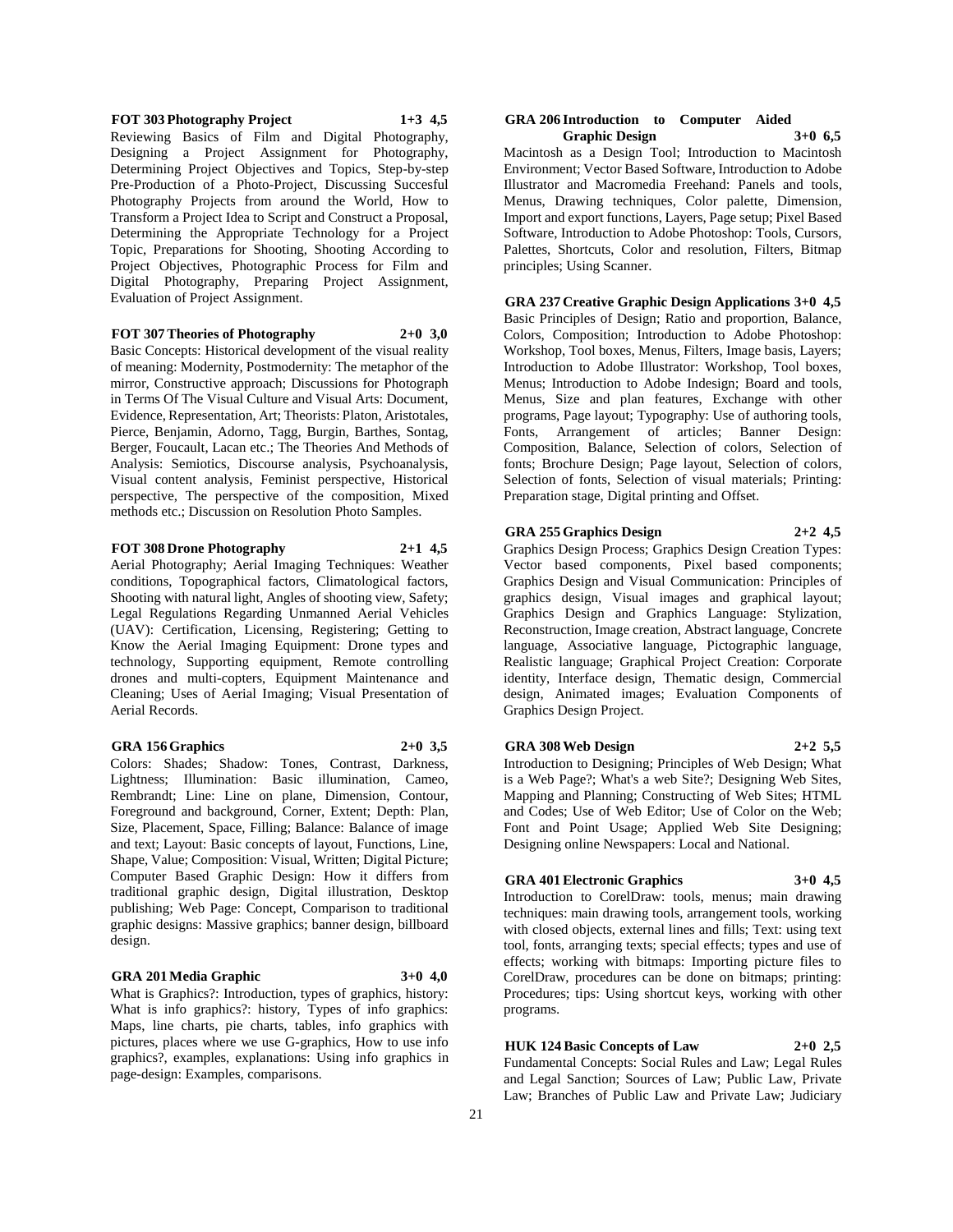Organization: Judicial Procedure, Administrative Procedure and the European Court of Human Rights; Basic Rights and Freedom: Constitutional Organs and Institutions, Responsibilities and Authorities of the Grand National Assembly of Turkey and President of the Republic; Responsibilities and Authorities of Local Administration.

## **HUK 252 Labor Law 2+0 2,5**

History of Labor Law; Sources and Basic Principles of Labor Code: Employee, Employer, Representative to the employer; Work place; Contract of Service: Types and termination, Consequences of termination, Severance pay; Regulation of Work with regard to Workers; Groups to be Protected (Women, Children, Handicapped and Sentenced Workers); Health and Security at the Work Place; Working Time; Overtime Work; Night Work; Preparing, Completing and Cleaning at Work.

**HUK 370 Human Rights and the Constitution 2+0 3,0** The Basic Concepts of Human Rights and the Constitution; Historical and Ideological Roots of Human Rights and the Constitution; The Beginning of the Application of Human Rights and Constitutional Freedoms; Human Rights and Liberties in the 20th and 21st Centuries; The Examination of Human Rights and Constitutional Freedoms in the Structure of the Modern State; World Historical Development and Implementation of Human Rights and Constitutional Freedoms in the World; Turkish Historical Development and Implementation of Human Rights and Constitutional Freedoms in Turkey; Human Rights Violations and the Limitations.

# **HUK 478 Intellectual Property Rights 2+0 3,0**

Concept: Intellectual property, Literary rights, Distinctive markings, Work, Owner of the work, Rights of the owner, Contracts concerning the work, Violation and actions; Trademark Law: Concept, Registration, Protection and scope, Trademark as a subject of transaction, Invalidity of trademark, Violations and actions; Patent Law: Concept, Owner of invention and rights of the owner, Granting a patent, Rights arising from patent, Invalidity of patent, Violations and actions; Law of Industrial Design: Concept, Design right, Design right as a subject of legal transactions, Invalidity of design right, Violations and actions.

# **İKT 215 Economics 2+0 2,5**

Basic Economic Concepts; Production Process; Optimal Consumer Behavior; Demand; Supply; Equilibrium Price; Market Types; Determination of Factor Prices; National Product; Nominal and Real National Income; Introduction to Monetary Theory; Factors Determining Fluctuation and National Income: Consumption expenditures, Investment expenditures, Employment; International Economic Relations: International mobility of goods and services, International mobility of factors of production; Economic Growth and Development.Elasticity: Demand and supply elasticity; Elasticity and total income; Production and cost; Economics and Accounting Revenue; Production and cost in short-term; Permanent and temporary cost; Production and cost in long-term; Politics and product markets; Monopoly;

Monopolist competition; Principles of Macro economy; International Finance, Prices and unemployment;Gross National Product.GNP; Exchange rates.

## **İKT 215 Economics 2+0 2,5**

Basic Economic Concepts; Production Process; Optimal Consumer Behavior; Demand; Supply; Equilibrium Price; Market Types; Determination of Factor Prices; National Product; Nominal and Real National Income; Introduction to Monetary Theory; Factors Determining Fluctuation and National Income: Consumption expenditures, Investment expenditures, Employment; International Economic Relations: International mobility of goods and services, International mobility of factors of production; Economic Growth and Development.Elasticity: Demand and supply elasticity; Elasticity and total income; Production and cost; Economics and Accounting Revenue; Production and cost in short-term; Permanent and temporary cost; Production and cost in long-term; Politics and product markets; Monopoly; Monopolist competition; Principles of Macro economy; International Finance, Prices and unemployment;Gross National Product.GNP; Exchange rates.

**İLT 107 Introduction to Communication 3+0 3,5** Defining communication; The place and importance of communication in social life; Development of communication as a science; The process of communication and its elements: Source, message, channel, receiver, encoding-decoding, framework of reference, feedback, noise, feedforward, and selective perception; System approach to the process of communication; Types of communication; Comparison of various kinds of communication; Communication models in general; Basic communication skills; Contemporary theoretical approaches communication.

**İLT 108 Theories of Communication 3+0 4,5**

General overview of communication theories; Comparison of various communication theories; The relationship between communication theories and models; The development of and social dimensions of the language as a communication tool; Communication and culture; Communication and socialization; Communication and technological developments; Theoretical approaches related to personal and social effects of media; Agenda-setting and public opinion; Types and effects of propaganda; International aspects of communication; History of communication studies.

**İLT 201 Interpersonal Communication 3+0 4,5** Verbal Communication; Speaking Skills As Dimension of Interpersonal Communication; Listening Capabilities As Dimension of Interpersonal Communication; Non-Verbal Communication; Signs And Meanings; Stress And Stress Management; Group; Group Dynamics; Small Group Characteristics; Persuasion; Speaking And Listening; Time And Time Management; Interpersonal Communication; History of Communication Research.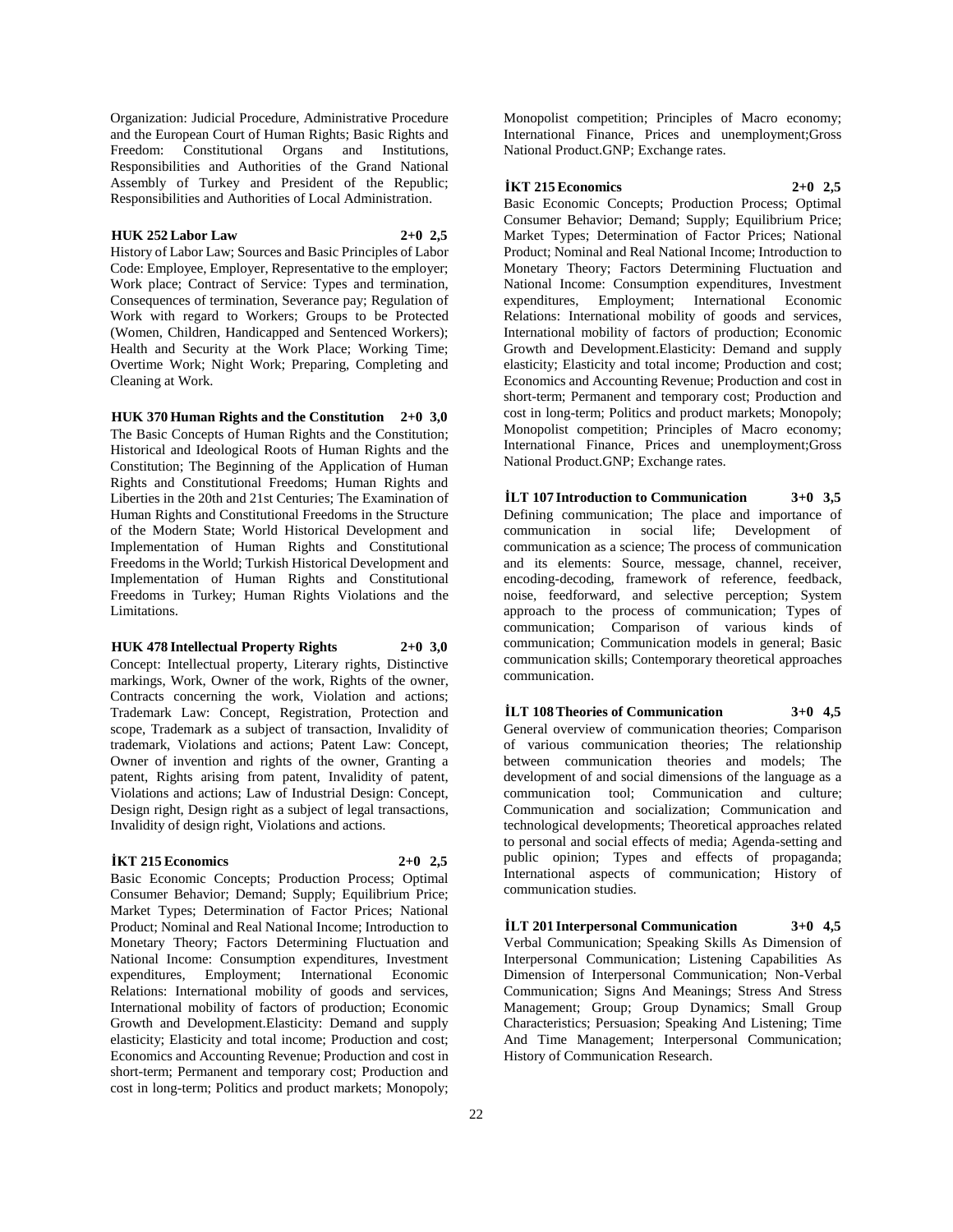# **İLT 204 History of Communication 3+0 5,0**

Concept of Communication history and General Introduction to history of communication; Evolution of mankind and societies; Development of Communication; Speaking; Writing; Printing techniques; Newspaper; Photograph; Cinema; Radio; Television; Historical backgrounds of codes; Reasons of the Codes; Social and Cultural effects; Analysis of the history of Communication in Turkey; Case studies: Love, fear; History of the messsages.

# **İLT 205 Mass Communication 3+0 5,0**

The concept, definition, and process of mass communication; Distinguishing characteristics of mass communication; Mass media; Mass communication theories and models; Mass communication and cultural industry; Mass communication and monopoly on media; Mass communication and democracy; Mass communication and art; Mass communication and leisure time; Mass communication and reflection of violence; Mass communication, consumption, and advertisements; Mass communication and sports; General overview and social effects of mass media in Turkey.

**İLT 210 Communication Technologies 2+0 3,0** Pre History Communication; Oral Communication; Written Communication; Press and History of Printed Communication; Communication with Electromagnetic; Internet Communication; Information Era; History of Information Technology; Communication and Informatique; Social Effects of Information Technologies; Cultural Alteration and Informatics; Interactive Communication and Informatics; New Communication Technologies.

**İLT 213 Effective Communication Techniques 2+0 3,0** Basic Concepts: Communication and communication functions; Types of Communication: Written communication, Verbal communication; The Basic Elements of Speech: Diction and oratory; Verbal Communication: Body language, Gestures and facial expressions; Public Speaking: Types of speech, Planning of speech, Presentation; Communication Conflicts: Empathy, ?I? or ?you?; Convincing at Interpersonal Communication: The importance of listening and active listening.

**İLT 215 Models in Communication 2+0 3,0**

The Basic Models of Lasswell, Shannon-Weaver, Serum and Dance; General Communication Models of Gerbner; Maletzke, Riley and Riley; Slience Sprial Model; Individualistic Effect Model; Diffusion and the Analysis of the Media Effects on Individuals; Effect of the Mass Media on Culture and Society; Audience Models and Response Models; Systems of the Mass Media; Message Production; News Selection Models.

**İLT 217 Instructional Content Design 3+0 4,5** Approaches to the Classification of Educational Content: Bloom?s taxonomy, Gagne?s domains of learning, Merrill?s types of learning; Design of Basic Content: Verbal information, Concepts, Rules; Designing Content for Problem Solving; Designing Content for Critical Thinking;

Designing Content for Attitude; Designing Content for Psychomotor Skills; Perception Principles; Motivation Principles; Visualization Techniques.

**İLT 221 Mobile Communication Technologies 2+2 4,5** History of Mobile Communication Technologies; Fundamentals of Mobile Communication Technologies; Data Transmission in Mobile Communication: Wireless network, Mobile communication, Cloud based technologies; Mobile operating systems; A Comparasion of Mobile Application Development Platforms; Digital Divide and Social Mobility; Mobile Applications Based on Activity Theory; Mobile Communication and Uses and Gratification Theory; Mobile Social Network and Connectivism; Mobile Learning and Mobile Literacy; Mobile Health Services; Mobile Communication Projects.

#### **İLT 223 Web Design 2+2 4,5**

Process of Web Design; Web Design Programs; Principles of Web Design: Unity, Complementary, Functionality, Integration to target audience, Concepts of Web Design: XHTML, HTML and HTML5; Components of Web Design: Text, Links, Work with frames, Lists, Tables, Work with forms, Work with visual elements and video; Create Webbased Project: CSS and CSS3 Concepts on Web design; Applied Web Page Styles: Basic structure, Variations, Operators, Conditions, Circle; Project Creation.

**İLT 251 Quality Techniques 2+2 4,5** Basic concepts in quality; Goals and areas for the use of quality techniques; Verbal quality techniques: quality techniques; Verbal quality techniques: Brainstorming, Lotus diagram, Multiple-voting, Nominal group technique, Fishbone chart, Affiliation diagram, Relationships chart, Tree diagram, Power-area analysis, Flowchart, Identification of basic rules technique, Opinion bank, and Plus/Delta; Numerical quality techniques: Frequency table, Graphics, Pareto analysis, Radar diagram, Gant chart, Priorities matrix, and Distribution diagram; Implementation of quality techniques in the analysis of communication problems.

**İLT 252 Visual Character Design 2+2 4,5** Components of Visual Character Design: Character, Composition, Coloring, Light and shadow, Background; Criteria of Visual Character Design; Methods of Visual Character Design: Stylization, Deformation, Reformation; Styles of Visual Character Design: Object character design, Alive character design, Realistic character design, Photographic character design; Create Visual Character Design on Computer based Media; Creation of Visual Character Design Storytelling and Storyboard; Design Product based Character Design; Visual Character Design Analysis and Evaluation.

**İLT 254 Web Programming 2+2 4,5** Process of Web Programming: Basic structures, Variables, Operators, Conditions, Loops; Principles of Web Programming; Creating Web Server, Introduction to Web Programming; Components of Web Programming: Work with Get Method, Work with Post Method, Work and Data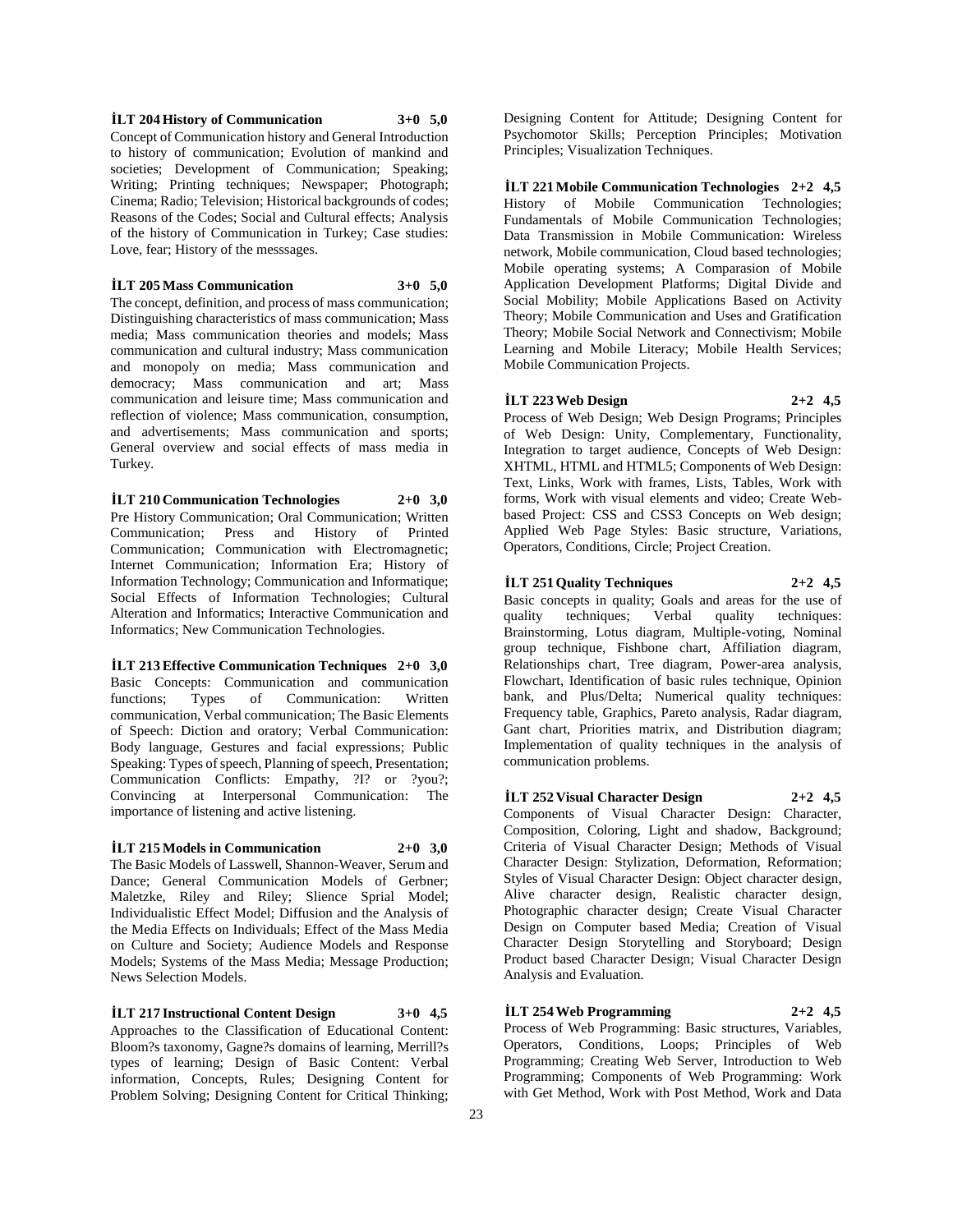Transfer with Forms; Creating Web Programming Project; Work with Database; Process of Applied Database Operations: Adding Dada, Updating data, Deleting data; Project Creation.

# **İLT 256 Media Management 3+0 4,5**

A General Outlook of Today's Media Industry; Press Business Management; Television Business Management; Radio Business Management; The Modern Advertising Industry ; The Industry of the Cinema Sector and its Business Management; Motivation and Labor Force; Being an Executive in the Media; Publishing Sales and the Promotion Plan; Budgeting and Financial Administration; Outdoor; Business Partnership in the Media; The Media Accounting; Programs Used in the Media; The Concept of Media Group and Acting Together; Media and Reporting.

## **İLT 301 Management Science 3+0 6,0**

Fundamental concepts; Importance of the management interms of the business enterprise; Development of the Mangement science; Management Theories; Managerial Desicion-making; Functions of Management; The effective use of Management science in Communication Sector.

**İLT 303 Communication and Persuasion 3+0 4,5** Communication in organizations; Group Communication; Concept of persuasion, historical perspective of persuasion and theories of persuasion; Sources of persuasion in organizations, persuasion for organizational goals, management in organizations and persuasion, motivation in organizations and persuasion; Conflicts in organizations and persuasion, decision making in organizations and persuasion, leadership and persuasion, personality and persuasion; Persuasion tactics in organizations and persuasion, classification of persuasion tactics, types of persuaders and persuaded, bottom-up and top-down persuasion; Resistance to persuasion; Instruments and media used for persuasion in organizations; Barriers to persuasive process.

**İLT 304 General Communication Research 3+0 4,5** Overall process of communication research: Choosing the problem, formulation of purposes, literature review, identifying methodology, presentation of findings, discussion of the results; Quantitative and qualitative paradigms in communication studies; Descriptive and experimental research designs; Sampling techniques; Desired characteristics of data collection tools; Ethics in communication research; Fundamental rules of reporting; Preparing a research proposal; Critical evaluation of communication research.

#### **İLT 305 Communication Ethics 3+0 5,0**

The concept of ethics; Major approaches to ethics; Ethics, society and universal values; Ethical issues in the communication process; Ethics in the information society; Trust and anxiety in communication; Roles and responsibilities of media in society; The use of professional skills and ethics; Political communication and ethical issues; Reality, ethics and objectivity in media; Discourse and ethics; Media, ethics, and audience; Violence in media and

ethical problems; Privacy; Advertising and ethics; Ethics in press; Television and ethics;

# **İLT 310 Visual Literacy 2+2 4,0**

Roles of visual materials in communication; Visual literacy: Visual perception, Interpretation of visual materials; Creating visual materials; Rationale for visual design; Visual design process: Visual elements, Verbal elements; Font types: Use of small/caps letters, Font type, Font color, Font size: Letters and line spacing: Effective elements: Surprise, Interaction, Texture; Template: Balance, style, type, color; Organization: Navigators, contrast, attention focusing, continuity, composition; Tools for visual planning; Visual media.

## **İLT 312 Management of Communication Applications 1+4 4,5**

Meaning, scope, and importance of communication applications in organizations; Common communication applications: Exhibitions, presentation activities, celebrations, conferences, commemoration programs, competitions, panels, conferences, and discussions; Characteristics of communication applications; Special arrangements to be made for communication applications; Implementation: Choosing the type of application; Searching for financial backing; Planning the application: Date, place, participants, accommodation, services, travel, invitation; Actualization, evaluation, and reporting.

# **İLT 314 Communication Design 2+2 4,5**

The concept of design; Major design components; Understandings of design in historical perspective; Contemporary design theories; Phases of general design process; The concept of message; Types of messages and symbol systems; Designing visual, auditory, textual, and multimedia messages; Fundamental principles of communication design; Major roles and responsibilities of the designer; Technology-aided design of communication; Evaluation criteria for various forms of message design; New trends and orientations in communication design.

# **İLT 318 Professional Coaching 3+0 4,5**

What is Coaching: History of Coaching; Effect of Coaching on Motivation; Coaching Theories; Requirements for Coaching and Its Differences From Other Disciplines Such As Mentoring; Coaching in Organizations; Coaching for Workers: Who Should Work With Coaches; The Relationship Between Coaches and Advisors: Duration of Coaching Relationship; Zero Effect in Coaching; Coaching Types; Psychological Bases of Coaching; Denotation and Importance of Coaching in Professional Life.

# **İLT 322 Communication in Strategical Management 3+0 4,5**

Concepts of Strategy, Communication and Strategic Management; Strategic Management; Characteristics of Strategic Management; Communication in Quality Education Strategies; Communication in Quality Education Process; Strategic Management Process and Its Benefits; Developing Strategies for Success, Planning Principles for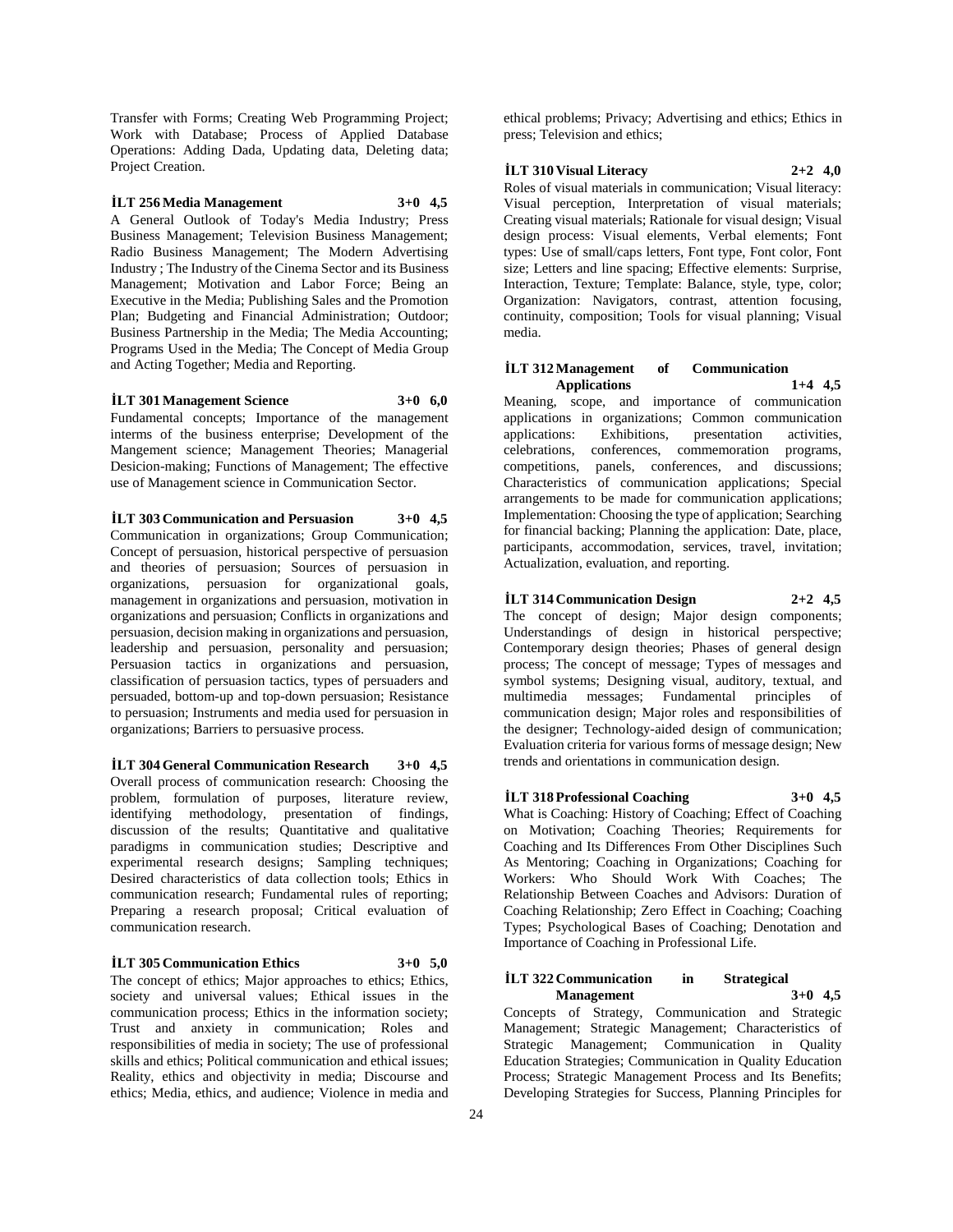Success; Procedures of Strategic Management; Processes in Strategic Management; Means of Strategic Management and Strategists: Team working, Problems-Solving Techniques; Communication Techniques in Strategic Management; Strategic Management and Swot Analysis; Strategic Management And Benchmarking; Development of Strategic Planning Vision and Mission Announcement; Swot Analysis.

**İLT 324 Motivation in Workplace and Life 3+0 4,5** Fundemantals of Motivation: The concept of Motivation; Motivation Theories: Critical approach to motivation theories, Motivation theories and case studies; Relationship Between Motivation and Personality: Behaviorist-cognitivepsychodynamic-humanistic approaches, Personality analysis; Emotions in Motivation: Emotional awareness, Emotional management, Understanding the emotions of others, Empathy and emotions, Reflections of emotions to relationships in motivation process; Communication Process in Motivation; Life Satisfaction; Leadership; The Management of Rewad, Promotion, Incentives and Goals; Creative Process in Motivation; Motivation Applications.

# **İLT 353 Cultural Communication 3+0 4,5**

Cultural processes; Dynamism of cultural phenomena, Cultural change; Cultural degeneration and mass communication; Cultural dimensions of communication; Place of communication in social structure; Significance of communication; Theory of cultural norms; Critiques for cultural norms; Concept of ideology; Developing ideology as a function of cultural communication and its transfer; Book critiques.

**İLT 354 Children and Communication 3+0 4,5** Children in communication; Directed child, Child who can be criticized; Parental filters; Communication levels; Use of mass media by children: Television, Child magazines, Radio, Cinema; How mass media use children: Principles, policies, Negotiation for children, Planning and research, Negotiation, Post negotiation, Working with children, Rights of children.

**İLT 355 Semantics and Visual Analysis 3+0 4,5** Definition of meaning; Types of meaning: Denotationconnotation, metaphor, metonymy; Theories of semiology: F. de Saussure, B.C.S. Pierce, U. Eco; Definitions of symbol, Interpretations and analyses: Story interpretation and analysis, Advertisement interpretation and analysis, setting interpretation and analysis, Video-clip interpretation and analysis, Poem interpretation and analysis, Sculpture interpretation and analysis.

**İLT 356 Non-Verbal Communication 3+0 3,5** The concept of non-verbal communication; Importance of non-verbal communication in daily life; Communication environment; Effects of environment in human communication; The use of personal field in communication; Cultural differences in non-verbal communication; Effects of physical characteristics in human communication; Emotional expressions in non-verbal communication; Non-verbal speech and listening; Mimics, gestures, positioning,

appearance, touching, facial expressions, eye movements and control of voice in non-verbal communication; Nonverbal communication skills in various contexts.

# **İLT 358 Theories of Personality 3+0 5,0**

Concept of Personality; Different Interpretations and Approaches to Personality; Definitions of Personality; Theories of Personality: Freud, Neo Freudian, Existentialist, Behaviorist.

# **İLT 360 Creative Drama 1+4 4,5**

Use of drama as a creativity method in education; Improving imagination; Acquiring freethinking skills; Developing freethinking skills through group work; Cooperation in communication and interactions; Developing social sensibility; Improving verbal communication skills; Steps of creative dram: Imagination, movement and rhythm, nonverbal game, inspiration, game creating, summative evaluation.

# **İLT 362 Social Gender Differences in Communication 3+0 4,5**

Definition of social gender; Formation of social gender in childhood and adolescense; Social gender differences in nonverbal communication; Social gender differences in conflict; Differences experienced in business life, man-woman discrimination in the use of technology; Communication disorders, conflict in social sexual identity; Discussion on homosexuality; Reflections of the social sexual identitiy in media.

# **İLT 364 Communication Technologies and Social Change 3+0 4,5**

Media and social interaction; Theories of social change; Perspectives of communication technologies; Mechanical reproduction and mass society; communication technologies and everyday life; communication technologies, culture and social change; Resistance of communication technologies; Political economy, communication technologies and social construction; Virtual culture and virtual reality; Online identities-Society; communication technologies and changing nature of workplace; communication technologies and critical perspectives on the informational society; Global technological revolution and its implications.

**İLT 368 Institutional Communication 3+0 4,5** Institutional identity: Mission, Vision, Institutional Culture; Institutional Image; Institutional brand; Institutional Communication; Integrity of Institutional Communication;<br>Advertisement, Public Relations; Marketing, Advertisement, Public Communication Strategic Management; Communication Quality in Management Institutional Public Relations.

**İLT 369 Popular Culture and Communication 3+0 4,5** Culture, Popular Culture And Mass Communication; Development of Popular Culture; Ideology And Poplar Culture; Critical Approaches to Popular Culture; Globalization And Popular Culture; Post Modernism And Popular Culture; Popular Icons And Celebrities; Popular Culture, Entertainment Industry And Life Styles; Popular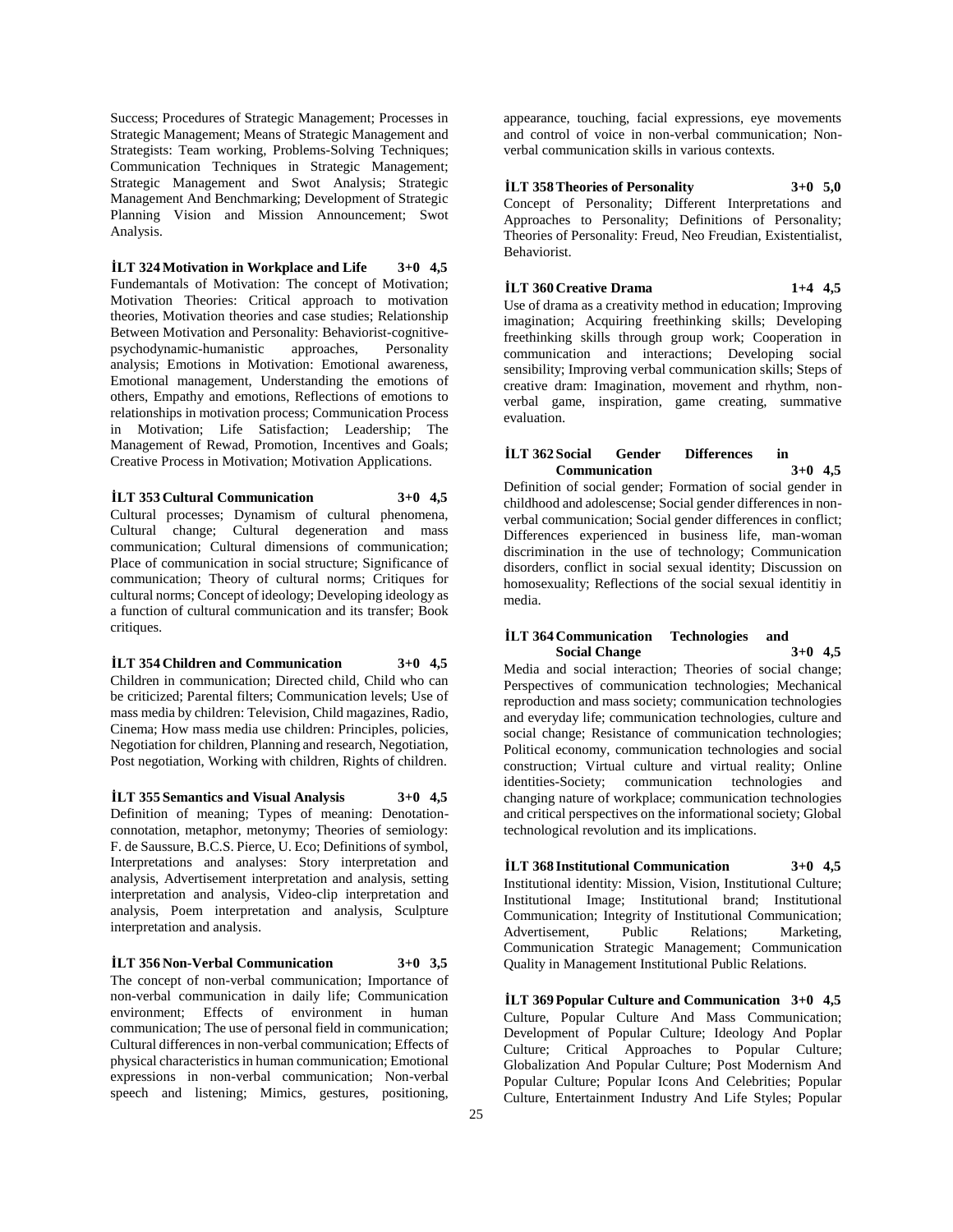Culture, Fashion And Identity; Music Industry And Popular Culture; Adorno And Criticism of Popular Culture; Popular Culture And Sports Industry; Popular Culture And Television; Articles for Discussion.

**İLT 370 New Approaches in Management 3+0 6,5** Paradigm Changes in Management; System Approach; Organization Culture; Reconstruction; Total Quality Management; Team Work and Organization; Learning Organization; E-Business.

**İLT 371 Educational Communication 3+0 4,5** Basic concepts: The field of educational communication: Historical development, theoretical foundations, and contemporary aspects; Roles of educational communication specialists as researchers and developers; The process of educational communication; Major components of educational communication: Feed forward, source, encoding, message, channel, decoding, receiver, feedback, and communication obstacles; General overview of educational communication efforts in corporations, nongovernmental organizations, and schools; Important organizations and publications in the field of educational communication; The future of educational communication.

**İLT 373 Instructional Design 2+2 4,5** General overview of instructional design; Instructional design process: Needs assessment, audience analysis, writing objectives, selecting and organizing content, developing strategies, preparing measurement tools, developing the instructor?s manual, producing audio-visual aids, developing student materials, preparing time table, deciding on budget, organizing the learning environment, conducting formative evaluation and summative evaluation; Current trends in instructional design.

#### **İLT 374 Family Communication 3+0 4,5**

Definition of family; The functions of family; Family structures and their characteristics; The meaning of the family communication; Importance/function of communication in the family; Healthy relationships and communication in the family; Friendship, intimacy and sexual relationship before marriage; The concept of marriage; Difficulties in marriage and family life; Relationship between parents and children; Attitudes of parents and communication with children; Family ties and the relationship with relatives; Family conflicts; Oppression, violence and abuse in the family; Divorce and separation in the family; Marital and family therapy for communication problems.

**İLT 375 Techniques for Scriptwriting 2+2 4,5** Definition and explanation of scriptwriting; Types of scriptwriting; The importance of scriptwriting in the production process; Qualifications of scriptwriter; Relationships between the scriptwriter and the producer; Phases of scriptwriting; Identifying the theme; selecting the topic; Characteristics of the proposal/synopsis; treatment; writing the script; preparing the shooting script; Do's and don'ts in preparing the shooting script; General

characteristics of outdoor shooting script; Desired characteristics of studio shooting script; Analysis of sample scripts.

## **İLT 379 Social Media Applications 2+2 4,5**

Basic Concepts; Development of Communication Forms and Tools; The Rise and Development of Social Media; Building Blocks of Social Media; New Aspects of Communication and Social Media; Social Media and Communication: The impacts of social media, Communication in social media, Social media strategy; Social Media Platforms and Applications: Social networks, Blogs, Content communities, Virtual worlds, Collaborative authoring; Public Relations and Social Media Applications: Publicity, Reputation management, Crisis management; Analysis, Evaluation and Reporting Processes in Social Media: Evaluation and measurement process in social media, Metrics, Key performance indicators, Return on investment calculations, Tools and platforms for evaluation and analysis.

# **İLT 380 Perception Management 3+0 4,5**

The Concept of Perception; Types of Perception; Perception Theories; Mind control, Subliminal messages, Depth of perception; Scope and Characteristics of Perception Management; Principles of Perception Management; Strategies of Perception Management; Propaganda; Public Diplomacy; Soft and Hard Power; Intelligence Wars; Psychological Warfare; Information Wars; Social Engineering; Perception Management in Political Communications; Perception Management in Foreign Policy and International Relations; Perception Management in Security Issues; The Role of Industrial Media and Social Media in Perception Management; New Issues and Trends in Perception Management.

# **İLT 381 Web-Based Storytelling 2+2 4,5**

Principles of Web-based Storytelling: Basic concept; Critical question, Connect to target audience, Effective description, Effective multimedia use, Present the key point of the story, Progress; Digital Storytelling Types: Historical, Actual, Relevant to real life, Literal, Adoption; Develop Script within the Scope of Digital Storytelling Principles; Digital Storytelling Programs: Image and video processing programs, Video and audio fiction; Recording formats, Video editing, Sound effects, Visuals, Graphics, Audio, Music, Video; Create Web-based Storytelling by Visualizing Multi Media Resources; Project Evaluation.

# **İLT 382 Emotional** Intelligence and<br>Communication 3+0 4,5 **Communication 3+0 4,5**

The Concept, Definition and History of Emotional İntelligence; Physiological Fundamentals of Emotional İntelligence; Brain and Emotional İntelligence Connection; Importance of Emotions in Communication Process; Emotion and İts Cognitive Fundamentals; Emotional Literacy; Emotional Awareness Practices; Defining the Emotions; Verbal and Non-verbal Expression of Emotions; Exercises Concerning the Supressed Feelings; Managing Emotions, Emotional Competences Trainings and Presentations; Emotional Awareness Related to Other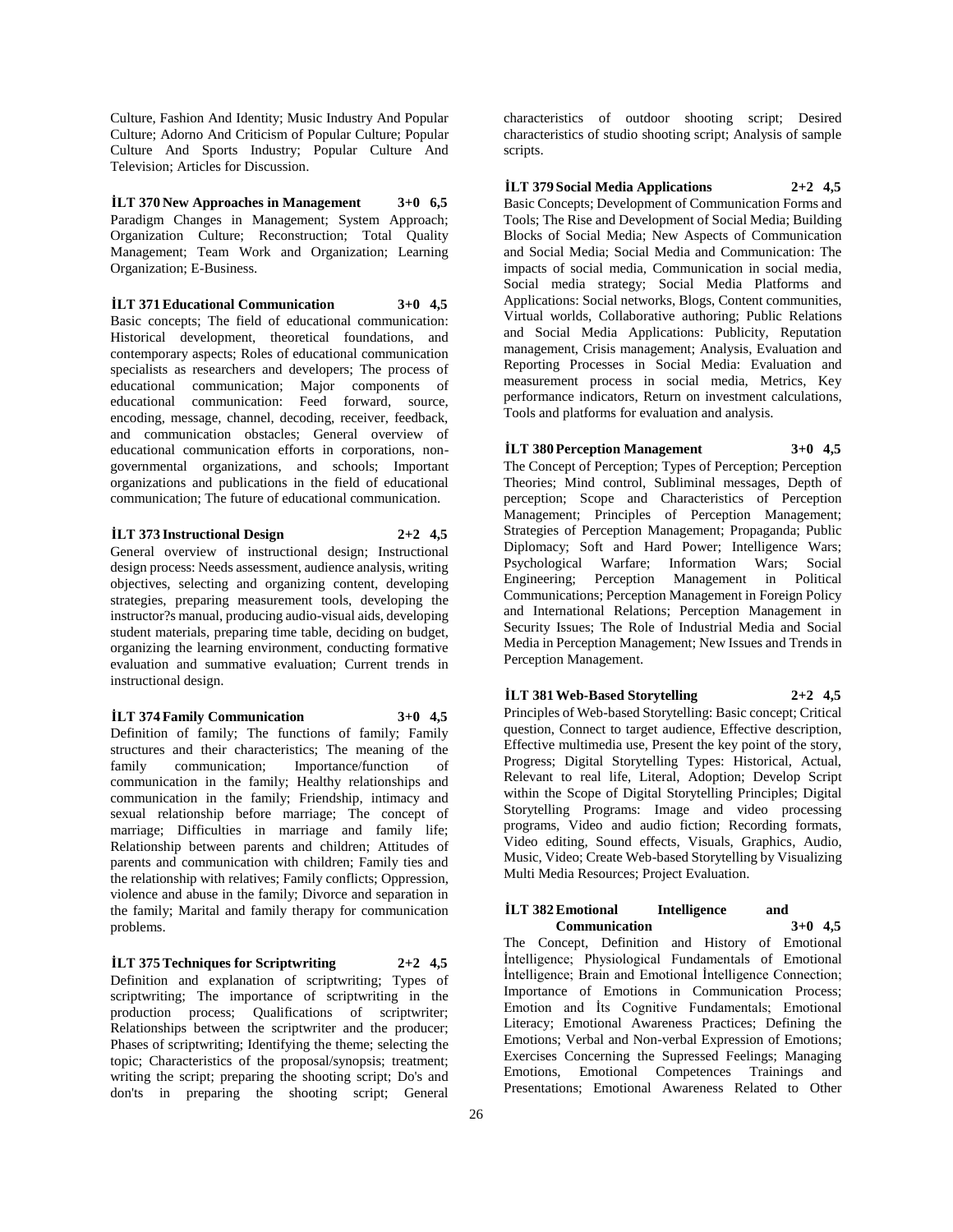People; Empathy Skills and Practices; Emotional Relationship Management; Use of Emotions in Workplace and Organizations; Managerial Skills Related to Emotions.

# **İLT 383 Computer Animation 2+2 4,5**

Production and post-production process: Workflow, Postproduction tools; After Effects user interface: Menus, Panels, Toolbox; Fundamental animation concepts and techniques: Frame animation, Keyframes, Puppet animation, Cutout technique, Parallax effect; Layers and keyframes; Keyframe animation, Timeline; Working with 3D: Z axis, Cameras, Lights; Storyboard: Creating Syncronization; Programming After Effects: Language of expression, Commands, Interactivity; Getting broadcast-ready: Video formats, Export options.

**İLT 384 Creative Web Applications 2+2 4,5** Introduction to Adobe Edge Animate: User interface, Tools, Layers, Panels; Working with Symbols: Symbol concepts, Creating a new symbol, Editing symbols; Animation Using Keyframes: Timeline, Keyframes; Frame Animation: Creating sprites using image editing softwares, Importing sprites, Frame animation; Publishing: Publish and Export options; Adobe Flash interface: Timeline, Layers, Stage, Panels; Symbols and Library: Basic symbol concepts, Creating symbols, Editing symbols, Nested symbols, Buttons; Action Script: Basic actionscript commands, Event listeners; Publishing: Publish and Export Options.

# **İLT 386 Health Communication 3+0 4,5**

The Historical Development of Health Communication; Basic Approaches Related to Health and the Health Communication Theories; The Actualization Levels of Health Communication; The Disciplines Related to Health Communication; The Explanation of Health Behaviors From the Perspective of Attribution Theory; Ways of Creating Behavioral Change in the Field of Health; The Concepts of Health and Disease and Their Psycho-Social Dimensions; The Relationship Between Patients and the Treatment Team; Situational Crises; Health Psychology; Target Audience in Health Communication and the Evaluation of Communication Process From the Perspective of Health Communication; Health Communication Campaigns; Information of Public Health and Media; Social Support and Health.

**İLT 396 Professional Communication Skills 3+0 4,5** Preparing Power Point Presentations With the Five Basic Rules of the Modern Era; Effective Writing Rules; The Power of Words in Fields of e-mail and Workplace Correspondence, İnterviews, Meetings etc.; Public Speaking Techniques; Effective Body Language Usage; Behaviour Rules in Professional Life; Preparing a Resume and a Cover Letter; Roads to Be Tracked After job Applications; Methods of Expressing Yourself powerfully in job Applications and The Rules of Body Language; Analytical and Critical Approaches; The Power of questions; Ethics and Ceremony in Workplace.

## **İLT 403 Project Development 3+2 8,0**

Differences between projects and programs; Direct or indirect flow of events; Scope limitations; Budgeting; Results; Characteristics of educational projects; Phases of educational project development: Planning, Development, Monitoring activities; Determining the scope for educational projects, Data gathering techniques, Developing the proposal, preparing blue-print materials, Conducting pilottest and revisions.

# **İLT 404 Project Management 3+2 8,0**

Phases of project management; Forming the project team: Responsibilities of project leader, Organization of the project, Role distribution, Gathering necessary information, Brainstorming to determine instructional strategies; Developing, distributing and presentation of plans; Preparing and testing blue-print materials; Developing original materials; Work conditions; Work flow; Resources; Internal and external relationships; Production system; Evaluation; Management of distribution and monitoring services.

#### **İLT 407 Applications of Communication Research 3+0 4,5**

Questionnaire Design, Validity and Reliability Analysis for Scales; Analysis of t data with given statistical software; Central Tendency; Descriptive Statistics; Presentation of data with tables or graphics; Hypothesis ? Error Types ; Parametric Hypothesis Tests; Non-Parametric Hypothesis Tests; Cross Tables and Chi-Square Analysis; Correlation Analysis; Regression Analysis; Analysis of Variance; Focus Groups Applications; Content Analysis

**İLT 415 Public Speaking 3+0 4,5** Effective Communication Process and Components; Public Speaking and Social Benefits; Evolution of Public Speaking; The Art of Rhetoric and Components; Elements of Public Speaking; Styles and Types of Speech; Components of Successful Speech; Types of Presentations; Process of Effective Presentation; Use of Visuals; The Art of Asking Questions; Levels of Listening and The Art of Effective Listening; Characteristics of Effective Speech; Non-Verbal Communication in a Speech; Presenting the Speech;

**İLT 417 Web Mediated Communication 3+0 4,5** History of Computer; Hardware and Software; Computer Mediated Communication; Computer Assisted Communication Activities; Short History of Internet and World Wide Web (WWW); New Media and New Media Applications; Designing Computer and Web Based Communication Environments; Deciding for the Topic, Designing Content, Writing Objectives, Preparing Flowchart, Implementing, Pretesting, Wrapping up the Program.

# **İLT 418 New Media 3+0 4,5**

Evaluation.

The Concept of New Media; Differences between Traditional Media and New Media; Common Characteristics of New Media; Classification of New Media; New Generation of Computers; Saving and Sharing Tools;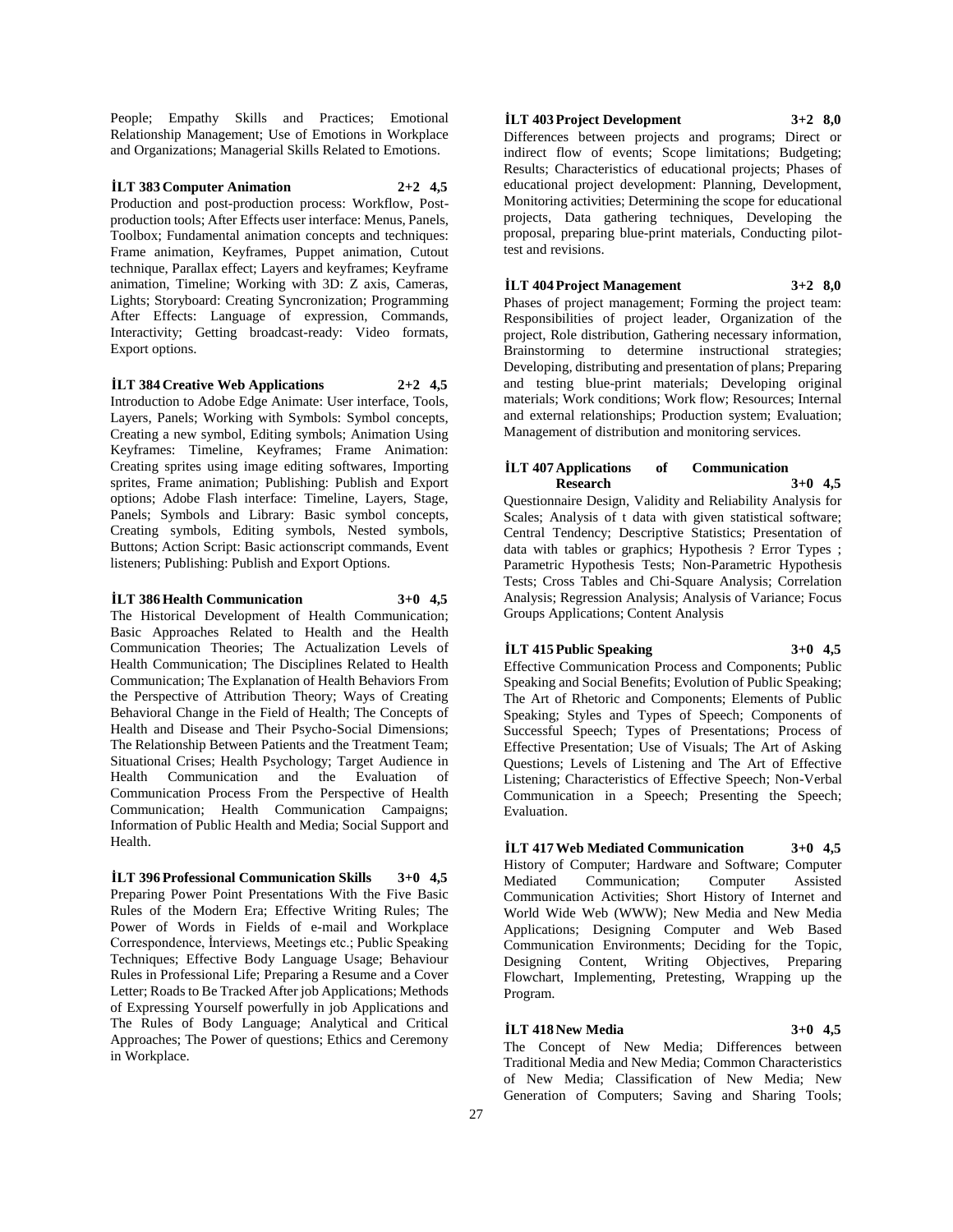Teleconferencing Systems; Web Technologies; Social Networks; Mobile Technologies; Virtual/Cyber Media; Wearable Technologies; New Media Literacies; Digital Citizenship; Identity Managemenet in New Media; Surveillance and Security in New Media; Ethics of New Media; Current Developments and Trends in New Media.

# **İLT 459 Media and Culture 3+0 4,5**

Cultural Values: Race; History; Culture: Business Culture; National Culture; Language: Abusive Language; Linguistic culture; Identities: Gender; Migrants; East; West; Colonization and Globalization: Consumerism; Colonial Package; Developmentalism.

**İLT 461 Team Communication 2+2 4,5**

Competitive, individualistic, and cooperative goal structures; Communication in small groups; Comparison of groups and teams; Types of teams; Characteristics of effective teams; Potential shortcomings of team work; Team management; Major roles and responsibilities of leaders; Leadership; Creating synergy; Seeking consensus; Structuring communication patterns in teams; Phases of team work; Desired behaviors of team members; Virtual teams; Telecommunication in networked teams; Results of research on team communication.

# **İLT 462 Multicultural Communication 3+0 4,5**

Cultural Diversities and Differences; Becoming Multicultural Societies; Multiculturality, Multiculturalism; Multiculturalism and Theoretical Approaches; Communication Between Different Cultures; Developments in Communication Technologies and Transnational Ties; Communication Barriers in Multicultural Societies (anxiety, ethnocentrsim, stereotypes, prejudices, verbal and nonverbal communication); Communication Barriers in Multicultural Societies (racism, xenophobia, othering, discrimination); Cultural Differences in Media; Communication Skills in Multicultural Societies.

**İLT 463 Communication and Alienation 3+0 4,5** Definition of alienation; The concept of alienation in historical perspective; Reflections of alienation in communication; Culture and alienation; The relationship between mass culture and alienation; Effects of popular culture on alienation; Sub-cultures and alienation; Mass media and their roles in alienation: Alienation through television and cinema; Effects of Internet on alienation: The birth and diffusion of cyber culture; Alienation in interpersonal communication: Feelings of loneliness, isolation, and alienation of the other.

**İLT 467 Creativity and Problem Solving 3+0 4,5** The concept of creativity; Importance of creativity in communication; Theories of creativity; Creative thinking; Common misunderstandings about creativity; Necessary attitudes and skills for creativity; Main dimensions of creativity; Creative process; Supporting/developing creativity; Obstacles against creative thinking; The relationship between creativity and problem solving; The generic process of problem solving; Effective use of problem

solving tools; Training for problem solving; Problem solving in formal and informal contexts; Evaluation of problem solving systematic; Functional approaches used in solving communication problems.

# **İLT 469 International Communication 3+0 4,5**

Definition and scope of international communication; Historical overview of international communication; The new world order and accompanying changes in international communication; Increasing importance of international communication in the information society; Organizations in international communication; Effects of new technologies on international communication; Globalization and international communication; Economic and political aspects of international communication; Multinational corporations and their roles in international communication; International communication within the context of global/local identity policies; New social movements and alternative communication networks; Current orientations in international communication.

**İLT 471 Management of Information Systems 2+2 4,5** Meaning of information; The role and function of information in the contemporary society; Classification of information sources; Current aspects of information sources; Information society; Information systems in various organizations; The use of technology in accessing information; Computer; Internet; Information highways; Reliability of information sources; Dirty knowledge; Alternative sources of information; Access to functional information; Security in information systems; The need for regulating the use and sharing of information.

**İLT 473 Professional Communication Skills 2+0 3,0** The Professional Dimension of Communication: Preparing effective presentations, Public speaking, Presentation by improving breathing techniques, Effective speaking techniques, Managing the tension during conversations; Effective Writing Rules: Curriculum vitae, Cover letter, Writing emails, Job applications and interviews; Communication in the International Arena: How to prepare a speech text, Analytical and critical approaches; Body Language: The importance of body language in interviews and meetings, Conveying the right message and keeping the attention alive.

# **İNG 187 English I 3+0 3,0**

Using Personal Pronouns and Possessive Adjectives; Using to be in Present Tense; Using Singular and Plural Nouns; Using Basic Language Related to Food and Drink; Using "There is-there are" in sentences; Using "have got"; Asking "yes-no" Questions and Giving Short Answers to Them; Talking about Daily and Weekly Routines; Talking about Likes and Dislikes; Talking about Sports and Hobbies; Talking about Abilities by Using "can", "can't"; Using Adjectives that Describe People; Talking about Appearance, Personality and Feelings of People; Talking about Clothes and Colours; Talking about Shopping and Prices; Using Present Continuous Tense.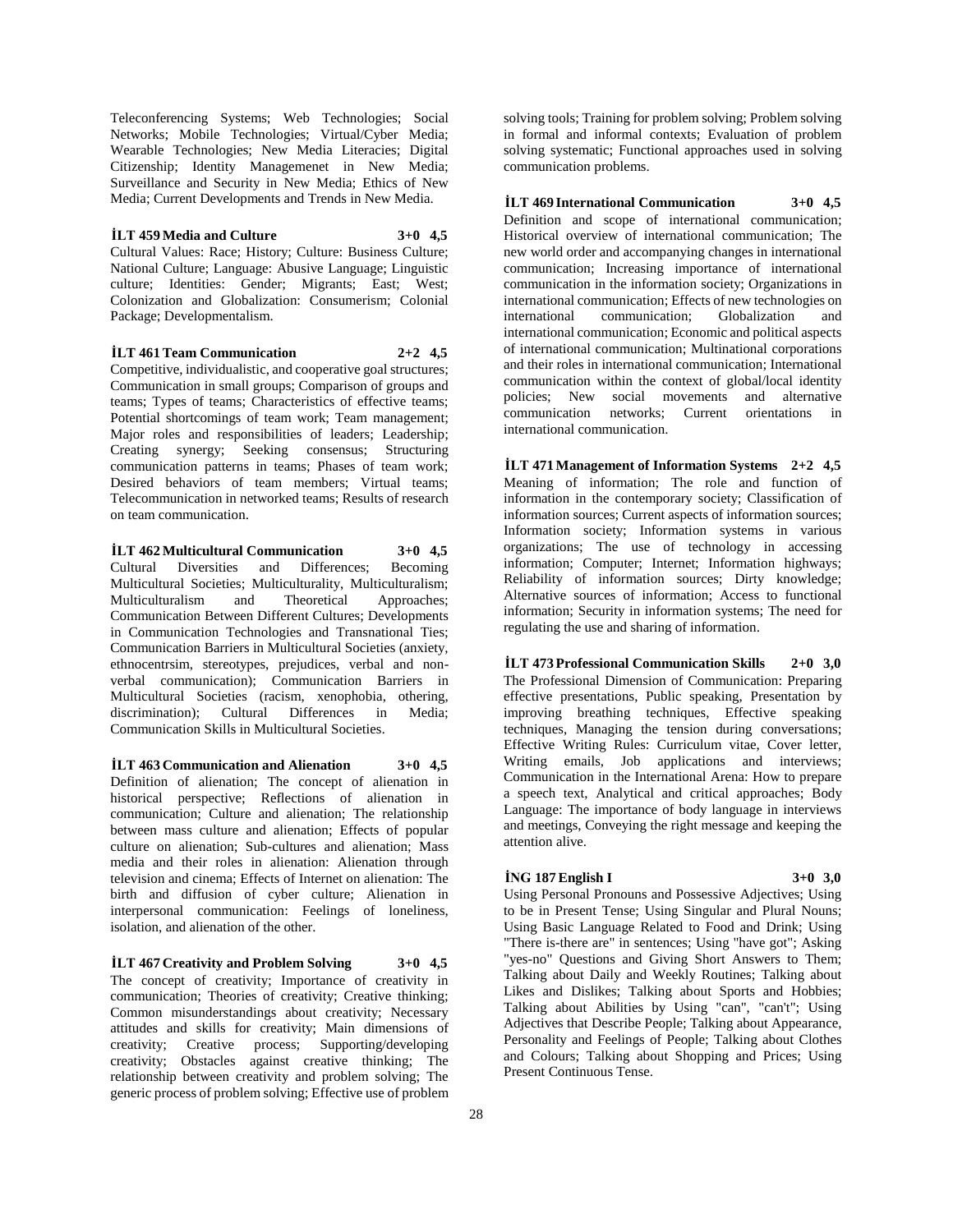## **İNG 188 English II 3+0 3,0**

Using Simple Present Tense; Comparing Simple Present and Present Continuous Tenses; Using Prepositions of Time and Place; Giving Directions, Making Reservations; Using "to be" in Past Tense; Using Regular and Irregular Verbs in Simple Past Tense; Using Comparative and Superlative Form of Adjectives; Using Modals to Give Advice; Suggestions and Obligations; Using Future Tense: Making Sentences Using "going to" and "will"; Using If Clauses Type 0 and 1.

#### **İNG 225 Academic English I 3+0 3,0**

Reading Skills for Academic Study: Understanding key vocabulary, Getting the gist of the text, Skimming and scanning, Understanding text organization, Developing basic vocabulary knowledge; Listening Skills for Academic Study: Listening for main idea, Listening for detailed information, Listening to short daily conversations, Listening for key ideas; Speaking Skills for Academic Study: Introducing oneself, Maintaining everyday conversations, Giving descriptions of events, Asking and answering questions; Writing Skills for Academic Study: Writing simple sentences, Writing notes, Writing basic descriptions of events, Writing informal letters.

#### **İNG 226 Academic English II 3+0 3,0**

Reading Skills for Academic Study: Exposure to simple academic texts, Developing reading fluency, Identifying text type, Improving academic vocabulary knowledge, Distinguishing key ideas from supporting details; Listening Skills for Academic Study: Distinguishing main idea from the detailed information, Listening to short texts on different topics, Noticing intonation; Speaking Skills for Academic Study: Asking for information, Giving detailed information on relevant topics, Asking for and giving directions; Writing Skills for Academic Study: Writing simple and compound sentences, Writing simple biographies, Writing brief reports, Writing short paragraphs.

# **İNG 325 Academic English III 3+0 3,0**

Reading Skills for Academic Study: Developing reading fluency, Adapting reading style to different text types, Practicing critical reading skills; Listening Skills for Academic Study: Listening to longer texts, Listening to short authentic texts, Recognizing stress and intonation; Speaking Skills for Academic Study: Asking for clarification, Asking for confirmation, Giving reasons and explanations, Giving short presentations on familiar topics; Writing Skills for Academic Study: Identifying different styles of paragraphs, Paraphrasing ideas in short texts, writing academic paragraphs, Writing formal and informal academic texts, Writing summaries.

## **İNG 326 Academic English IV 3+0 3,0**

Reading Skills for Academic Study: Adjusting speed and reading style to different genres and tasks, Reviewing and analyzing material, Focusing on critical reading skills, Recognizing biases in written works; Listening skills for academic study: Listening to longer authentic texts, Taking notes, Distinguishing facts from opinions, Drawing

inferences; Speaking Skills for Academic Study: Participating in group discussions, Expanding opinions, Giving longer presentations on familiar topics; Writing skills for academic study: Expressing opinions in well-organized academic essays, paraphrasing ideas in texts, writing summaries of longer texts.

### **İNG 425 Academic English V 3+0 3,0**

Reading Skills for Academic Study: Analyzing texts, Drawing conclusions and identifying implied meaning, Developing the vocabulary in the field of study; Listening Skills for Academic Study: Drawing inferences from the theme, Taking notes during a lecture, Interpreting what is heard, Following lectures on familiar topics; Speaking Skills for Academic Study: Participating in discussions, Summarizing, Interviewing, Applying turn-taking rules, Giving presentations on a variety of topics, Commenting on classmatespresentations; Writing Skills for Academic Study: Writing various forms of academic writing, Building effective arguments using evidence.

# **İNG 426 Academic English VI 3+0 3,0**

Reading Skills for Academic Study: Drawing conclusions based on the information in the text, Comparing and contrasting main ideas, Summarizing extracts from various sources, Evaluating information; Listening Skills for Academic Study: Following lectures, Synthesizing, Evaluating and transferring what was heard; Speaking Skills for Academic Study: Participating in discussions, Justifying point of view, Using strategies to achieve comprehension, Carrying out interviews, Summarizing discussions, Giving longer presentations on academic topics; Writing Skills for Academic Study: Writing well-researched essays and reports, Writing commentaries.

**İSN 201 Organizational Communication 3+0 4,0** Concept of Communication in Organizations and the Definition of Organizational Communication; Organization Theory; System of Approach in the Organizational Communication Process; Types of Communication; Organizational Culture; Organizational Climate; Communication Process in Organizations; Dual Relations in Organizations; Small Group Relations in Organizations; Public Relations in Organizations; Conflict in Organizational Communication; Morale in Organizational Communication; Motivation in Organizational Communication; Leadership in Organizational Communication.

#### **İSP 151 Spanish I 4+0 4,0**

Introduction: Greeting, Giving information; Gender in Nouns and Adjectives; Verbs in the Present Tense; Demonstrative Adjectives and Pronouns; Plural Forms of Nouns and Adjectives; Description: House, Objects, Numbers; Asking Questions; Asking for Directions and the Time; Verbs in the Present Progressive Tense; At a Restaurant: Ordering, Asking for the Bill, Talking about Preferences; Describing People; Reflexive Verbs; Shopping: Cost, Likes and Dislikes, Quantity; Invitation: Accepting, Refusing; Gerunds; Seasons.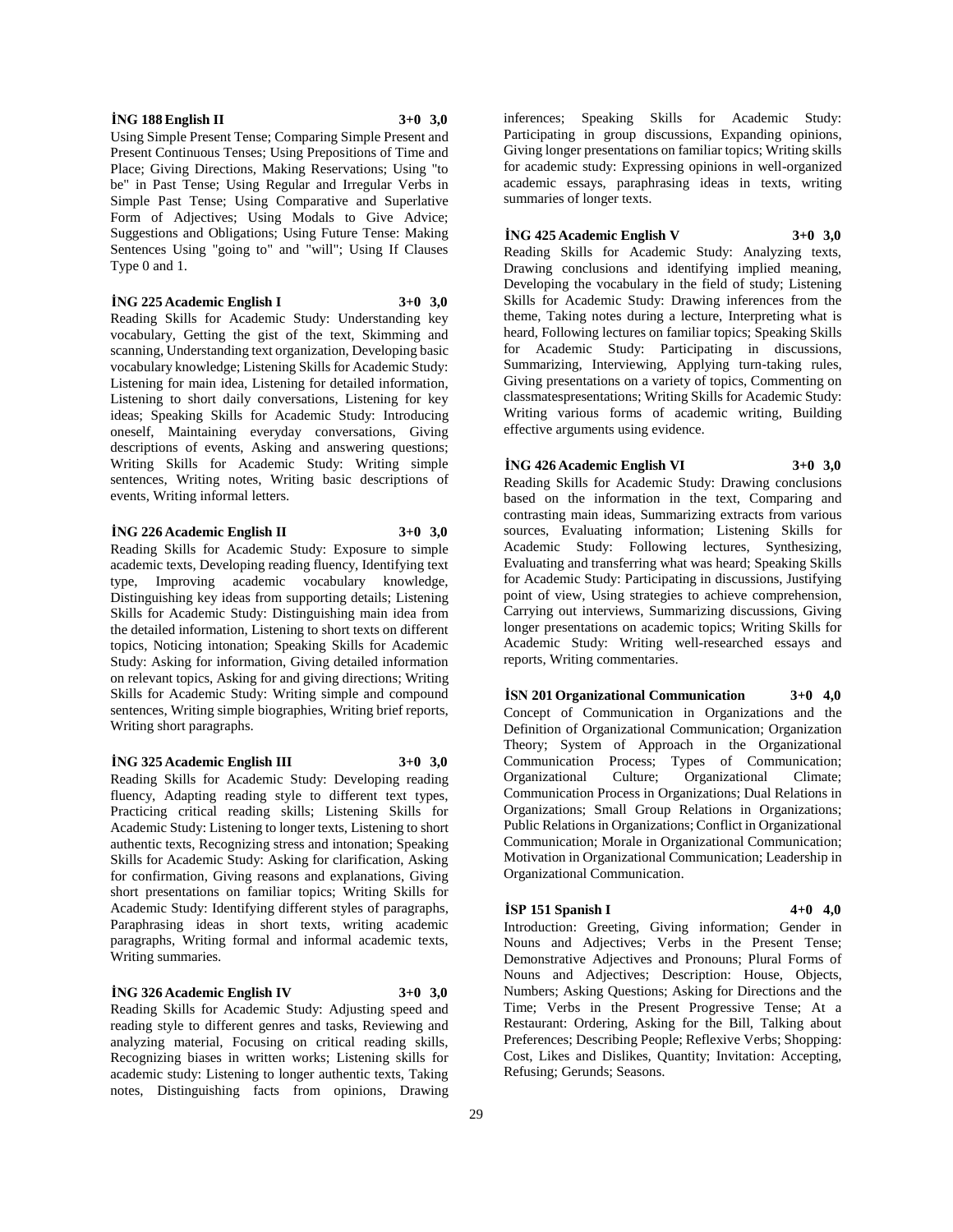resources management, producing services; marketing: processes of finding markets, product and pricing, promotion, distribution channels; finance: managerial finance, stock exchange market. **İŞL 301 Human Resources Management 3+0 4,0** Human Resources Management: Development, Goals and Principles; Functions of Human Resources Management:

Human resources planning; Recruitment, Performance Appraisal, Training, Orientation and Development; Wage and Salary Administration; Career Management; International Human Resources Management; Technology in Human Resources Management.

**İŞL 343 Entrepreneurship Management 3+1 5,0** Introduction to Entrepreneurship: Basic concepts; Entrepreneurial Climate: Economic perspective; Opportunity Identification and Idea Generation: Theory and application; Feasibility Analysis; Industry and Competition Analysis; Marketing Plan and Applications in Business Plan; Production Plan and Applications in Business Plan; Management Plan and Applications in Business Plan;

Finance Plan and Applications in Business Plan; Developing Business Model; Venture Finance; Marketing for New Established Firms; Franchising and Purchasing a Firm.

## **İŞL 356 Innovation Management 2+0 3,0**

Concept of Innovation: History and Evolution of Knowledge, World of Innovation, Definition of Innovation Models; Innovation and Creativity: Concept of Creativity, Fostering Creativity in Organizations, Factors Fostering Creativity, From Creativity to Innovation, Tools for Creativity; Innovation in Information Age: Innovation Processes, Innovation Types, Barriers to Innovation, Recent Innovation Trends, Analysis of Innovation, Conditions of Information Age, Innovative Thinking, Breakthrough Innovation Process, Innovative Idea Generation, Encouragement of Innovation in Organizations, Building an Innovative Organization, Measures of Innovation: Recent Measures of Innovation, Process-Based Measures of Innovation; Institutionalizing Innovation: Innovation in Service, Protection of Innovation, Commercialization of Innovation, Management of Innovative Activities.

# **İŞL 359 Public Administration 2+0 2,5**

The Nature of Public Administration: Definition, scope and development of public administration; Bureaucracy: Definitions, characteristics and development of bureaucracy, Theories of bureaucracy, Relationship between bureaucracy and politics, Criticism of bureaucracy; New Approaches in Public Administration: Strategic planning, performance management, governance; Structure and functions of Turkish Public Administration: Central government, local government, public authorities; Public Personnel Management: Public personnel, statuses of public personnel, assessment of public personnel, disciplinary procedures, issues in Turkish public personnel management; Control and Auditing in Public administration: Political control, administrative control, public scrutiny, ombudsman and judicial review.

**İŞL 412 Strategic Management 2+0 3,0** Fundamental Principles of Strategic Management; Vision, Mission, Straegy, Politics: Strategic Management in Corporations: Definition of Strategic Management; Nature of Strategic Management; Fundamental Principles of Strategic Management; Strategic Management Processes; Development of Human Recources Between (1960-1990); Strategy; Process of Strategy, Purpose of Strategy; Analysis of External Environment; Corporate Analysis.

# **KÜL 151 Cultural Anthropology 3+0 2,5**

Description of anthropology; Subfields of anthropology; Anthropology with other disciplines; History of anthropology; Growth of cultural anthropology; Anthropological theory; Concept of culture: Cultural processes, cultural differentiation, cultural change, cultural relativism; Culture and personality; Human evolution: The role of language and communication; Growth of culture; Birth of art; Ecology and modes of adaptation; Religion, ritual, and myth; Family, kinship and descent.

# **İSP 152 Spanish II 4+0 4,0** The Past: Near and remote past, Prepositions, Indefinite

stories.

coefficient.

coefficient.

pronouns; The Future: Future plans, Making a phone call, Comparison; The Future Perfect Tense; Habits in the Past; Regular and Irregular Verbs; Senses; Some Grammar Rules: Obligation, Personal pronouns, Passive construction, conjunctions; Reading Texts: Biography, Narration, Picture

**İST 201 Statistics 3+0 3,0** Definition of Statistics: Data collection; Data Presentation Techniques, Distribution theory; Sampling: Errors, Estimation of population parameters; Hypothesis Testing: Hypothesis testing for two populations, Comparisons of ratios, Hypothesis testing for large and small samples; The Chi-Square Distribution and Chi-Square Testing;

Correlation: Simple linear correlation coefficient, Regression coefficient, Forecasting, Determination

**İST 201 Statistics 3+0 3,0** Definition of Statistics: Data collection; Data Presentation Techniques, Distribution theory; Sampling: Errors, Estimation of population parameters; Hypothesis Testing: Hypothesis testing for two populations, Comparisons of ratios, Hypothesis testing for large and small samples; The Chi-Square Distribution and Chi-Square Testing; Correlation: Simple linear correlation coefficient, Regression coefficient, Forecasting, Determination

**İŞL 153 Business Management 3+0 6,0** Economy and business management systems; controlled economies and market economies; how does the market system work?: How to measure success; business functions; management and organization: management functions, structure and nature of organizations; internal organizations, human communication; human and production: human

Distribution and Chi-Square Testing;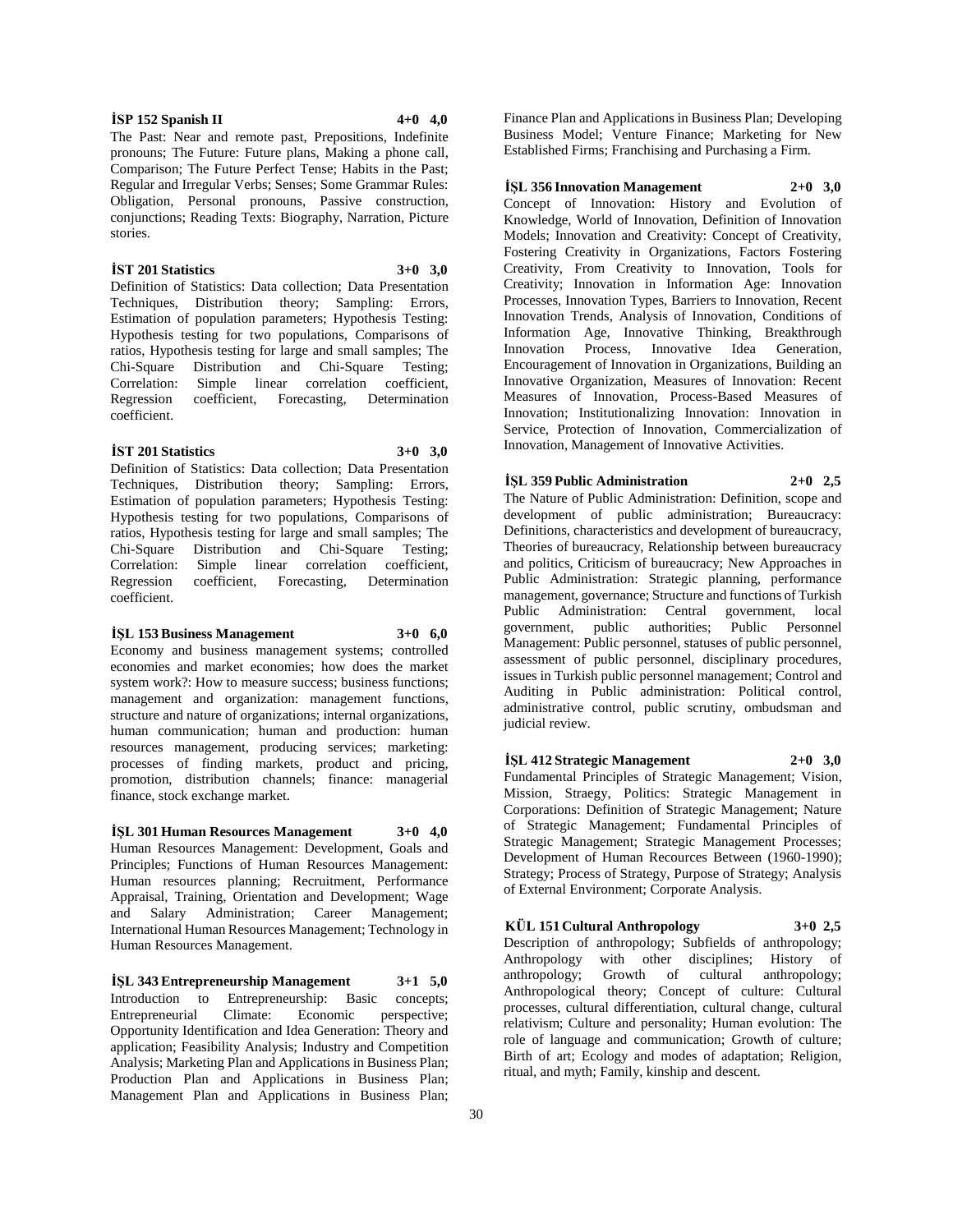### **KÜL 199 Cultural Activities 0+2 2,0**

Participating Actively or as a Spectator in Sports Activities; Participating in Activities Arranged by the Counseling Center; Participating in Workshops in Art; Education on Museums; Participating in Art Trips; Participating in Cultural Trips; Participating in and Taking Duty in activities such as Cinema, theatre, scientific Meeting etc.; Taking duty in Clubs; Being a Student Representative and Participating in Environmental Activities.

#### **KÜL 201 History of Culture 3+0 4,0**

Concept of Culture: Etymology and origin; Methodology of Cultural History Research; Culture and Civilization; History of Culture as a Science; Culture and Society; Concept of Culture and Social Development; Culture and Thought; Critical Thinking in the Intellect of Middle Ages; Renaissance in the Cultural History; The Age Enlightenment; The West and Ottoman/ Turkish World in the 19th Century; Enlightenment in the Turkish Culture History; Mile Stones in the Transition from Ottoman to Turkish Republic; History of Modern Turkish Culture; Education and Culture in the Turkish Republic.

#### **KÜL 301 Cultural Analysis in Television Programs 3+0 4,0**

Television in Social Life; Basics of Television; Television as a Cultural Foundation; Ideology and Television; Popular Culture and Television; Values, Stereotypes and Role Models in Television; Television and Reality; Changing Image of Television: Postmodern Television; Types Television Programs; Television Series; Social Status of Television in Turkey.

# **MET 303 Text Analysis 3+0 4,5**

Concept of Text: What is a text?, Text types, Concept of text analysis; Text types: Literary texts and Non-literary texts, Borders between texts; Literature and Knowledge: Art texts and qualifications of texts as a source of information; Non-Literary Texts: Style, Common features of texts; Texts Analysis and Interpretation: Concept of interpretation, Methods of Interpretation.

#### **MET 304 Text Writing 2+2 4,5**

Concept of Text Writing: Characteristics of text writing characteristics, Text selection; Articles and Essays: Constructive elements in texts, General purposes in texts; Text Selection: Distribution and historical classification in texts; Application in Texts: Classification, Discussions on quality, A comparison of literary and non-literary texts.

# **MET 451 Textual Design 2+2 4,5**

Using text in different media; Text components; Typographical considerations in the design of text; Page size; Column width; Margins; Typeface; Type size; Type style; Capital-small letters; Color; Spacing the text; Titles; Headings; Paragraph formation; Sentence and word length; Text difficulty/readability; Locating visuals in text; Text design for different media; Electronic text.

# **MİT 201 Mythology I 3+0 3,5**

What is mythology?: The meaning of myths, characteristics of myths; Types of myths: creation, nature and hero myths; Greek mythology: Theology; the Olympians: Zeus, human and divine consorts of Zeus; Athena; Poseidon; Apollo; Artemis; Dionysus; Ares and Aphrodite; Home, Hearth and Fire; Gods and Men: Prometheus and Pandora; The Archetypal Hero: Heracles; The Trojan War: Events, heroes and results; The Argonauts; Perseus; Hero Myths of the Middle Ages: King Arthur and his knights; The Quest for the Holy Grail; Norse Mythology: Cosmology and the Viking Age; Rulers of Asgard; Loki and Ragnarok.

## **MİT 202 Mythology II 3+0 3,5**

Turkish Mythology: Dede Korkut and his 12 heroes; Study of epic forms in Dede Korkut Tales; Heroes and heroines in Dede Korkut; Sumer and Babylon Myths: Myths from the first cities, Gilgamesh, Ishtar and Tammuz, Enki and myths of creation; Egyptian Mythology: The First Gods; Nine Gods of Heliopolis: Osiris, Isis, Horus and Seth; Solar Myths; Kings and Gods; Persian Myths: Ahura Mazda; India:Origins

of the World; Indra; Brahma; Vishnu and his avatars: Rama, Krishna, Shiva, Devi; Shiva and his family: Shiva, Parvati, Skanda and Ganesha; The Enlightened One: Myths of Buddism.

# **MÜZ 158 Music 2+0 3,0**

Importance and Function of Art; Music in Fine Arts: Origin; Etymology, Evolution and Function; Elements of Music: Rhythm; Melody, Harmony, Tone; Structural Properties of Music; Functions of Musical Instruments, Communication Process of Music; Music and Mass Media, Development of Musical Perception and Appreciation, Music in Visual Arts, Musical Styles, Analysis of Musical Pieces and Recognition of Musical Styles; Schools of Music; Music in Performing Arts.

#### **MÜZ 206 Music for Film and TV 3+0 3,5**

Communication, Art and Music: Importance, Definitions, Functions; History of Film Music: From silent to sound, Technical improvements; Script and Music Collaboration; Animation and Music; Performing Arts and Music; Music for Radio and TV Commercials; Music Directors for Radio and TV; Synchronization of Music and Text; Synchronization of Music and Image; Sound Effects: Definitions, Specifications, Applications; Characteristics of Sound.

# **PSİ 102 Psychology 3+0 3,5**

What is Psychology?: Theoretical developments, Major Sub-Disciplines and methodology; Growth and Development; Motivation and Defense Mechanisms; Attention and Perception; Learning: Behavioral and cognitive approaches; Verbal Learning and Memory; Language and communication; Personality; Abnormal Behavior: Causes, Types and treatment.

# **PSİ 102 Psychology 3+0 3,5**

What is Psychology?: Theoretical developments, Major Sub-Disciplines and methodology; Growth and Development;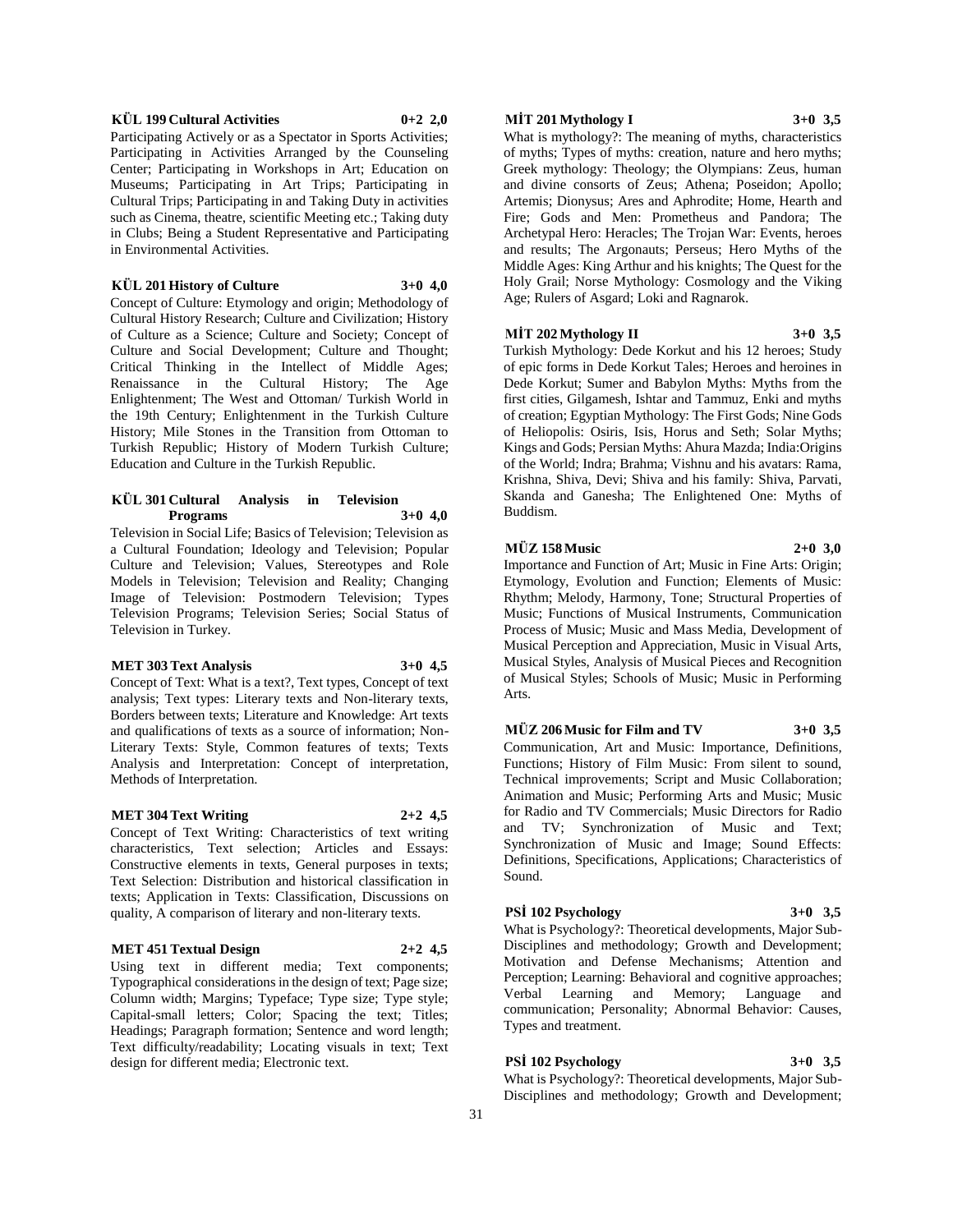Motivation and Defense Mechanisms; Attention and Perception; Learning: Behavioral and cognitive approaches; Verbal Learning and Memory; Language and communication; Personality; Abnormal Behavior: Causes, Types and treatment.

# **PSİ 104 Social Psychology 3+0 3,0**

Theory and Research in Social Psychology; Interpersonal Influence and Social Power; Collective Influence on Individual Behavior; Lonely Individual; Attribution Theory; Social Perception; Attitudes and Attitude Change; Interpersonal Attraction; Social Influence and Conformity; Helping Behavior: Hostility and aggression; Group Dynamics and Leadership; Effects of Social and Physical Environment on Behavior; Human Sexuality.

**PSİ 104 Social Psychology 3+0 3,0** Theory and Research in Social Psychology; Interpersonal Influence and Social Power; Collective Influence on Individual Behavior; Lonely Individual; Attribution Theory; Social Perception; Attitudes and Attitude Change; Interpersonal Attraction; Social Influence and Conformity; Helping Behavior: Hostility and aggression; Group Dynamics and Leadership; Effects of Social and Physical Environment on Behavior; Human Sexuality.

# **PSİ 212 Psychology of Communication 3+0 4,5**

Intra-Personal Dynamics of Communication: The concept of ego and Transactional analysis, Cognitive psychology, Psychology of emotions; Emotional Intelligence and Communication; Perception and Social Cognition; Humanistic psychology, Cognitive Dissonance Theories; Prejudice and Discrimination; Attribution Theories; Group Dynamics: Conformity, Obedience, Learned helplessness; Psychological Dynamics of Mass communication; Discussion and Evaluation.

## **PSİ 402 Adult Psychology 3+0 4,5**

Adulthood: Physiological and psychological characteristics of early, middle and late adulthood; Theories and principles for communicating with adults; Definition of adulthood; Stages of adulthood; Theories of adulthood; Major issues about adult psychology; Psychological maturation during early adulthood; Early adulthood in social context; Individual development during middle ages; Social life during middle ages; Adult education; Old age: Individual development during old ages, social development during old ages, psychological health during old ages, death.

## **PZL 104 Introduction to Marketing Management 3+0 6,5**

An Overview of Marketing and Its Scope: Marketing management perspectives, Marketing environment, Marketing research and information system, Consumer and business markets, Market segmentation, targeting and positioning, Products and services, Product and service strategies, Pricing and pricing strategies, Marketing channels and retailing, Promotion, Marketing planning, International marketing.

**PZL 408 Marketing Technics in Press 2+0 3,0** What is Marketing; Marketing Tactics; Marketing Mix; Marketing Service; Market Segmentation; Newspaper Distribution: Organizational structure of distribution companies; Factors Affecting the Circulation; Selling, Promotion and Subscription Models; Marketing Functions of Newspaper Companies; Marketing Models for Media Organizations; Selection of Distribution Channels in Newspaper Companies.

# **RHİ 202 Theory and Practice in Public Relations 2+2 6,0**

Theories in Public Relations: Relations theory, system theory, circumstances theory, Conflict resolution Approach; Cognitive and Behaviorist Theories: Activity meeting theory, Social exchange Theory, Diffusion of Innovations Theory, social learning theory, Probability process Theory; Mass communication theories: Use and satisfaction theories, public opinion theory, spiral of silence, two step flow; Communication ranks in Public Relations campaign: Establishing the problem, determining objectives, determining the target audience, determining the message, tactics and tools.

# **RHİ 203 Introduction to Advertising 3+0 6,5**

Dimensions of advertising: Social, legal and ethical dimensions of advertising; Advertising sector; consumer behavior; Market segmentation process; Marketing and advertising research; Marketing and advertising planning: Planning media strategies, investor strategy, process and application; Advertising for printed, electronic and digital media; Purchasing printed, electronic and digital media and outdoor advertising; Integrated marketing communication; Direct marketing; Direct mail; Promotion; Public Relations and corporate advertising; Local and public advertisements.

# **RHİ 204 Consumer Behavior 3+0 6,0**

Introduction: Definition of Consumer behavior; Research methods; Consumer as an individual: Perception, learning, motives and needs, attitudes, feelings and ego; Decision making: Definition of the problem, alternative evaluations; Decision making; Consumers and the environment: Culture, social classes, demographics, reference groups, family, life style and global culture; Beliefs; traditions, primary values; Secondary values; Inferior cultures: Materialist cultures, social cultures, cultures based on belief systems, cultures based on aesthetic values, cultures based on language.

# **RHİ 205 Marketing Communication 3+0 4,5**

Marketing and communication: extensions of marketing communication, communication process, elements, objectives; promotion mix: advertising, Public Relations and publicity, personal selling, promotion: adapted marketing communication tools: sponsorship, purpose related marketing, hybrid messages, direct marketing, other types of marketing communication: product, brand, packaging, place and price; managing and strategies of marketing communication; planning: objectives, budget, marketing, communication ethics and its social dimension.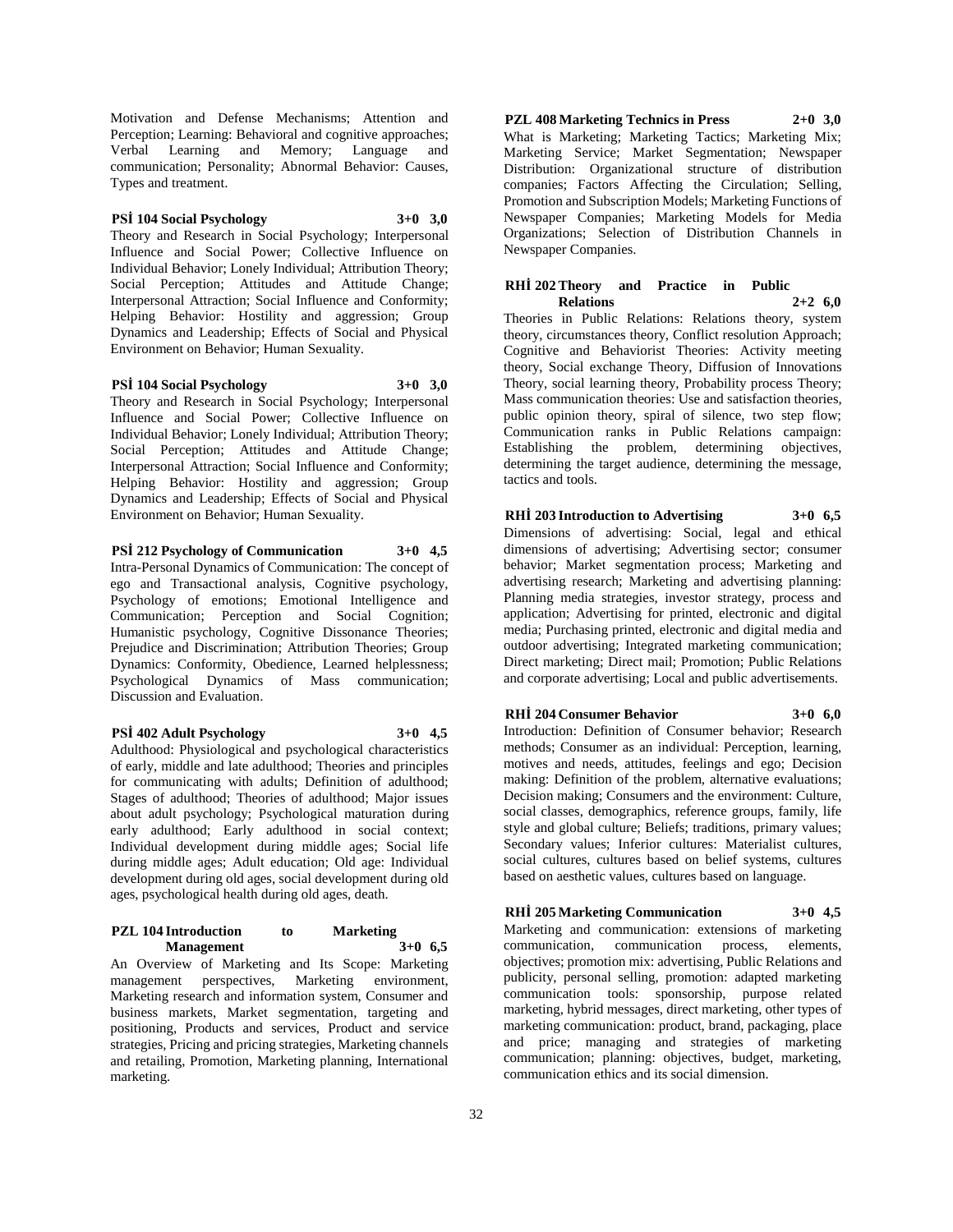**RHİ 206 Introduction to Public Relations 3+0 6,5** The Concept of Public Relations and Fundamentals of Public Relations; Public Relations and related Concepts: Public Relations and Advertising, Public Relations and Propaganda, Public Relations and Journalism, Public Relations and Marketing; Historical Development of Public Relations; Communication in Public Relations and Public Opinion; Public Relations Research; Public Relations Planning and Management; Public Relations and Media Relations; Public Relations Techniques; Written, Audio-Visual and Other Techniques; Employee Relations; Public Relations in Marketing and Sponsorship.

# **RHİ 207 Visual Communication 2+2 5,0**

Historical Development of the Visual Communication; Perception and Compretending in Visual Communication; The Functions of Visual Communication and Their Importance; Signs and Symbols in Visual Communication; Analyzing Sembols; Establishing Design; The Relationship Between Typography Photography, Color and Contrast; Visual Analysis in Advertising; Right and Effective Use of the Creativity.

### **RHİ 209 Introduction to Advertising and Public Relations 2+0 3,0**

Introduction to Marketing; Functions of Marketing in Organization; Means of Marketing; Marketing Mix; Persuasive Communication; Advertising; Functions of Advertising; Social, Economical and Ethics Functions of Advertising; Advertising and Marketing Research; Creative Strategy in Advertising: Competetive analysis, consumer analysis, market analysis; Execution Process; Advertising Media: Kinds of media, media planning; Public Relations: Development of public relations; Functions of Public Relations; İnternal Public Relations; Research in Public Relations, Compaign Planning in Public Relations, Tools of Public Relations.

# **RHİ 241 History of Advertising 3+0 4,5**

Early stages in advertising: Signs, middlemen; Developing stages: Mass marketing, mass communication, retailing, development of magazines; The 80s: International clients and advertising agencies, towards an integrated marketing communication; The 90s: Private TVs, radio, magazine publishing, development of computer technology; television era; Creativity, positioning, professionalism; history of Turkish advertising; Before the Turkish Republic: newspapers, the first advertisers; After the Republic: Professional Organizations.

# **RHİ 301 Persuasive Communication 3+0 4,0**

Effectiveness of communication: Source, characteristics of message receiver; Persuasion models: Proxy Thinking Model, Elaboration Likelihood Model; Primitive models; Effects of mass communication tools; Social learning theory; Agenda setting; Spiral of silence; Interpersonal communication; Interpersonal harmony; Dagmar Model; Hierarchy of effects model; FSB model: Low-interest model, high-interest model.

**RHİ 302 Communication Management 3+0 4,5** Marketing communication: Persuasion, contact points, interest groups; Message design in communication: Concept of message design, developing strategies; Planning, application, tactics; Segmentation: Group segmentation; Competitive strategies; Product diversity; Product proposition; searching information and information processing: Exposure, attention, perception, retention; Searching and application; Models: Elaboration Likelihood Model, Multiple Attitude Model; Communication systems: Interpersonal, organizational, public, mass and interactive; Other tools: Promotion, word-of-mouth communication.

# **RHİ 302 Communication Management 3+0 4,5**

Marketing communication: Persuasion, contact points, interest groups; Message design in communication: Concept of message design, developing strategies; Planning, application, tactics; Segmentation: Group segmentation; Competitive strategies; Product diversity; Product proposition; searching information and information processing: Exposure, attention, perception, retention; Searching and application; Models: Elaboration Likelihood Model, Multiple Attitude Model; Communication systems: Interpersonal, organizational, public, mass and interactive; Other tools: Promotion, word-of-mouth communication.

# **RHİ 303 Creativity in Advertising I 2+2 6,0** Advertising as a form of communication: Strategy and

communication; Advertising as a profession; Creative processes in advertising; Research in advertising creativity; How does it work?: Perception, communication, learning, persuasion; Advertising strategies: Objectives, target audience, identification of the problem, product proposition, advertising appeals, creative strategy, application techniques, selling approach; Creative theme: Creative idea, creative process, improving ideas, advertising idea.

# **RHİ 304 Creativity in Advertising II 3+0 6,0** Professionalization process and reasons in political communication; Political marketing; Integrated marketing communication approach in political marketing planning: Strategy of political marketing, political market, voter characteristics, political product politics; Political campaign communication; Personal and mass communication; Political advertising; Public Relations; Creating an image for a running candidate; Political brand; Social market approach; Strategy and communication of social marketing; Social advertising; case studies.

# **RHİ 305 Media Planning 3+0 3,5**

Changing face of media planning: Interactive media, media and tools, media classes, basic principles of planning; Interactive advertising: What is interactive advertising, interactive television, new interactive strategies, cybermedia, information highway, internet advertising, problems of internet advertising, interactive planning; IMC and database marketing: New understanding of media planning, database marketing and media planning; Media and consumer: Media as a source of entertainment and information; Basic concepts of media planning: GRP, rating, other concepts.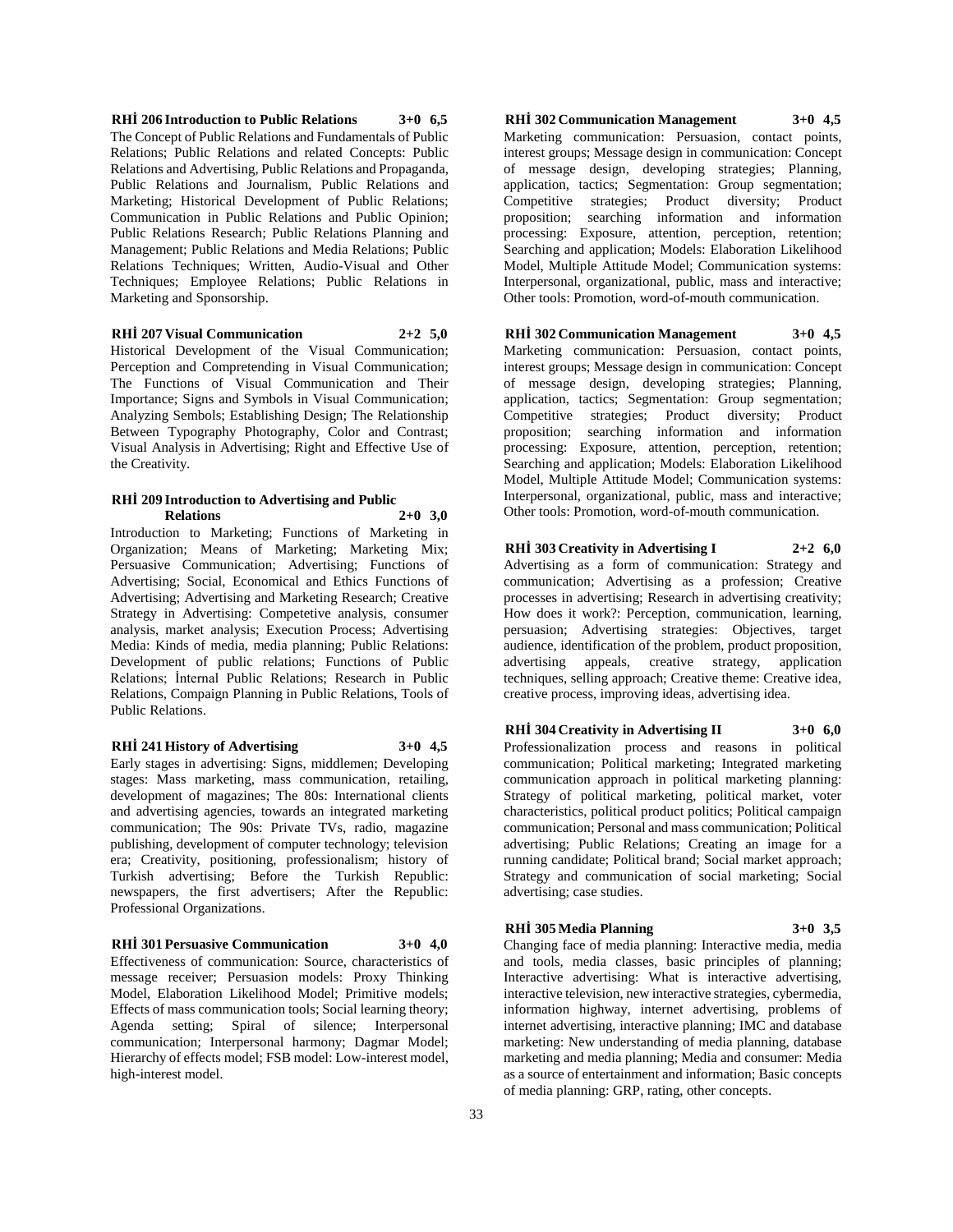**RHİ 306 Communication Research 3+0 6,5** Role of Advertising Research; Basic Principles of Advertising Research; Strategic Research Planning; Secondary Research; Sampling; Designing Questionnaires; Analysis; Writing a Research Report; Cooperative Research; Reader Surveys; Other Cooperative Research.

#### **RHİ 307 Advertising Analysis 3+0 4,5**

Advertising Analysis; Ideology; Semiology; Marxist Analysis; Feminist Analysis; Sociological Analysis; Psychoanalytic Analysis; Advertising and Culture; Consumption; Consumer Society; Industrialization; International Grand Economies; Economic Development And Advertising; Meaning in Advertisements; Gender; Advertising and Social Class; Globalization; Advertising And Identity; Evaluation of Advertisements; Examples of Advertisements; Advertising Industry; International Advertising Agencies.

# **RHİ 308 Social and Political Communication Campaigns 3+0 4,0**

Creative processes in advertising: Visual communication, importance of visual images in communication, elements of visual communication, photography and illustration, color, analysis of color, color and personality, style, composition; Advertising copy writing: Advertising and words, advertising styles, advertising tones, advertising techniques; Layout and production: Typography, types of typography, layout and design, principles of design; Functionalism and aesthetics in advertising design; Layout techniques: Stages of improving layout, design techniques in computer and graphics, press techniques.

**RHİ 310 Brand Communication Management 3+0 4,5** Establishing Brand Identity; Stages in Establishing Brand İdentity; Scope of Creativity; Procedures of Establishing Brand Identity; Consumer Responses to brand Identy; Brand Value and the Relationship Between Brand Value and Brand Identity; The Components of Brand Value; International Brands and their Characteristics; Planning of Communication Management of the Brands.

**RHİ 311 Advertisement Writing I 2+2 6,0**

Structural characteristics of copy writing: Persuasive models of an advertising copy; Elements of copy writing; Titles in copy writing; Introduction in copy writing; Improving copy writing; Conclusion, name of client, slogan, logo, address; Suggestions for good copy write; Applied studies in copy writing: Suggestions for titles and applications; Applications and examples of copy writing.

**RHİ 334 Advertising Campaign Analyses 3+0 4,5** Advertising Campaign Brief Analysis; Advertising Campaign Research Analysis: Market information, Product/service information, Target market information; Advertising Campaign Strategy Analysis; Advertising Campaign Budget Analysis; Advertising Campaign Creative Idea Analysis; Advertising Campaign Artistry/Production Analysis; Advertising Campaign Media Plan Analysis; Advertising Campaign Success Measurement Anaysis;

Alternative Campaign Development; Competitors Advertising Campaign Analysis; Final Sectoral Analysis; Sectoral Prediction and Vision Presentation.

# **RHİ 345 TV Advertising 3+0 5,0**

TV as a tool of advertising; TV commercials and creativity: Creativity, creativity in advertising, creative strategy in TV commercials; Research: Product or service, target consumers, competitor analysis, opinion; Application: producing style, producing format, producing technique; Producing advertising films: Scenario, storyboard, budget, pre-producing, producing, post-producing; Presentation; Evaluation.

**RHİ 346 Public Relations Copy Writing 2+2 6,0** News: Techniques in news writing, techniques of collecting news, types of news; Public Relations journalism; Place of Public Relations professionals in news; Message creativity techniques targetting public relations; Printed press: Preparing press bulletins for visual press, news letters, articles, letters, guidelines and brochures, yearbooks; The internet; Media relations; Evaluation Techniques in Public Relations.

# **RHİ 351 Socıal Campaıgns 3+0 4,5** Definition and History of Social Campaign: Difference between Social Marketing and Social Advertisements; Cause Related Marketing Studies; Marketing Studies of Nonprofit Organizations; Properties of Social Campaigns? Effectiveness; Social Marketing Mix; Social Marketing Theories and Models; Planning Social Campaigns; Developing Social Campaign Strategies; Social Campaign Communication: Personnel Communication, Public Relations, Mass Communication, Social Advertisements, Event Marketing, Direct Marketing, Integrated Campaign Communication; Evaluating Social Campaigns.

# **RHİ 352 Advertising Design II 2+2 4,5**

Visual Analysis of Advertising Campaign: Graphic language and visual analysis, creating a common language in printed advertisements and TV commercials, target audience and correct visual analysis, visual elements; Sociological Approaches in Advertising: Classic, pop, underground, kitsch advertising; group study; agency atmosphere, cooperation between art directors and copy writers; Producing and presenting advertising campaigns: Media planning, market research, applications of different media, conducting ad campaigns in the agency.

**RHİ 353 Public Relations and the Internet 3+0 4,5** Development of Internet Technology and Using the Internet; Characteristics of Computer Based Information Systems; Individualized Computer BasedCommunication Skills in Business; Using Computers inter Company and Intra Company for Public Relations Purpose; Focus on Presentation, Interaction And Formation of Web Page Design; Visual Presentation of Materials on Web Pages; Designing Web Pages and Planning Multimedia Tools for Public Relations Purpose; Designing and Developing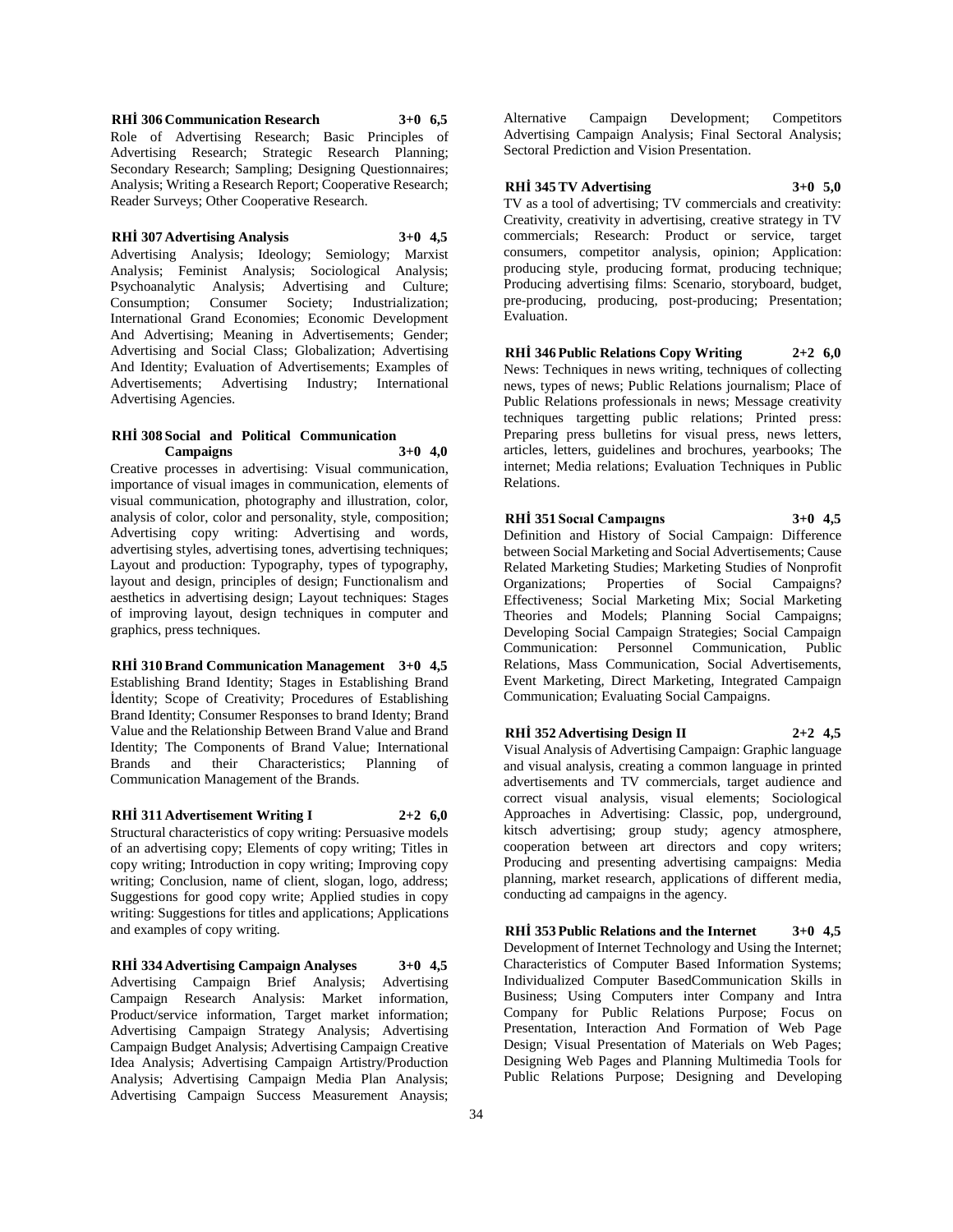Multimedia Tools: Text, Graphics, Animation, Audio, Video; Effective Use of Multimedia Designs.

# **RHİ 354 Corporate Communication Management 3+0 4,5**

Corporate Communication vs Public Relations, Corporate Image, Corporate Brand, Corporate Reputation, Integration in Marketing Communication Management, Corporate Brand Management and Integrated Marketing Communication, Corporate Identity Strategy, Corporate Associations, Corporate Brand Associations, Corporate Communication Instruments, Cooporate Culture, Culture Management, Internal Communication, Leadership and Communication, Corporate Advertising, Media Relations, Corporate Social Responsibility, Corporate Communication Cases.

**RHİ 355 Presentation Techniques in Campaigns 3+0 4,5** Determining the Content of a Presentation; Preparation for a Presentation; Designing a Presentation; Using Visual Materials; Using Persuasion Strategies; Transferring the Presentation to a Computer; Characteristics of a Presentation File; Ways of Speaking; Non-Verbal Presentation; Finishing a Presentation; Evaluations of Advantages and Disadvantages of a Presentation; Ethical Considerations; Team Presentations; Presentation Rehearsals.

## **RHİ 356 Seminar (Applications of Media Planning) 2+2 5,0**

Stages of media planning, processes of media planning; Creating media planning: Marketing information, media objectives, improvement strategies, evaluations; Marketing information: situation analysis; media objectives: Identifying the target audience, geographic strategy, being seasonal, intensity of communication, vehicle preferences; Application strategies: Continuity fighting, pulsing and bursting strategies: Characteristics of season consumption, purchasing seasons, promotion evaluation, competitor analysis, criteria for frequency determination; Recognition, purchasing; characteristics of competition situation conduit, production formats and product characteristics.

**RHİ 361 Public Relations Management 3+0 4,5** Importance of management-business function in Public Relations: Strategic Public Relations management, Expertise in Public Relations, crisis management and Public Relations, communication with employees, communication with communities, problem management and Public Relations, Public Relations and environment management, financial Public Relations, lobbying, customer relations, Public Relations and health communication, sports communication and Public Relations, Non-profit organizations, media and Public Relations.

# **RHİ 365 Media and Politics 3+0 4,5**

Media and politics: New social movements and forms of Politics, post-modern politics; Media and democracy: Political communication systems and democratic values, media ethics and democracy, media and the cooperate field, role of press and public opinion in modern state; media and

ideology: Politics of identification, hegemony and linguistic analysis, Post-structural media, discourse analysis and political discourse.

**RHİ 401 Designing Advertising Campaigns 1+6 8,0** Determining the subject: Choosing the corporate or product; briefing and evaluation; Situation analysis: Product characteristics, market research, competitors, target audience, campaign strategy: Improving creative strategies, copy write platform, promise, main attractions, creative production style and format; creative studies: Printed advertising, scenario and storyboard of TV advertising; media planning; budget; Presentation; Evaluation.

**RHİ 402 Designing Public Relations Campaigns 1+6 8,0** Determining the subject; Choosing a corporate or product; briefing and evaluation; Planning Public Relations campaigns: Situation analysis, internal and external analyses, research, determining the target audience, characteristics of the target audience, forming activities; Designing Public Relations activities, creative studies, campaign calendar; budget; Presentation and evaluation.

**RHİ 404 Web Design in Advertısing 2+2 6,0** Principles of Web Design: Visual design, interaction, navigation, usability; Web Design Tools: Html, web editors, web animations; Macromedia Dreamweaver Menus, Tools, Layers, Tables, Editing; Macromedia Flash; Vector Graphics, Principles of Flash, Menus, Tools, Animation, Interactivity, Gif Animation Technigues; Building a Web Site; Publishing Webs, Practices.

# **RHİ 411 Advertisement Writing II 2+2 6,0**

Copy writing for written communication: Examples and applications for magazine copy write; Examples and applications for newspaper copy write; Examples and applications for brochure and bulletin copy write; Radio copy write: Power of voice, radio listeners, techniques of radio copy write; Examples and applications for radio copy write; Television copy write: Planning TV copy write; TV script writing; Techniques of producing TV commercials; Examples and applications of TV advertising copy write; Copy writes for other advertising tools.

## **RHİ 440 Analysis of Public Relations Campaigns 3+0 4,5**

Planning Models for Public Relations Campaigns; Elements of campaign analysis: Objectives of communication, objectives, activities: Publicity; tools of Public Relations campaigns; Public Relations media; Public Relations applications in prited media; Critical evaluations of Public Relations campaigns; Cases and evaluations of Public Relations applications in Turkey, international cases and evaluations.

# **RHİ 447 Analysis of Political Communication**

**Campaigns 3+0 4,5** Political communication campaigns; Voter characteristics and voter behavior; Research on voter behavior; political communication strategies; communication environment and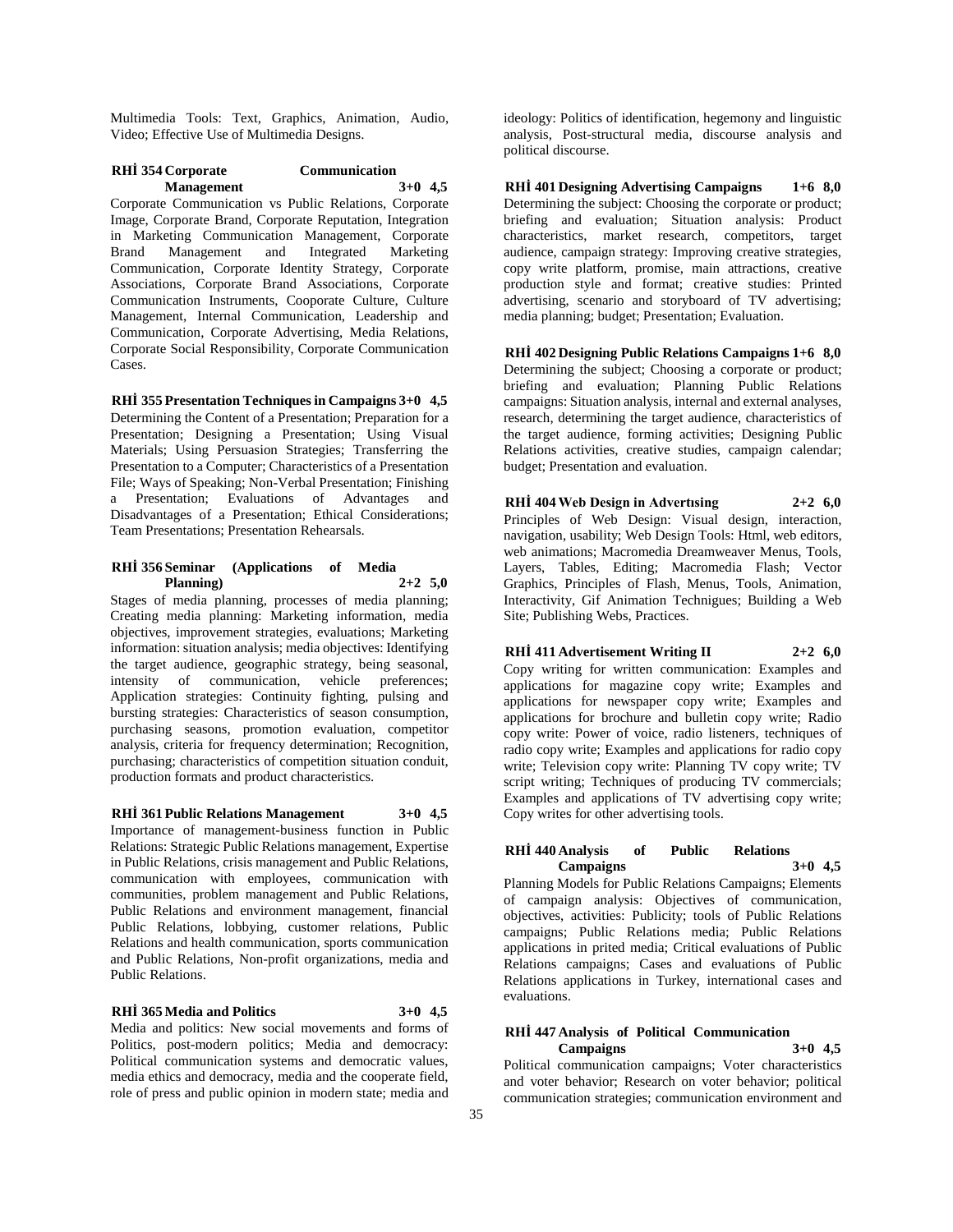channels of political communication; Personal communication; Mass communication: Election contexts: local, general; Election campaigns in Turkey; Analysis of political communication: Strategies of the government and opposition, candidate image, party image, applications of political campaign analysis.

# **RHİ 451 Strategic Planning 3+0 4,0**

Comprehending the Product: Product function, Product analysis; Thinking Models and Techniques Towards Product Analysis; Target Audience Analysis; Life styles of target audience, Inner world of target audience, Models and ways of thinking for understanding their relationships with the product; Market and Competition Analysis; Research techniques, Values representing the brand in the market, Research techniques for positioning; Comprehending Brands: Research techniques for analyzing brands, Models of thinking brands; Determining Problems and Opportunities: Brainstorming method; Preparing Effective Briefs; Content of Creative Briefs; Presentation of Creative Briefs; Real Life Cases.

**RHİ 452 Sport Marketing Communication 3+0 4,5** Sports Marketing and Marketing Communication: Concept and context of sports marketing, Communication dimensions of marketing, Communication mix in sports, Process of IMC in sports; Applications of Marketing Communication Components in Sports: Sports public relations and management, Advertising activities in sports and management, Personal marketing in sports, Sales promotion mix in sports and management, Direct marketing in sports, Sports sponsorship, Event management in sports; Sports Brand Communication: Case studies, Brand placement in sports; Marketing Communication Planning Process in Sports.

## **RHİ 453 Communication Ethics 3+0 4,5**

Introduction to understanding of ethics: Developments in the understanding of ethics; Philosophical Movements; Understanding of ethics and communication ethics; Examining media cases about communication ethics; Ethics and modernism 'R. Poole?, post-modern ethics '2. Bauma?, ethical problems in media and journalism A. Belsey and R. Chadwich; Events in the media and communication ethics.

## **RHİ 454 Business Communication 3+0 4,5**

Different Business Environments; Fields of Business Communication; in different business segments; commercial correspondance; Written Communication with Potential Customers; Written communication in special cases; Faceto-face communication; Face-to-face Communication Techniques; Body language; Business conversations; Conversation techniques; Effective Intonation; Developing an Argument; Effective closure; Managing virtual communication; Corporate Blogs and Their Functions; Managing corporate blogs; Forums; Managing forums; Virtual communication within the organization; Types of Electronic Messages; Written communication between departments; Managing job application process; Pre-

Application Phase; Interview Phase; Managing application results.

**RHİ 455 System Approach in Communication 3+0 4,5** Systems thought; History of systems thought; Entropy, Dynamic systems, Accumulation, Delay, Chaos, Complex systems, Introduction to the concept of systems about communication, Communication as a dynamic system, Communication as a complex system.

# **RHİ 456 International Advertising and Public**

**Relations 3+0 4,5** Development of World Trade; Importance of International Trade; Development of International Communication and Advertising; Development of International Advertising Agencies; International Marketing and Advertising Strategies; International Marketing Communications and Advertising Environments; Importance of Social and Cultural Values in International Advertising; Problems of International Advertising Studies; Research in International Advertising; Connections of International Public Relations and International Communication; Factors on International Public Relations; Tendencies in International Public Relations; Public Relations in the World; Analysis of International Public Relations Applications.

# **RHİ 458 International Projects 2+4 6,0**

Characteristics of Projects; Stages of Project Development; Project Planning; Project Development; Tracking Activities; Work Flow; Justification of the Project; Content Definition; Process of Proposal Development; Preparing Draft Materials; Project Organization; Establishing Project Team; Teamwork; Evaluation; Project Evaluation Report.

# **RHİ 460 Advertising Project 2+2 6,0**

Receiving a Brief from the Advertising Agency/Company; Consumer Research for Multinational Target Groups; Presenting Report of Consumer Research; Determining the Advertising Strategy; Selection of Media and Integrated Communication Strategy; Creative Brief; Creative Concept; Finding an Idea; From Big Idea to Rich Idea; Implementation of the Strategy in Conventional and Social Media; Presenting the Campaign to Client; Feedback from Advertising Agency/Company.

# **RSM 152 Painting 2+0 4,0**

Painting Techniques: Pastel, Watercolor, Collage, Wash and brush, Mixed media, Oil, Acrylic; Basics of painting; Materials: Paper, Brush, Paint, Usage; Elements of Design: Composition, Rhythm, Color, Form, Movement, Line, Perspective; Color Theory: Balance, Unity, Studies; Study of Classic and Contemporary Works of Art; Contemporary and Original Work by Individuals and Groups.

# **RSM 154 Caricature 2+0 2,5**

Fine arts and caricature; Humor: Written humor, Strip humor; Caricature: Its progress in the world, Its progress in Turkey; Communicating using caricatures; Daily Newspaper Caricatures: Patterns of Humor, Bent caricature, Strip story, Strip novel; Humor Elements in Caricature; Humor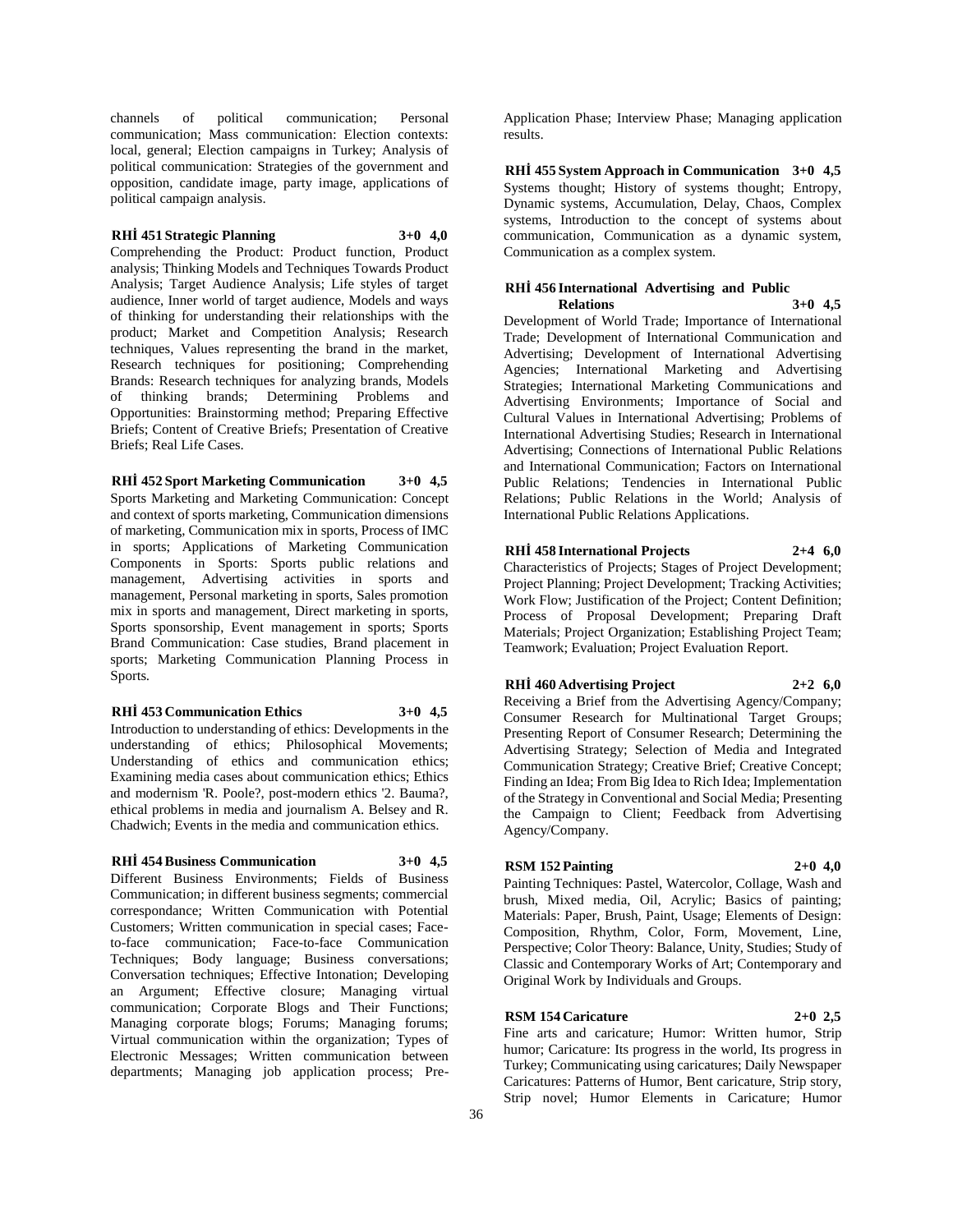Journals/Comics; Caricature and Cinema-TV; Caricature and Advertising; Caricature in Education; Masters of Caricature; Interpreting Places and Human Characters in Caricature; Style and Composition in caricature.

# **RSM 339 History of Painting I 3+0 3,5**

Basic Concepts: Art, Pictorial art, History, History of pictorial art; Concepts in Pictorial Art: Composition, Light and Shadow, Use of color and paint, Subject of the painting; Prehistoric Pictorial Art: Cave paintings, Examples of painting on ceramic container decoration, Descriptions of Göbeklitepe, Pictorial Art of ancient anatolian history; Pictorial Art of the Egypt Civilization, Pictorial Art in Ancient Greek and Roman Period: Examples of mosaic walls, Fresco walls; Medieval Pictorial Art: Byzantine mosaic art, Byzantine miniature art, Eurpoean Romanesque and Gothic pictorial art; Pictorial Art in the Renaissance Period: Use of perspective and realism; Mannerist Pictorial Art: Concept of artist and His/Her manner; Pictorial Art of the Baroque Period: Change in lighting techniques, Emotion and expression in pictorial art; Rococo Art.

## **RSM 340 History of Painting II 3+0 3,5**

Institutionalization in Pictorial Art: Changes in description of Art, Institutions, Status of the Artist; Effects of the 18th Century Enlightenment on Pictorial Art; Pictorial art in the 19th Century; Discovery of Cinema; Relations of Cinema and Pictorial Art; Movements in Modern Art: Neoclassicism, Romantism, Realism, Impressionism, Post-Impressionism, Cubism, Futurism, Bauhaus, De Stiljl, Russian Constructivism, Dadaism, Neo-Objectivism, Surrealism; Abstraction and Figurative Painting: Abstract Expressionism, Concrete Abstraction, Realism and Action Art, Pop Art, Photorealism.

# **SAN 155 Hall Dances 0+2 2,0**

Basic concepts. The ethics of dance, Dance Nights, Dance Costumes, National International Competitions and rules/grading, Basic Definitions, Classifications of Dances: Social Dances; Salsa, Cha Cha, Samba, Mambo, Jive, Rock'n Roll, Jazz, Merenge; Flamenko, Rumba, Passa -Doble, Argentina tango, Vals, Disco, Quickstep, Foxtrot, Bolero, European Tango: Ballroom Dances; Sportive Dances; Latin American Dances; Samba, Rumba, Jive, Passa-Doble, Cha Cha, Standart Dances; European Tango, Slow vals (English), Viyana vals, Slow foxtrot, Quickstep.

# **SEK 121 Keyboard Techniques 1+2 3,0**

Page Arrangement of Documents: Horizontal'Vertical straightening; Documents and Style in Documents; Correcting Mistakes; Writing from a Rough Draft; Tables; Inserting Text into the Table; Table Drafting Programs; Internal and External Organization of Correspondence; Typing in a Foreign Language; Multiple Pages; Letters; Numbering the Pages.

**SİY 101 History of World Politics 2+0 2,5** Essence of Politics; Parameters of Politics: Democracy, Autocracy, Oligarchy, Plutocracy; Politics in the Classical World; The Medieval Theocracies and Eastern Kingships; The Rediscovery of Democracy: Renaissance humanism and limited monarchy; The Revolutionary Era: 1789-1848; The Nineteenth Century in Europe; Colonialism and Imperialism; Marx, Lenin and the Communist State; International Cooperation, successes and failures.

**SİY 102 Political Science 3+0 3,0** Fundamentals of Political Science: Topic, Scope, Main characteristics; Politics and Science; Contemporary Developments in Political Science; Religion and Politics; Politics and Ethics; State and Government; Political Myths and Ideologies; Political Systems and Regimes; Political Power: Political parties and elections, Pressure groups; Classical and Democratic Elite Theories; Political Pluralism; Public Opinion; Propaganda; Media and Politics; Political Conflict; Conflict Resolution.

## **SİY 102 Political Science 3+0 3,0**

Fundamentals of Political Science: Topic, Scope, Main characteristics; Politics and Science; Contemporary Developments in Political Science; Religion and Politics; Politics and Ethics; State and Government; Political Myths and Ideologies; Political Systems and Regimes; Political Power: Political parties and elections, Pressure groups; Classical and Democratic Elite Theories; Political Pluralism; Public Opinion; Propaganda; Media and Politics; Political Conflict; Conflict Resolution.

**SİY 205 Turkish Political History 2+0 3,0**

Ottoman Modernization I: Tanzimat reforms, I. Young Turks movement; Ottoman Modernization II: II. Jon Turk movement, II. Meşrutiyet, The rise of Turkish nationalism; Modernization in Republican Time: Reforms, Construction of Turkish national identity; Multi Party Period; Coup D'etat of 1961; Military Intervention of 1971; Radical Nationalist Right in 1970's; Left Wing Movements of 1970s; Coup D'etat of 1980; Özalism and the Political Party of ANAP; Political Islam and the Rise of Conservatism after 1980; 28 February Period; Kurdish Problem in Turkey.

# **SNT 253 History of Art 3+0 3,5**

Art and History: History of art, Objectives of history of art; Consciousness about Art: Describing the known as seen, Antique period miracle in History of Art; Art in the Middle Age: Church and art, Focus of art; Renaissance Period: Concept and beginnings, Logical foundations of Renaissance Art; From Renaissance to the 19th Century: Changes in art; Modern Times: Basics of modern art.

# **SOS 153 Sociology 3+0 3,5**

What is Sociology?; Methods and Research Strategies in Sociology; Theories of Sociology; Culture; Socialization; The Family; The Economy; Education; Religion; Political Institutions; Population; Social Groups; Social Stratification; Social Change; Urbanization and Urban Social Problems; The Industrialization Process and Effects of Industrialization; The Characteristics of Industrial Society; Crime and the Society; Science, Technology and Environment; Wars and the Effects of War on Society.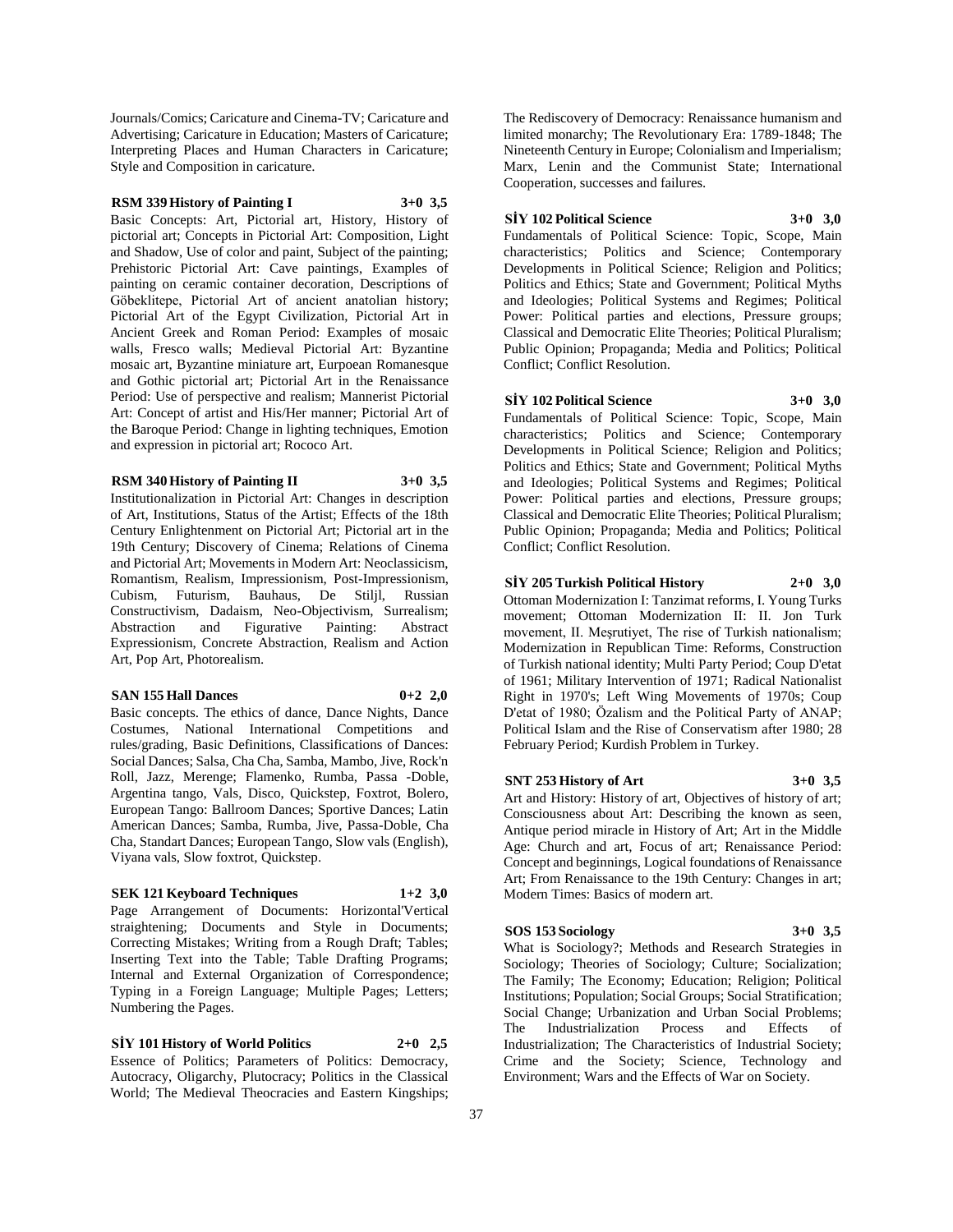# **STV 102 Basic Video Production 1+2 2,5**

Basic Video Camera Practices: Diaphram, White balance, Tripod, Recording, Menu, Sound, Image effects, Choosing video formats, Electronic image processing; Use of Fundamental techniques: Framing, Camera movement, Choosing lenses, Depth of field; Development of Production Ideas: Expression of a person, Expression of a location, Storytelling, Educational approach, Documentary approach, Cinematic aproach, Experimental approach; Student Productions: Production Assessment.

**STV 103 Introduction to Film and Television 2+2 6,0** Production Types; Steps in Production; Limitations of Production; Film and TV Crews; Shooting Locations; Camera Systems: Film cameras, Video cameras, Lenses, Film and video formats; Camera Movements; Framing; Video Signal: Component and composite signal, Broadcast systems, Scanning lines, Aspect ratio, Screen dimension, Color, Black and white, Resolving power, Contrast ratio, Film graininess; Light: 5 basic characteristics of light, Light measurement, Depth of field, Color temperature; Sound: Microphones, Sound in Film and TV; TV Production Chain; Screenwriting; Budget and Production Plan; Editing.

**STV 106 Basic Techniques of Film 2+1 2,5**

Film cameras; Sync-sound cameras: Diopter; Gate; Claw; Registration Pin; Magazines; Viewfinders; Film Types; Awind; B-Wind; Sensitivity; Graininess; Sharpness; Emulsion; Base; Edge Numbers; Response Curve; Core; Daylight Spool; Lengths of films; Filters; Filter Factors; 16mm. And 35mm. Cameras: Exposure; Light Measurement; Light meters; Lenses; Depth of Field; F-Stop; T-Stop; Lab duties; Film Editing; Digital Cinema: Cinealta Cameras; Dig prime Lenses; Matte-box; Follow Focus; Camera Carrying Systems.

**STV 108 Basic Techniques of Television 2+1 2,0** Production of Electronic Image: Moving pictures in cinema, video in television, Picture resolution; Color physics: Light, wavelength, production of colors, luminance, chrominance, color saturation, color hue, color temperature; Electronic cameras: Configuration and technical specifications, Technical specifications of mobile cameras, Technical specifications of studio cameras, mechanic and electronic supported lenses; Analog television systems: Common specifications of analog systems; Analog video record and playback systems; Digital television systems: Common specifications of digital systems; Digital video record and playback systems.

**STV 201 Film Production Theory 3+0 3,5** Nature of film and film production; Film production process; Elements of film production; Theoretical approaches to technical aspects; Screenwriting; Lighting, Staging, Framing; Editing; Sound; Production issues; Production techniques and styles; Theories on film Production. Terminology. Current methods and applications in film production; Future of film production and film technology.

### **STV 204 Photographic View 3+0 5,0**

The Concept of the Photographic View; The History of Photographic View; The History and Development of the Media Based on the Photographic View; The Structional Specialities of Photography, Film, Video and Digital Image; Photography, Film, Video and Digital Age; Planing, Developing and Practicing of a Photographic View Project.

#### **STV 206 Visual Composition 2+2 5,5**

Basic Elements in Film; Establishing Harmony Between Images; Rules; Basic Camera Placements; Types of Visual Emphasis; Character Placement in Scenes: Camera angles according to character placements and related visual compositions; Developing Solutions for Complicated Situations; When and How to Work Against Rules; Visual Punctuation; Establishing Narrative Structure; Creating Visual Composition According to Narrative Structure; Studying Examples; Theoretical and Practical Assignments.

# **STV 207 Screenwriting 2+2 5,0**

The Concept of Storytelling; Traditional Structure of Drama; Steps of Screenwriting: Synopsis, Basic story, Treatment, Script outline, Script, Shooting script; Story Line; Creating Characters: Three aspects of characters, Credibility, Motivation; Conflict: Creating conflict, Types of conflict; Designing Scenes: Functions of a scene, Scene connections, Scene structure; Dialogue Writing; Writing Non-Fiction: Outlining documentaries and educational programs.

# **STV 208 TV Production Design 3+0 5,5**

Mass Communication and Television: General aspects of television, Presentation styles of television, Functions of television; Steps in Designing Television Programs; Program Design During Pre-production: Planning, Defining the target audience, Defining goals, Defining content and order; Defining program elements, Organizing technical elements, Screenwriting; Program Design During Production: Functions of the production crew, Technical elements of a television studio, Interior and exterior shooting techniques; Program Design During Post-Production: Editing, Sound design, Broadcasting systems.

# **STV 210 Film and TV Information 2+0 4,5**

Major Differences Between Film and TV; Types of Production; Ranks of Production; Employees in Film and TV Field; Shooting Locations; Film and Video Camera; Lenses; Film and Video Formats; Camera Movements; Framing Technique; Properties of Video Signal; Light: 5 Major Properties of Light, Depth of Field, Color Heat; Sound: Microphones, Sound in TV, Sound in Film; Scriptwriting; Budget and Production Plan; Editing; Major Film Theories and Trends.

#### **STV 211 Videography 2+2 4,5**

Introduction to Basic Visual Design; Graphic Design; Language of Graphics as a Communication Tool; Video as a Communication Tool; Video as an Art Form; A Brief History of Video Art; Visual Electronic Media and Multimedia Works; Electronic Art Tools and Sample Works; New Media Projects; Multi Media Projects; Concept Design and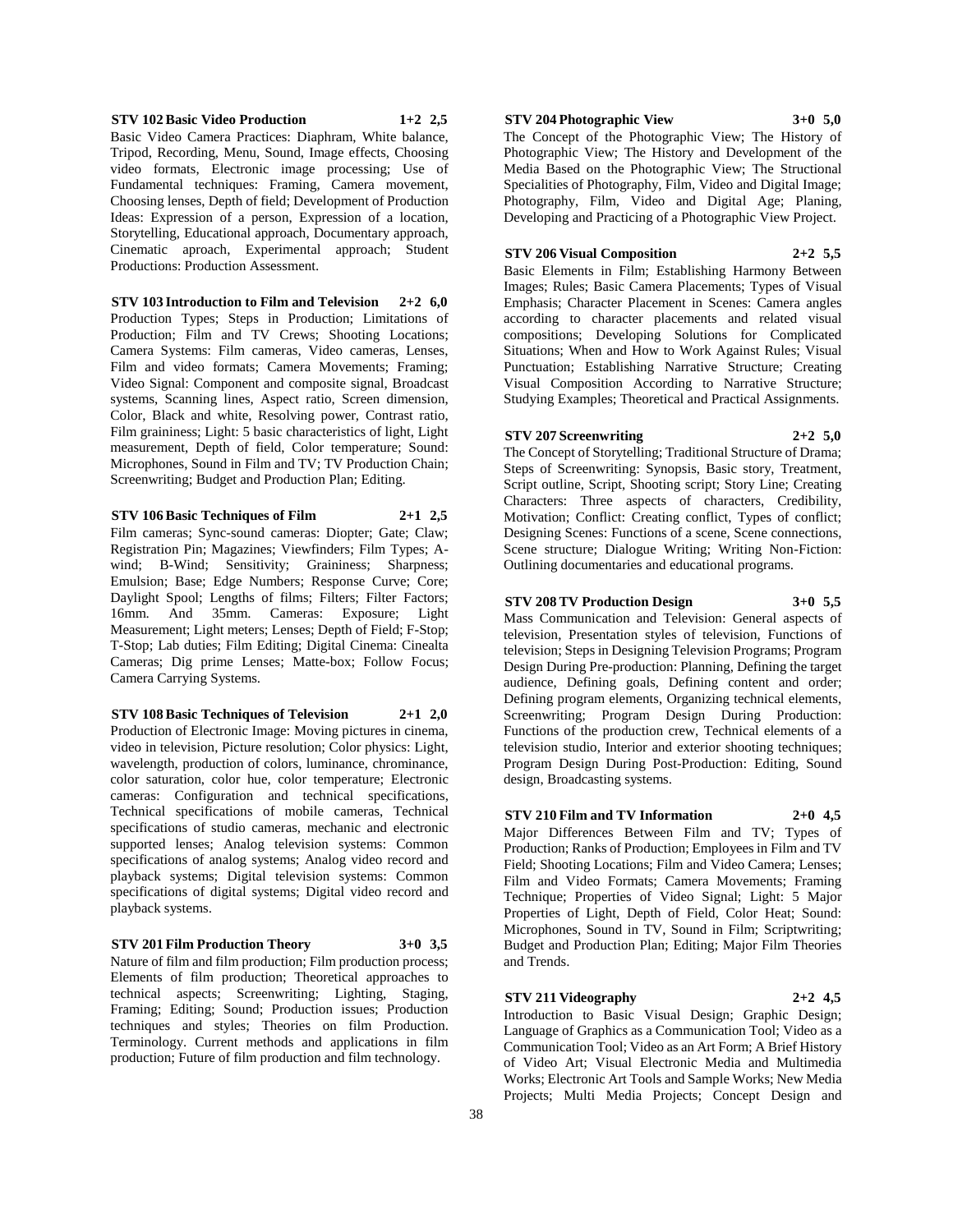Application Samples; Creating a Interdisciplinary Multimedia Work Sample.

**STV 212 Sound Recording in Cinema and TV 2+2 4,0** Fundamental Principles of Sound in Cinema and TV Productions: Definition and physical characteristics of sound; Sound Recording Techniques: Structural and directional characteristics of microphones, Microphone usage techniques, Sound recorders, Sound recording in outdoor spaces and in studios; Sound Mixing: Functions and uses of sound mixers, Sound mixing in cinema and television; Analog and Digital Sound Recording Practices.

**STV 213 Sound Techniques for Cinema and TV 2+0 2,0** Formation and Definition of Sound: Sound and hearing; Physical and Perceptual Features of Sound: Frequency, Wavelength, Amplitude, Frequency and hearing; Frequency and pitch; Amplitude and intensity; Frequency and intensity; Timbre, Sound envelope; Structure of Audio Signal: Analog and digital audio signal; Mono and stereo audio signal; Audio Connection Components: Cables and connectors; Microphones: Structural and directional features of microphones; Microphone usage techniques; Microphone accessories; Audio Mixers: Audio mixers usage areas; Basic structures of audio mixers; Sound Recording Techniques on film and video cameras.

**STV 215 Video Techniques for Cinema and TV 2+0 2,0** Video Equipments in TV Studios: Technical and operational qualifications of Video Cameras; Telecine Systems; Vision Mixer types and technical qualifications; Digital Video Effect Systems; Technical Qualifications of Character Generators, Electronic Graphic and Animation systems; TV Color System Convertors; Video Recording Techniques, Magnetic and Optical Recordings; Magnetic Tape Editing Systems; Digital Video and Compression Techniques; Non Linear Recording and Editing Systems.

#### **STV 217 Camera and Lighting Techniques for Cinema and TV 2+0 2,0**

Cable Systems Used in Image and Sound Transmission: Types of video and audio signals; Types of analog and digital cables and connection; Historical Development of Video Cameras; Basic Elements of Video Cameras; Types of video Cameras; Principles of Video Cameras; Camera Objectives: Structure of objectives; Classification of objectives; Importance of Lighting to Make an Image and the Aim of Lighting; Reasons of Lighting in Shooting - Technical Reasons - Esthetic Reason; Lighting Equipments; Lighting Methods.

**STV 245 Theories and Principles of Editing 3+0 4,0** Editing: Theoretical developments, Principles, Methods and new approaches; Historical Developments and Approaches in Editing; Directors: Lumiere Brothers, George Melies, Edwin Porter, D. W. Griffith, V.I. Pudovkin, Sergei Eisenstein, Orson Welles; Theoreticians: Andre Bazin, Eisenstein, Griffith; Examples of Editing Theories and Principles: Jean Luc Godard, Alain Resnais, Alfred Hitchcock and other directors, their understanding of editing;

Editing Principles in Film: Arousing curiosity, shock etc.; Using Sound as a Dimension.

**STV 246 Screenwriting Practice I 2+2 4,5** Script Types: Feature Film, Short Film, Experimental Short Film, Commercial, Social Advertising, Presentation, Education, Music videos; Screenwriting Techniques: Synopsis, Treatment, Script, Shooting script; Student Projects: Finding stories, Realizing ideas, Steps in screenwriting, Evaluation; Script Reading: Examples from masters, Film screenings, Analyzing Scripts.

# **STV 247 Applications in Editing 3+0 4,0**

Image Recording Systems; Editing Techniques: Assemble, Insert editing; Editing Types on Magnetic Tape: Off line, on line; Digital Image and Audio Characteristics; Information Storing Media and Their Characteristics: Magnetic tape systems, Optical systems, Magnetic disc systems, Capacities, Accessing speed, Playback speed; Information Transmission Channels, Cable, Copper Wire, Fiber Optic channels; Digital Image Transmission Channels; Computer Transmission Networks and Connection Typologies; Transmission Protocols: ATM, ISDN, ETHERNET; Non-Linear Record Editing Systems; Hardware and Software Characteristics; Their Applications in Image and Sound Editing.

# **STV 301 History of Film I 3+0 5,0**

Film in General: Film as an industry, Film as entertainment, Film as art; Pioneers of Film: Magic, Painting, Photography; Periods and Trends in Film History: Silent comedy, German silent, Soviet masters, French impressionists, Sound in American movies, Golden age of French cinema, English semi-documentaries, Post-war realism, French new-wave, Italian new-realism, Periods in American cinema, Asian cinema; New Approaches.

# **STV 302 Visual Aesthetics 3+0 5,0**

Introduction to Media Aesthetics; Light as a Visual Aesthetic Element and Lighting, Color and Its Functions; Movie Screen versus Television Monitor; Third Dimension in Two Dimensional Image and Creating Three Dimensional Image on TV Screen; Visualization, Fourth Dimension: Time and Motion; Approaches and Practice in Visual Electronic Arts; Examples of Video Art; Differences Between Mechanic and Electronic Art.

# **STV 303 Film Theory I 3+0 5,0**

Defining Theory and Film Theory: What is work of art?, Nature of moving image; Process of Meaning Formation in Films: Meaning, Signification, Form, Substance; Formalists: Russian formalists, Color and meaning, Color and meaning in Eisenstein's films; Metaphor; Realists: Film and realism, Color and meaning in realism, Metonymy, Modern Literature; Effects of Modern Literature on film; Film and Ideology; Film and Mythology: Myth, Mythology, Folk tales; Traditional and Modern Narrative in Film.

**STV 304 Film Criticism and Analyses I 3+0 4,5** What is Criticism?: Methods of Criticism; Contemporary Narratives in Film: The process of forming meaning in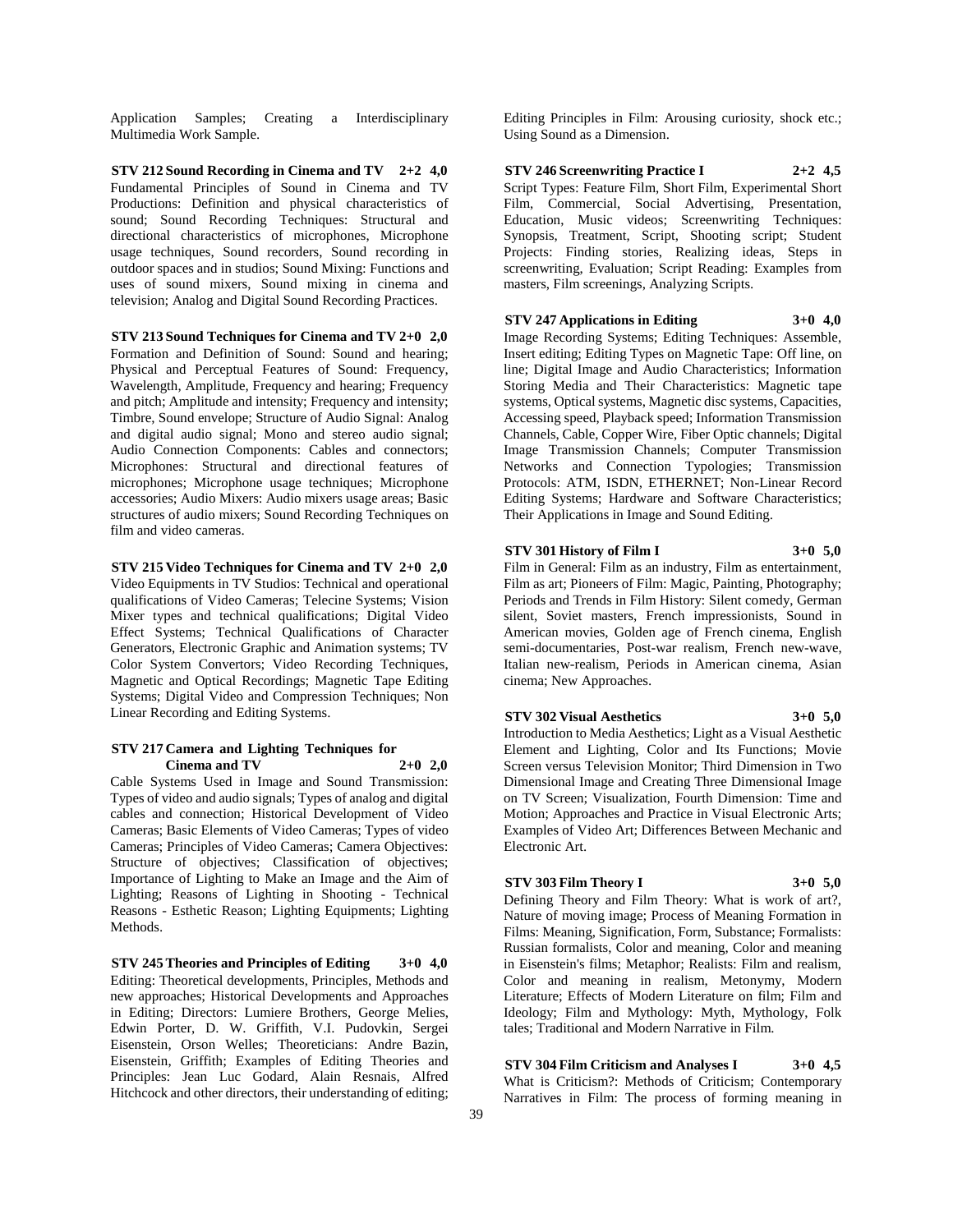narrative discourse, Meaning, Relationships between Author-reader and spectator-director, Text; Author Theory: Romantic aesthetics, Conditions that create the author concept and discussing authorship in Turkish movies; Structuralism, Feminist Theory; Film and Identification: Defining Identification, Process of identification; Modern Criticism: Modernism, Modernism, art and daily life; Postmodernism in Movies; Postmodern Criticism.

## **STV 305 Television Production 0+6 9,0**

Preparing a Production Proposal; Choosing the Subject and Writing the Treatment; Program Development; Shooting Script; Preparing a Studio Plan; Making the Budget; Designing Camera Movements AND Miser-en-scene; Picture Composition; Camera Operation; Using Light and Sound; Using Time; Student Projects: Directing five live TV programs.

## **STV 306 Introduction to Film 3+0 3,5**

Why study film? The role of cinema in popular culture; Cinema as a national, multi-national and global institution; Film as language; Textual and contextual analysis; Mise en scène; Editing; Development of the Narrative; Classical Hollywood as Form and as Institution; Film Industry outside the Hollywood Institutional Mode; Film Genres; Stardom; The Auteur; The Medium and the Message; Representation, audience and spectatorship.

## **STV 307 Style in Cinema 3+0 4,5**

Approaches to Concept of Style; Concept of Film Style; A Brief View to History of Film Style; Analysing Film Style; Elements of Film Style; Film Style: Narrative Construction, Silent Cinema; Film Style: Mise-en-Scene, French New Wave; Film Style: Cinematography, The Western; Film Style: Editing, Horror; Film Style: Sound in the Cinema, The Musical; American Film Noir&Gangster Genre; Television form and style, Science-Fiction; Non-narrative cinema: Experimental &avant-garde; Authorship, Other theoretical perspectives.

## **STV 309 Seminar I 3+0 3,5**

Recent Turkish Cinema: Directors, Cinematographers, Screenwriters, Producers; Short Film in Turkey; Past and Present, Production conditions; Documentary Cinema in Turkey; Television Productions in Turkey; Television Broadcasting and Management in Turkey; Television Research in Turkey; Academic Approaches in Cinema; Television Advertising in Turkey; Photography in Turkey; Cultural Studies in Turkish Media; New Communication Technologies and New Media in Turkey.

# **STV 310 Seminar II 3+0 3,5**

Script Practices with Script Writers; Cinematography Practices with Cinematographers; Film Directing with Directors; Film Production Practices with Producers; Serial Production Processes with Serial Directors and Producers; Advertisement Production Processes and Practices with Advertisement Directors and Producers; Documentary Film Production Processes and Practices with Documentary Directors.

# **STV 311 Film Project 0+6 6,0**

Pre-production in Film Design: Synopsis and treatment practice, Choosing location and cast, Script and shooting script practice, Storyboard practice, Production planning and budgeting; Film Production Practice: Acting rehearsals, Lighting practice, Pre-mise-en-scene practice, Shooting practice; Post-production Film Practice: Editing, Color grading, Sound mixing.

# **STV 313 Interactive Media and Society 3+0 4,5**

Relationship among Technology, Society and Historical Change; Information Technology Revolution: Dynamics of Technological Change; New Media; Global Network; Rise of the Mass Media Culture; Multi-Media Communication System; Social Media: Rise of Surveillance Society: Concept of privacy, New communication technologies and surveillance capacity; Public Space, Privacy and Communication Technologies; Critical Overview of Technology.

# **STV 343 Directing Mise-en-scene 3+0 5,0**

What are the Elements of an Art Object?: Painting; What are the Elements of Mise-en-scene?: Cinematography, Production design, Directing actors; What is Directing Miseen-scene?; Cinematography: Framing, Illumination, Photographic image, Directing cinematography, Cinematography styles; Production Design: Set design, Costume, Make-up, Directing production design, Design styles; Acting: Acting in movies and theatre, Acting continuity, Expression, Casting, Directing actors, Actor categories, Star system, Method acting, Technical acting, Acting styles.

# **STV 344 History of Turkish Film 3+0 3,5**

Periods of Turkish Film History: General View; Beginning Period; Theater Period; Transformation Period; Filmmakers? Period: Industry, Star system, Narrative forms, Discussions on film, Depression Era; Young Cinema: Changes in subjects and themes, Independent filmmaking, Directors? point of view towards women's problems; Late Period: Changing conditions in filmmaking, marketing and distribution, Themes of 90s; General Evaluation.

# **STV 345 Video Camera Lighting 2+2 4,5**

Television Production Cameras; Television Camera Types: Studio cameras, EFP cameras, ENG cameras; Camera Movements: Pan-Tilt, Track, Pedestal, Optical movements with zoom lenses; Camera Placements: High angle, Low angle, Normal angle; Framing: Extreme close-up, Medium shot, Medium long shot, Knee shot, Long shot, Wide shot, Extreme wide shot; Lighting: General lighting, Low key, Normal, High key.

# **STV 346 Film Camera and Lighting 2+2 4,5**

Characteristics of Film Camera; Formats of Film Camera; Film Stock: Black and white negative film, color negative and positive film, Duplicate film, Print film; Lenses: Wide angle lens, Normal lens, Narrow angle lens; Filters: Filters for black and white film, Filters for color film; Light-meters: Incident and reflective light-meters, Operating principles;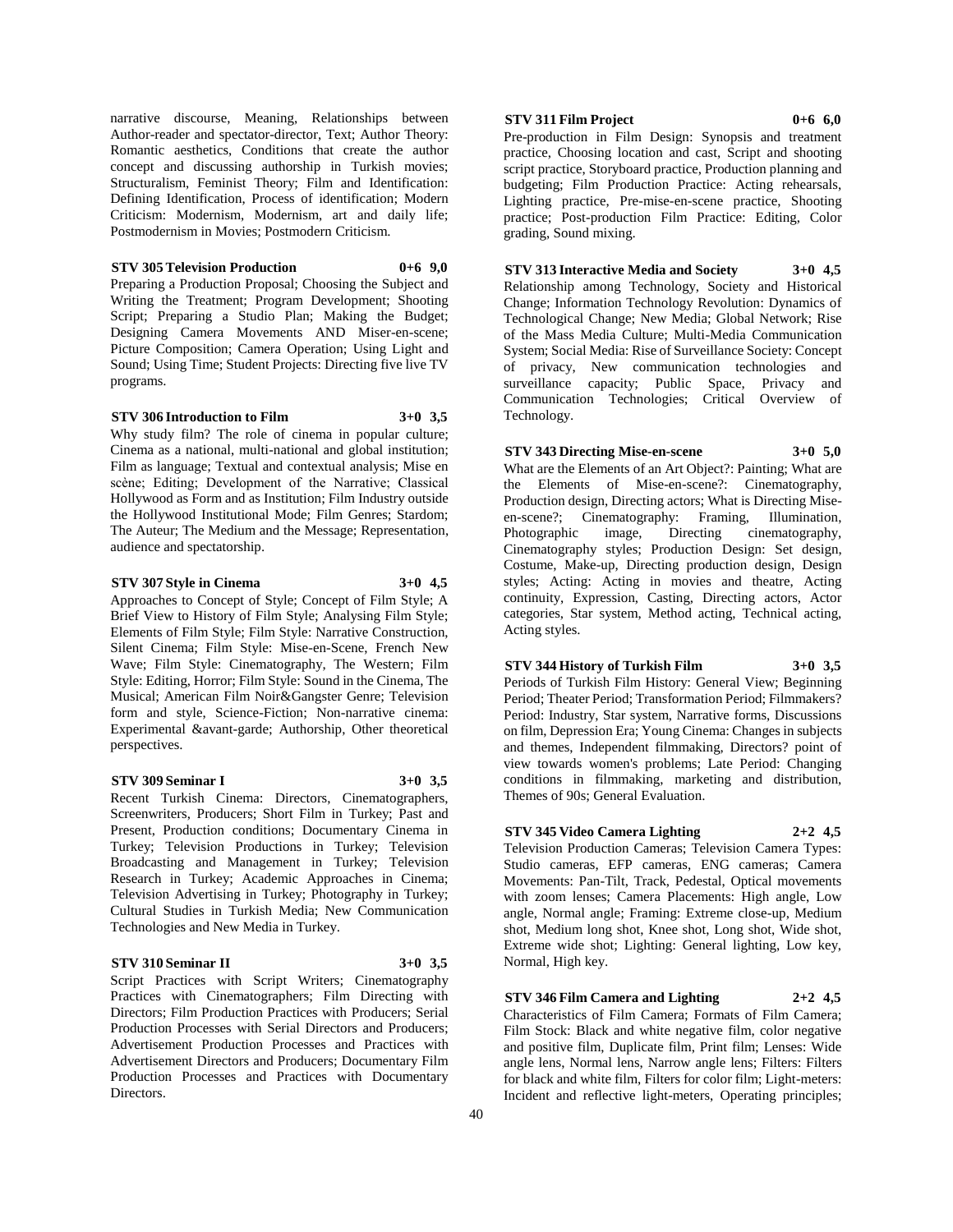Image Size: 35mm. standard format, American wide-screen format; Lighting Techniques.

**STV 347 Types of Television Programs 3+0 4,5** Definition of Type; Social and Economic Characteristics of Television; Process of Television Production; Defining Program Type, News Programs and Their Types; Talk Shows: Important aspects and techniques in doing interviews; Documentary Programs: Definition of documentary, Types of documentary programs; Television Drama: Characteristics of dramatic structure; Television Series; Magazine and Sports Programs.

# **STV 348 Film Genres 3+0 4,5**

Concept of Genre: Beginning, development and definition; Art Styles and Genre; Genre in Film: Beginning, development and definition; Beginning and Development of Film Genres; Film Genres Before and After the Hollywood Studio System; Musicals: Environment, Location, Characters, Iconography; Westerns: West, History, Iconography; Horror and Science Fictions: Environment, Location, Characters, Iconography.

# **STV 350 Documentary 3+0 6,0**

Dziga Vertov and Cinema-Verite (Film: Man with the Movie Camera); Robert J. Flaherty and Human in Nature (Film: Nanook of the North); John Grierson and Getting Organized in Documentary (Film: Night Mail); Direct Cinema and Cinema Verite (Film: Chronicle of a Summer); Documentary in Turkey and Productions; Discussion Topics in Documentary; Evaluation of Documentary Class.

#### **STV 353 Television Project 0+6 6,0**

Pre-production: Finding a subject , Justification and the purpose, Analyzing the target mass, Presentation form, Treatment, Script and shooting the script, Production planning and the budget; Production Stage; Studio workshop, Outdoor shooting; Post-production: Video editing, Sound design, Digital applications, Planning the broadcast.

**STV 355 Film Criticism and Analysis II 3+0 4,5**

Film Criticism Methods in General; Cinematographic Criticism: Criticism of narration and its tools, Methods of Analysis; Political Criticism: Concept of bourgeois cinema, Dominant ideology and bourgeois cinema, Film as propaganda; Criticism of Myth: Concept of myth, Mythical structure in film; Cinema as Popular Culture: Sexist discourse in popular movies, Violence and technology in popular movies.

# **STV 356 History of Film II 3+0 4,5**

Inspecting Film in Detail: Film and artist, Film and audience, Film and society; Understanding Movies (presentations and discussions): Movies, music and musicals, Movies and politics, Auteurism and creativity, Social change and genres, New realism and Turkish movies, Movies and literature, Impressionism in painting and movies, Film noir and Turkish movies, Past and present of documentary filmmaking, New

approaches and styles, Science fiction and ideology, Evaluation of artwork in movies.

**STV 357 Subliminal Communication 3+0 3,5** Biological Principles of Behavior: Instinct, Motive, Drive and Learning, Behavior and brain structures, Behavior and brain from a functional perspective; Biology-Environment and Culture in Terms of Psychological Structure: Psychological development of infant, Structuring psychological device; Psychoanalytic theory after S. Freud: J. Lacan and Unconscious; A Dream: Films of L. Bunuel; A Case: Oedipus complex in terms of Hans? case; A Film: Chariots of Fire; F. Kafka Case; Subconscious in C. G. Jung and Common Subconscious.

**STV 359 New Communication Technologies 3+0 3,5** A-Traditional Communication Technologies; Why New Communication Technologies?; Transition Period Television Technologies; HDTV and Its Application; Digital Television; Communication Satellites; Data Broadcasting; Interactive TV Broadcasting; Internet TV; Cable TV; Teleconference, Audio and Video Conference; Virtual Studio; B- Information Types and Characteristics; Communication Channels; Wireless Communication Types; Radio and TV Links; Satellite Types; Cable TV and Broadcasting Characteristics; Computer Communication Types; Video Conference Systems and Application Areas; GSM and Satellite Phones; Information.

**STV 360 Film Theories II 3+0 4,5** Psychoanalytic Film Theory: Film and audience; Status of Film Audience; Identification; Cinematographic Subject;

Feminist Film Theories: Visual pleasure and visual narration; Presentation of Women in Movies; Theories on Identity, Sexuality, Roles and Productivity, Movie analyses, Ideological aspects; Film Reading Methods: Simple reading, Advanced reading.

**STV 362 Audio Dimension in Film and Television 3+0 3,5** Basics of Television and Film Audio: Dialog and its

functions, Sound effects and their functions, Music and its functions; Analysis of Sound in Classic Narrative: Sound in classical film theory; Analysis of Sound in Modern Narrative: Godard, his films and sound; Ideological Analysis of Film Sound: Sound and film theories of Doane and Dayan; Psychoanalytic Analysis of Film Sound: Functions of sound according to Metz and Mulvey.

#### **STV 363 Visual Structure of Film 3+0 4,0**

Pre-Production: Screenwriting, Equipment Selection, Set design, Cinematographer and art director collaboration; Composition: Basics of film composition, Image construction inside the frame, Motion, Pace, Rhythm; Lighting: Lighting for people and objects; Exterior Lighting: Location selection, Weather and climate conditions, Fog, Light spectrum, Daylight vs. tungsten; Dealing with Exterior Conditions: Shooting during Rainy, snowy and cloudy weather, Shooting by a lake, river or sea; Portraiture in Film: Light, Optics, Make-up.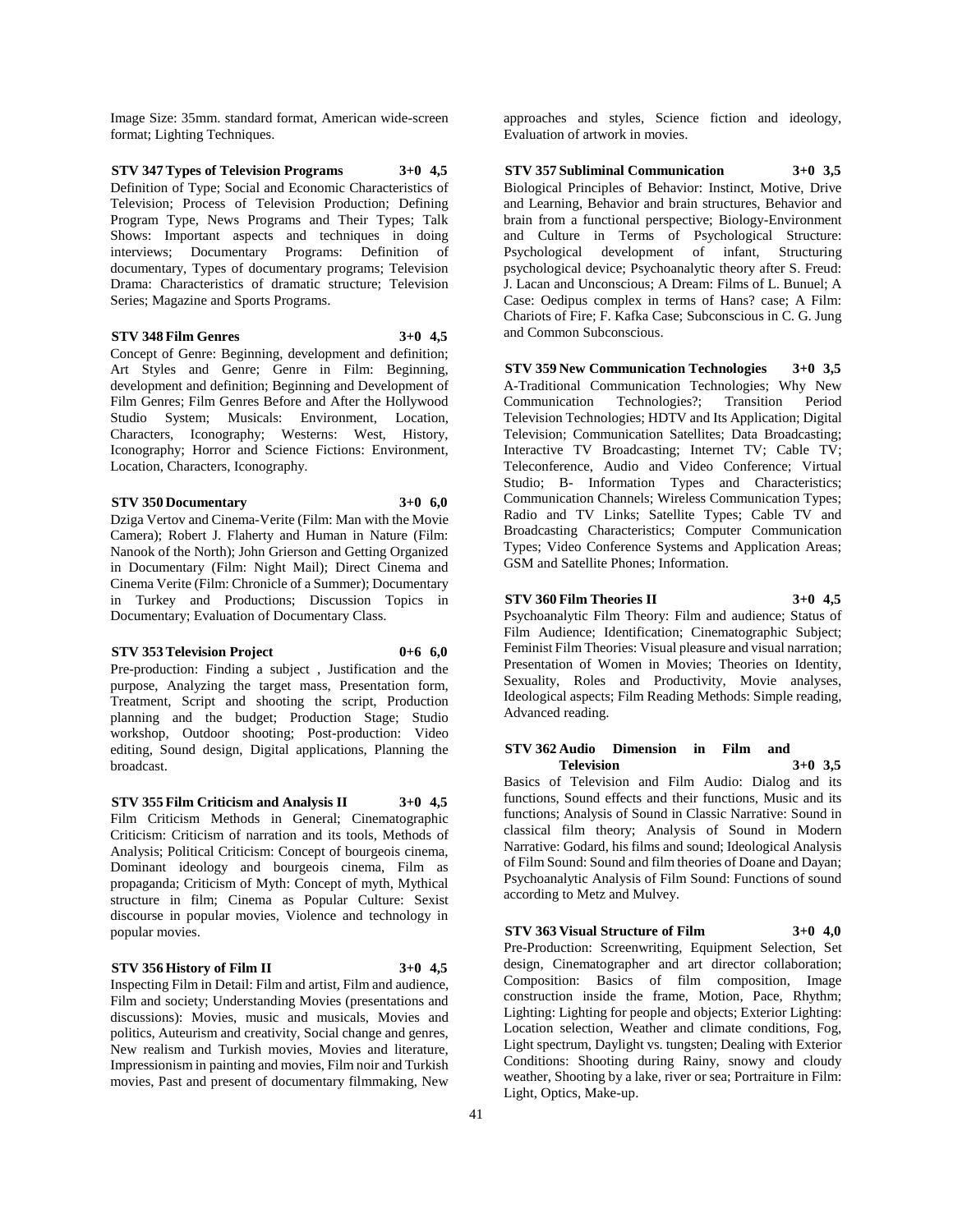42

Video Installation.

# **STV 366 Inspection Methods in Television Broadcasting 3+0 4,0**

Film as a reflecting and forming medium, Methods for analyzing film and audience relationships; Research on Analyzing Film and Audience Relationships: Sample research, the immigrant profile in Turkish movies, Turkish movies and society, Globalization, national identity and

**STV 365 Video Art 3+0 5,0** Video as an Art Environment and Characteristics of Video; Video Aesthetics and Video Art; Introduction to Video Art; History of Video Art; Importance of Video Art in Electronic Age; Differences Between Video and Television; Various Practices in Video Art; Narcissistic Video; Video-Installation; Video Sculpture; Student Project: Creating

**STV 365 Video Art 3+0 5,0** Video as an Art Environment and Characteristics of Video; Video Aesthetics and Video Art; Introduction to Video Art; History of Video Art; Importance of Video Art in Electronic Age; Differences Between Video and Television; Various Practices in Video Art; Narcissistic Video; Video-Installation; Video Sculpture; Student Project: Creating

Responsibilities of Television in terms of Social Benefit; Negative Effects of Television on Society; State Principles and Sanctions; Individual and Social Freedom versus Commercial and Broadcasting Freedom; Inspection Methods of Television Broadcasting in Europe and America; Inspection Methods of Television Broadcasting in Turkey and Related Problems; Examining Related Scientific Research.

# **STV 367 Aesthetics of Documentary Filmmaking 3+0 4,0**

Art of Documentary Filmmaking: Chaos and selection, Prism structure of director and actor; Shot Types: Fast information, Social research, Poeticism, Science; Art and Documentary: Scientific research and artistic lab, Connections and contradictions; Artist's Idea and Elements of Real Life: Reality of life and reality of art, Flexibility of designs; Anatomy of Observation Based Shots: Recording camera and exploring camera, Science and historical developments, Visual system and fighting against dreams; Expectations from Cinematography: Fingerprints of reality, Believing the image, Creative tendencies; Poeticism in Documentary Filmmaking.

# **STV 368 Interactive Program Design 3+0 3,5**

Interactive Environments: CD, Internet, Video games, Interactive television techniques and procedures; Interactive Program Types: Programming for the internet, video discs, games and television; Interactivity Levels and Selection; Steps in Interactive Program Design: Interactive thinking, Designing program rundown, Story selection and creating

interactivity, Interactive scripts, Shooting process, Editing, Supplying interactivity tools, Evaluating interactive responses during transmission, Completing broadcast edits, Preparing interactive CD and DVD.

# **STV 401 Production and Directing I 4+6 12,0**

Selecting Student Projects and Forming Production Crews; Pre-production: Selection and development of the project idea, Defining the target audience, Defining goals, Organizing content and program elements, Organizing technical elements, Script formation, Planning; Production: Forming audio-visual structure, Using interior and exterior shooting techniques; Post-production: Editing, Sound design, Screening.

# **STV 402 Production and Directing II 4+6 12,0**

Selecting Student Projects and Forming Production Crews; Pre-production: Selection and development of the project idea, Defining the target audience, Defining goals, Organizing content and program elements, Organizing technical elements, Script formation, Planning; Production: Forming audio-visual structure, Using interior and exterior shooting techniques; Post-production: Editing, Sound design, Screening.

# **STV 404 Intercultural Communication 3+0 4,0** Introduction to Intercultural Communication; Importance of

Intercultural Communication; Cultural System's on Intercultural Communication; Impact of Intercultural Communication; Values and Intercultural Communication; Intercultural Communication and Language; Intercultural Communication and Mass Media; Intercultural Communication and Nonverbal Messages; Intercultural Communication and Culture Shock; Intercultural Communication and Communicator; Intercultural Communication and Opinion Leadership; Innovation and Change.

# **STV 411 Seminar III 3+0 3,5**

International Communication Projects: Introduction, Trends and concepts; Project Management Cycle: Importance of project management in international communication and cultural exchange; International Communication Campaigns and Projects: Sustainability, Communication targets and budgets, Case study, Communication for development; International Public Outreach and Cultural Exchange: Event management, Exhibitions, Festivals, Concerts, Cultural events and exchange programs, Case study; Outreach in International Corporate Institutions: Case study; Social Networking: Trends and concepts; Brain Storming; Student Project Presentations.

# **STV 412 Seminar IV 3+0 3,5**

Descriptions; Verbal and Nonverbal Communication; Body Language and Media; Speaking Skills and Speech Rules; Methods of Speech: Sound, breath control, correct use of language; Development of interview and presentation skills; Evaluation of interview and presentation examples; Interview and presentation practices.

Turkish movies.

Video Installation.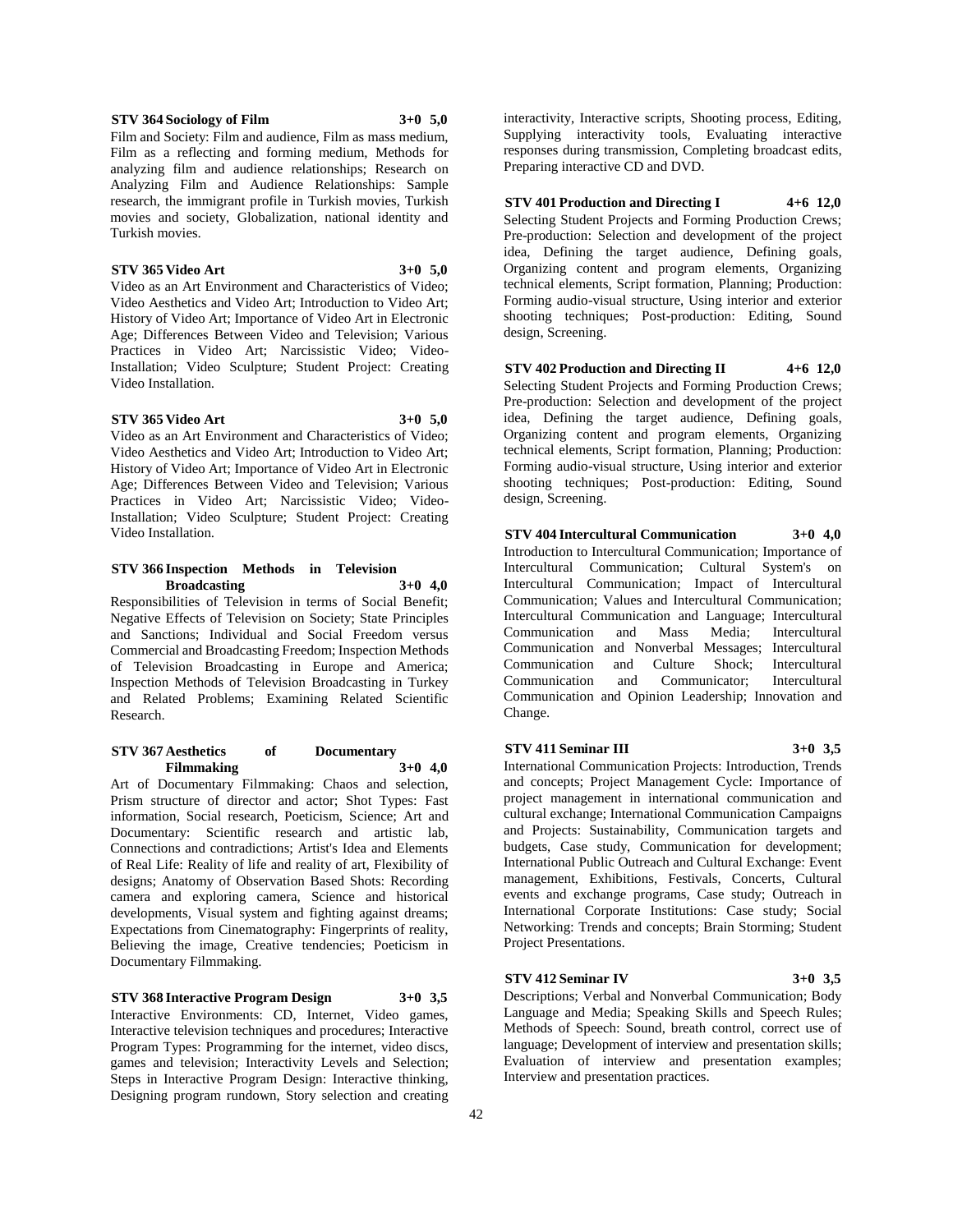**STV 452 Contemporary Literature and Cinema 3+0 4,0** Definition and Function of Art In 20th. Century, Connection Between the Art of Literature and Cinemavisual and Literary Aesthetics; What Is the Fiction; Image in Cinema and Literature: Image and how to use of Image in the language of literature and visual language; Short Film and Story; Cinematographical Language in Poetry; New Novel and the İnfluence At the Exeluation of Cinema; Film Aesthetics and Poetica; Surrealist Literature and Surrealism in the Cinema; The Influence of Phenomenology in the Contemporary Cinema and Literature; Existantialist Literature and Cinema; Contemporary World and Turkish Literature: Sample texts. comparative film-literature reading.

# **STV 453 Contemporary Turkish Cinema 3+0 4,0**

Turkey in 1980s and Turkish Cinema in the First Half of 1980s; Turkish Cinema in the Second Half of 1980s; American Cinema versus Turkish Cinema: Turkish Cinema in 1990s; Turkish Film Directors Living Abroad and Their Cinema; Different Expressions and Languages in Cinema; Advertisement and Music Video Directors in Turkish Cinema and Their Films; Simplicity Approach or Search for Simplicity in Turkish Cinema: Nuri Bilge Ceylan, Zeki Demirkubuz, Derviş Zaim, Reha Erdem and their cinemas; Turkish Cinema as a Product in the Market.

# **STV 457 Film Adaptations 3+0 4,0**

Narrative: Telling, Showing; Fiction; Adaptation or harmonization?: "Adaptation" film; Adaptation Types I: From poetry to song; Adaptation Types II: From novel to film, "Pride and Prejudice" novel; Adaptation Types II: From novel to film, "Pride and Prejudice" film; Adaptation Types III: From theatre to film, "Romeo and Juliet" theatre text; Adaptation Types III: From theatre to film, "Romeo and Juliet" film; Adaptation Types IV: From fairy tale to film; Adaptation Types V: From comics to film.

#### **TAR 165 Atatürk's Principles and History of Turkish Revolution I 2+0 2,0**

Reform efforts of Ottoman State, General glance to the stagnation period, Reform searching in Turkey, Tanzimat Ferman and its bringing, The Era of Constitutional Monarchy in Turkey, Policy making during the era of first Constitutional Monarchy, Europe and Turkey, 1838-1914, Europe from imperialism to World War I, Turkey from Mudros to Lausanne, Carrying out of Eastern Question, Turkish Grand National Assembly and Political construction 1920-1923, Economic developments from Ottomans to Republic, The Proclamation of New Turkish State, from Lausanne to Republic.

# **TAR 166 Atatürk's Principles and History of Turkish Revolution II 2+0 2,0**

The Restructuring Period; The Emergence of the fundamental policies in the Republic of Turkey (1923-1938 Period); Atatürk's Principles, and Studies on Language, History and Culture in the period of Atatürk; Turkish Foreign Policy and Application Principles in the period of Atatürk; Economic Developments from 1938 to 2002; 1938-2002 Period in Turkish Foreign Policy; Turkey after Atatürk's

period; Social, Cultural and Artistic Changes and Developments from 1938 to Present.

**TAR 316 Contemporary World History 2+0 3,0** Basic Concepts; Collapse of Tsarist Russia; 1905-1917 Revolutions; Establishment of the Russian State; First World War: Beginning, Consequences, Long-term effects, Post-war treaties and establishment of the Commonwealth of Nations; American Civil War Era; Big Crunch and the Crisis; Rise of Dictators in Europe: Mussolini, Hitler, Franco; Second World War: Beginning, Causes, Long-term effects on parties; A Brief History of China: From the Last Emperor to People's Republic of China; The Nuclear Period: Hiroshima, Hydrogen bombs; Events in the Middle East: Israel's foundation and the 1970 oil crisis; Cold War Era; The Collapse of Berlin, Korea, Cuba, Vietnam, Afghanistan, Soviet Russia; Impasse in Eastern Europe; Gulf War and Its Effects.

# **THU 203 Community Services 0+2 3,0**

Various Community Projects: Helping young students during their study periods or after school study sessions, Aiding the elderly in nursing homes, helping disabled individuals with various tasks, helping social services and aiding children with their education etc., take part in the projects which raise environmental awareness, Integrating with the community and enabling use of knowledge accumulated in the courses.

## **TİY 152 Theatre 2+0 2,5**

Theatre as a Cultural Institution: Relation of culture and theatre; The Place and Importance of Theatre in Culture; Theatre as a Communication Art: Definition of theatre, Origin and evolution of theatre, Aesthetic communication; Elements of Communication in Theatre: Decor, Costume, Stage, Actor, Director; Theatre Management: Historical development, Administration and Organization; Art Sociology: Theatre and society; Reflections of Cultural Issues in Turkish Plays.Reflections of Cultural Issues in

# **TİY 303 Dramaturgy 3+0 3,5**

Turkish Plays.

The Art of Drama: Basic terms in drama, Basic aspects of drama; The Tradition of Drama: Examples of drama, Analysis of dramatic structures, Analysis of dramatic forms;

Basic Dramatic Approaches; Dramaturgic Analysis: Methods of Analysis, Film analysis, Script analysis; Script Workshops; Text Workshops; Analyses of Dramaturgic Problems.

**TÜR 120 Turkish Sign Language 3+0 3,0** Overview of Sign Language: Characteristics of sign language; History of Sign Language in the World: Emergence of language and sign language, Verbal education and approaches to sign language; History of Turkish Sign Language: Early period, Ottoman period, Period of the Republic of Turkey; Introduction to Turkish Sign Language: Finger alphabet, Pronouns, Introducing oneself and family, Greetings, Meeting, Relationship words; Showing Basic Words: Adjectives: Adjectives of quality, Adjectives of